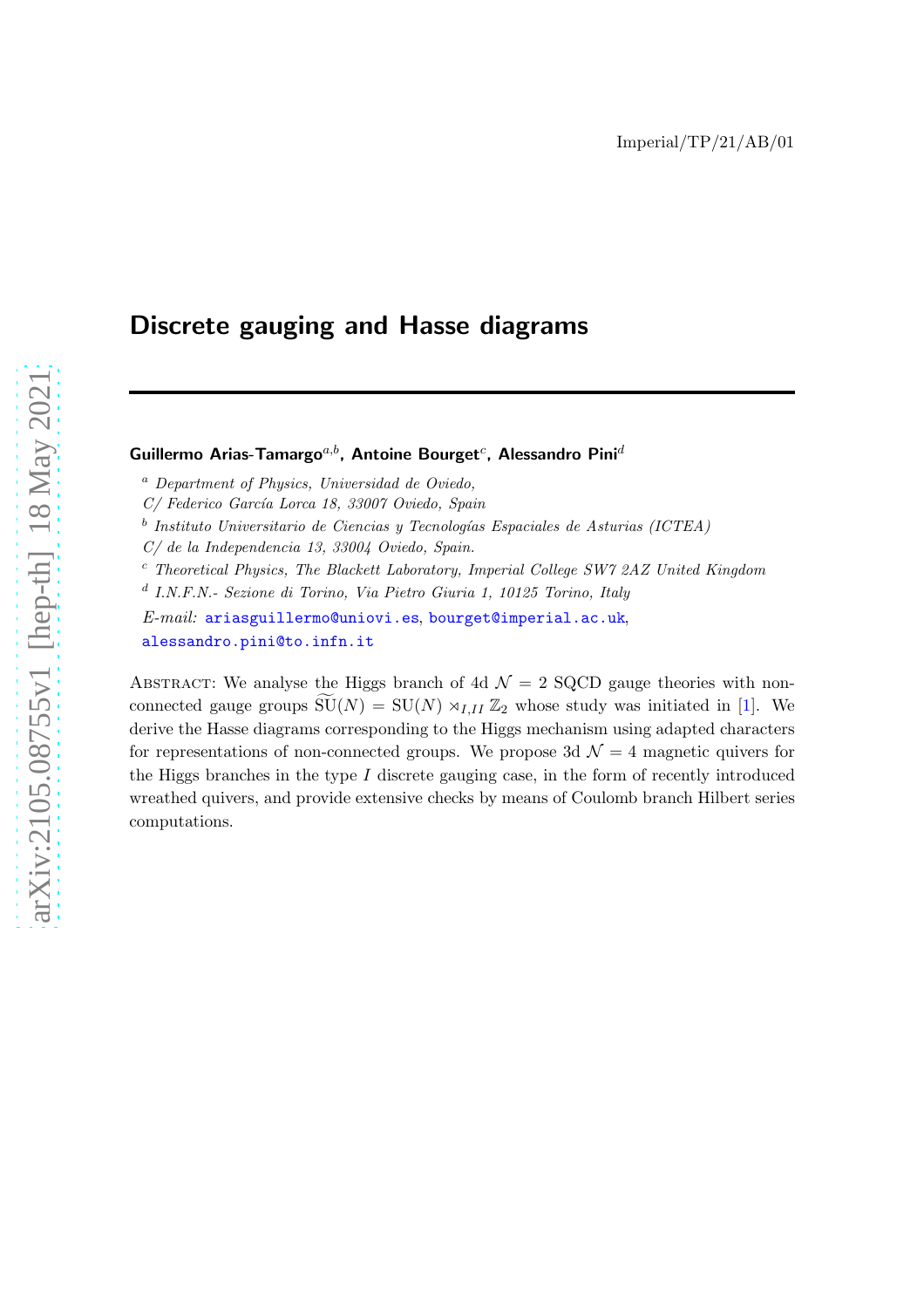# Contents

| $\mathbf{1}$                                           |                         |
|--------------------------------------------------------|-------------------------|
| Characters and branching rules for disconnected groups | $\overline{\mathbf{4}}$ |
| Representations and characters for $O(N)$<br>2.1       | $\overline{5}$          |
| Representations and characters for $SU(N)$<br>2.2      | $\overline{7}$          |
| 3 Hasse diagrams                                       | 10                      |
| Hasse Diagram for O<br>3.1                             | 11                      |
| 3.2 Hasse diagram for $SU(N)_I$                        | 13                      |
| 3.3 Hasse diagram for $SU(N)_{II}$                     | 16                      |
| Magnetic quivers<br>4                                  | 20                      |
| Review of the monopole formula<br>4.1                  | <b>20</b>               |
| 4.2 Example: the $SU(3)I$ case                         | 21                      |
| 4.3 Type I – general case                              | <b>26</b>               |
| 4.4 Type II                                            | 27                      |
| Conclusions                                            | 28                      |
| A The groups $SU(N)$ and their characters              | 29                      |
| A.1 Definition of $SU(N)$                              | 29                      |
| A.2 Maximal tori and Cartan Subgroups                  | 30                      |
| A.3 Characters                                         | 32                      |
|                                                        | Introduction            |

#### <span id="page-1-0"></span>1 Introduction

Gauge theories play a central role in the current description of high energy physics. The study of gauge theories based on connected and simply connected Lie groups, like  $SU(N)$ , has been a very active field of research early on, with the focus being really on the Lie algebra. However it was soon acknowledged that the global structure of the gauge group, beyond its Lie algebra properties, also plays a crucial physical role. The importance of the fundamental group  $\pi_1$  has recently been abundantly discussed in the context of supersymmetric gauge theories [\[2](#page-33-1)] and the standard model [\[3](#page-33-2)].

By contrast, the importance of the group  $\pi_0$  of connected components has been less investigated, even though early studies pointed out its physical relevance  $[4-6]$ , and more recent works connect *finite* gauge groups and dualities in quantum field theory [\[7](#page-33-5), [8](#page-33-6)]. It should also be mentioned that discrete symmetries appear prominently in the context of higher form symmetries [\[9\]](#page-33-7), see for instance [\[10](#page-33-8)] for a recent account of the class  $S$  case. Another example of the relevance of discrete gaugings is provided by the discovery of new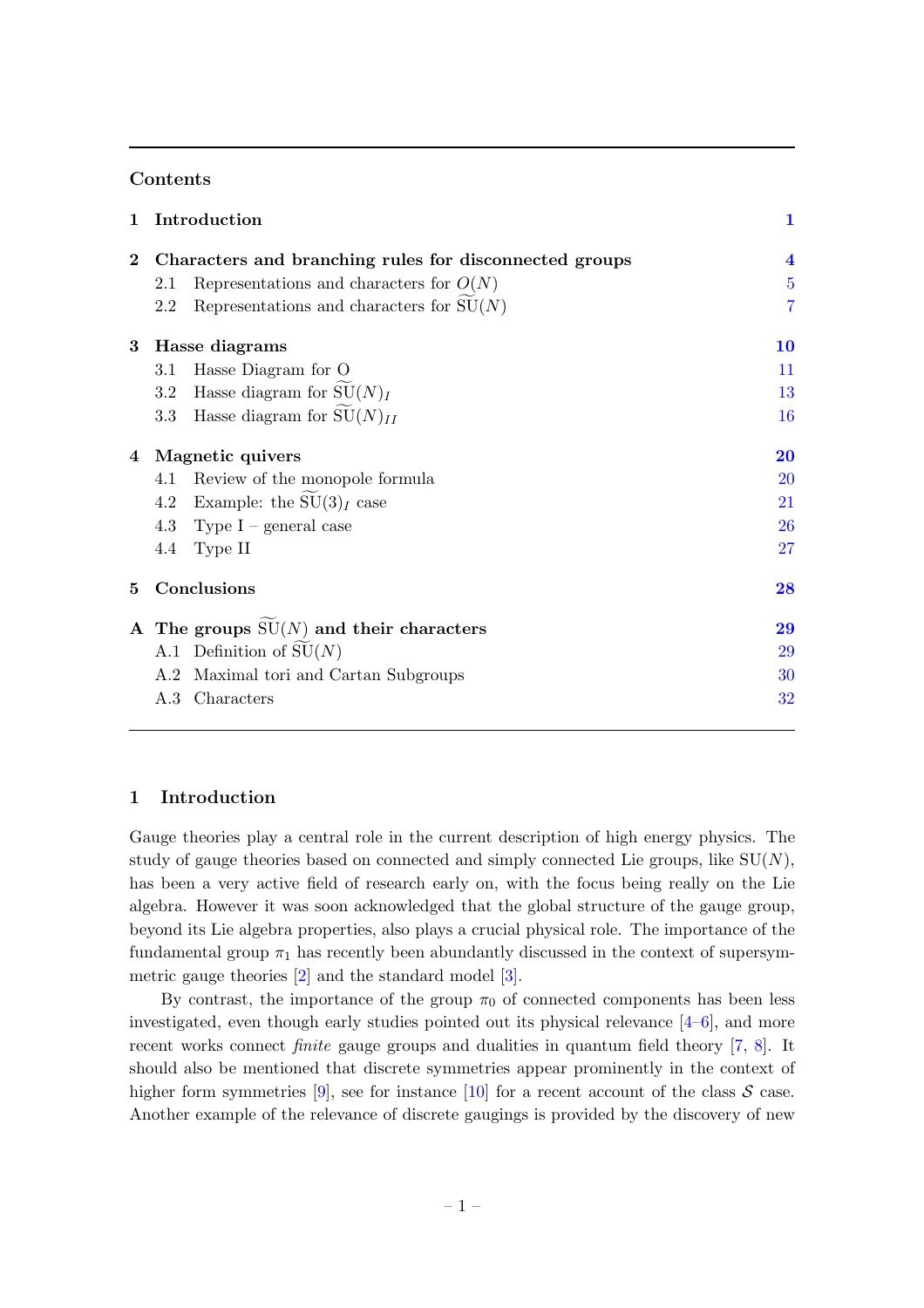types of 4d  $\mathcal{N} = 3$  SCFTs [\[11](#page-33-9), [12\]](#page-33-10). These theories are constructed starting with the 4d  $\mathcal{N} = 4$  SYM theory with complexified coupling constant  $\tau$  tuned to a self dual point of the  $SL(2,\mathbb{Z})$  S-duality group. It turns out that, for these specific values of  $\tau$ , extra discrete subgroups  $\Gamma \subset SL(2,\mathbb{Z}) \times SU(4)_R$  are global symmetries of the theories and act in a no trivial way on the supercharges. The gauging of these subgroups breaks the initial amount of supersymmetry down to exactly 12 supercharges, leading this way to 4d  $\mathcal{N}=3$  strongly coupled SCFTs. As discussed in [\[11](#page-33-9), [12\]](#page-33-10), these 4d  $\mathcal{N}=3$  SCFTs are different from those obtained using the S-fold construction [\[13](#page-33-11), [14\]](#page-34-0).

In this article, we are interested in a particular form of discrete symmetry: any simple connected Lie group has a (sometimes trivial) group of outer automorphisms. The automorphisms can intervene in compactification by twisting along cycles, and this can be used to engineer theories with non simply laced gauge groups from string / M theory [\[15](#page-34-1)[–18\]](#page-34-2). This is also a much perused tool in F-theory since its early days [\[19](#page-34-3)]. The outer automorphisms for a simple complex Lie algebra correspond to the symmetries of its Dynkin diagram, and the the resulting non simply laced algebra is obtained by folding it. In par-ticular it was studied how the Superconformal Index (SCI) [\[20](#page-34-4), [21\]](#page-34-5) of a 4d  $\mathcal{N}=2$  class S theory is affected by the twist of this symmetry. These theories are obtained starting with the 6d  $\mathcal{N} = (2,0)$  theory on  $S^3 \times S^1 \times \Sigma_2$  labelled by a simply laced Dynkin diagram  $\Gamma$  and performing a compactification over the punctured Riemann surface  $\Sigma_2$ . In [\[22](#page-34-6)] the authors considered the evaluation of the SCI twisted by the outer automorphism group along the  $S<sup>1</sup>$ . Another possibility is to introduce twisted punctures in class S theories [\[23](#page-34-7)[–25\]](#page-34-8); in [\[26](#page-34-9)] it was studied how the SCI of type D theories is affected by twist lines on  $\Sigma_2$ . Similar ideas are considered in [\[27\]](#page-34-10), where 3d mirror theories of class  $S$  theories of type  $A_{2N}$  with twisted punctures compactified on  $S^1$  are derived.

Another possibility offered by outer automorphisms is to promote them to gauge symmetries, in effect extending the gauge group and making it disconnected. This class of disconnected groups is called principal extension, that is to say the disconnected gauge group  $G$  is obtained taking the semidirect product between the connected gauge group  $G$ and the discrete outer automorphism group  $\Gamma$  of the Dynkin diagram

<span id="page-2-0"></span>
$$
\widetilde{G} \simeq G \rtimes \Gamma. \tag{1.1}
$$

As amply discussed below, the equation  $(1.1)$  is not sufficient to define the group  $\tilde{G}$ : it is necessary to provide an explicit action of  $\Gamma$  on G. While this construction could seem a bit abstract a well known example is provided by the  $O(2N)$  group that is isomorphic to  $SO(2N) \rtimes \mathbb{Z}_2$ , where the discrete group  $\mathbb{Z}_2$  acts on the Dynkin diagram of type  $D_N$  algebra flipping its two final simple roots. It is then natural to extend the same construction also to the case of type  $A_{N-1}$  Lie algebra, that is still endowed with a no trivial  $\mathbb{Z}_2$  outer automorphism group. In this case the  $\mathbb{Z}_2$  acts on the set of roots  $\{\alpha_i\}$  by reflection, i.e.  $\alpha_i \leftrightarrow \alpha_{N-i+1}$ . The corresponding disconnected group is denoted by  $\widetilde{\mathrm{SU}}(N) \simeq \mathrm{SU}(N) \rtimes \mathbb{Z}_2$ . From a physical perspective the gauging of this  $\mathbb{Z}_2$  corresponds to gauging the charge conjugation symmetry. The study of SCFTs with  $SU(N)$  gauge groups was initiated in [\[1\]](#page-33-0) and further extended in [\[28\]](#page-34-11). In both these works we focused on a 4d  $\mathcal{N}=2$  context and consider SQCD-like theories, with a  $\mathcal{N}=2$  vector multiplet transforming under the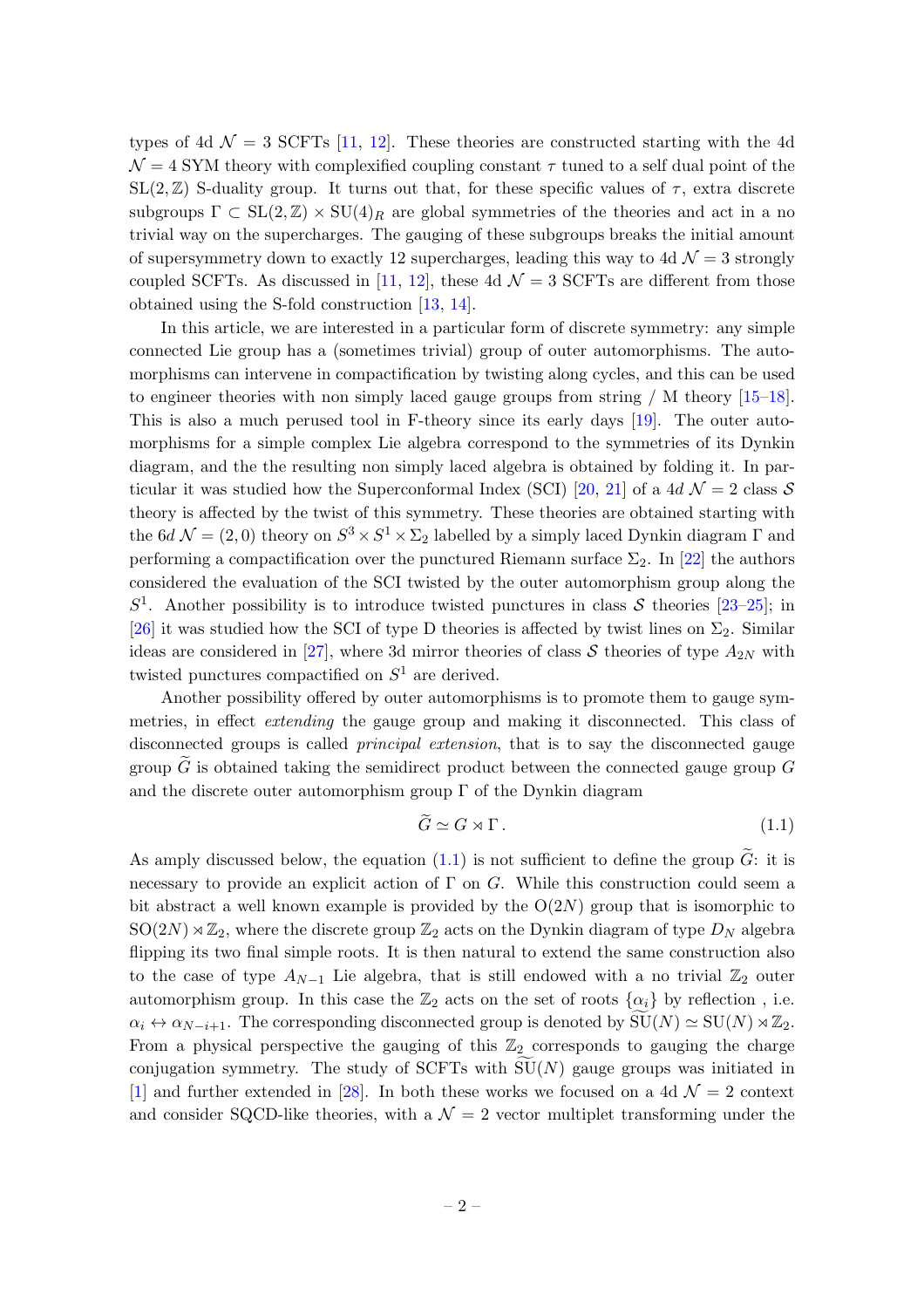adjoint representation of  $\widetilde{\mathrm{SU}}(N)$  and matter provided by  $\mathcal{N}=2$  hypermultiplets in the fundamental representation of the gauge group.

In the discretely gauged theory with  $SU(N)$  gauge group the gauge and the matter fields transform under representations of the disconnected gauge group. This is the place in which the different global structures of the groups play a crucial role since, in general, the representations of  $SU(N)$  differ from representations of  $SU(N)$ . Moreover it was observed in [\[28](#page-34-11)] that when N is even there are two non equivalent ways of performing the gauging of the  $\mathbb{Z}_2$  symmetry, that give rise to two distinct gauge groups, that have been denoted by  $SU(N)_I$  and  $SU(N)_{II}$  respectively. On the other hand, when N is odd, there is only one possibility corresponding to  $\widetilde{\mathrm{SU}}(N)_I$ . From a mathematical point of view these two possibilities, arising in the N even case, are related to the fact that the complexified Lie algebra  $\mathfrak{sl}(N,\mathbb{C})$  admits two distinct real forms that give rise to two non equivalent ways of gauging charge conjugation.<sup>[1](#page-3-0)</sup>

All the theories that we study are endowed with a moduli space of vacua parametrized by BPS chiral scalar gauge invariant operators. It is then natural to investigate how the discrete gauging action affects these spaces. From a physical point of view the fact that the gauge group has become larger introduces further restrictions on the types of gauge invariant operators that we can construct and therefore, we expect a modification of the geometric structure of the corresponding moduli space. A systematic way to characterize the geometry of these moduli spaces is provided by the *Plethystic program* [\[29](#page-34-12), [30](#page-34-13)], with the central notion of Hilbert series, a generating function that counts the chiral operators present in the theory according to their conformal dimension and other quantum numbers [\[31](#page-34-14), [32](#page-34-15)]. The extension of these tools, in the context of principal extensions, was performed in [\[33](#page-34-16)] and we employ them in our analysis.

Moreover, even if the complete characterization the full moduli space of vacua is in general very difficult, for a 4d  $\mathcal{N} = 2$  gauge theory we can identify two particular subbranches, namely the Coulomb branch and Higgs branch. Specifically the Coulomb branch arises when we give a vacuum expectation value (VEV) to the complexified scalar inside the  $\mathcal{N} = 2$  vector multiplet. For the theories discussed in this article the computation of the Hilbert series of the Coulomb branch was performed in [\[1,](#page-33-0) [28](#page-34-11)]. Remarkably it was found that the Coulomb branch of these theories is not freely generated. On the other hand the Higgs branch is parameterized by the VEVs of the scalar fields inside the  $\mathcal{N} = 2$ hypermultiplets. In general if there is enough matter in the theory a generic VEV completely breaks the gauge group. Nevertheless we can also give a VEV only to a subset of the scalar fields, this way the gauge group could be broken to a no-trivial subgroup. This partial Higgs mechanism is naturally described by a partial order diagram, called the Hasse diagram, where each node of the diagram is related to the subgroup of the initial gauge group that is left unbroken by the Higgs mechanism. The systematic study of the Higgs branch of theories with 8 supercharges using Hasse diagrams was initiated in [\[34\]](#page-35-0) and further analysed in [\[35](#page-35-1)[–43\]](#page-35-2). The Higgs branch Hasse diagram in turns reveals the

<span id="page-3-0"></span><sup>&</sup>lt;sup>1</sup>See Section 2.3 of [\[28](#page-34-11)] for details on that point, and [A](#page-29-0)ppendix A for a compendium of the essential definitions.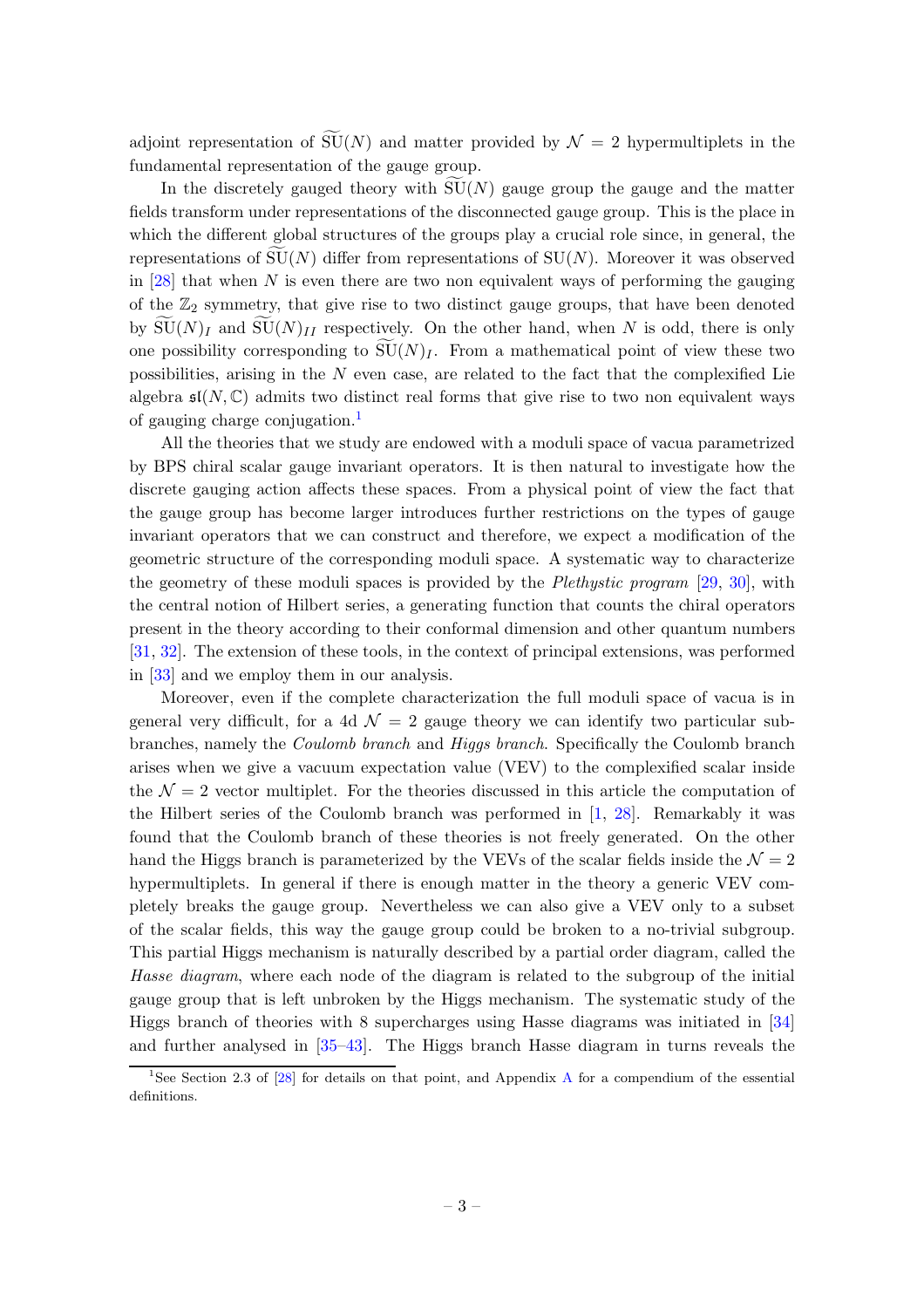geometric structure of the Higgs branch as a symplectic singularity, the nodes being in correspondence with symplectic leaves, and the links representing elementary transverse slices. In this paper we aim to move a further step in this direction and we analyse how the structure of the Higgs branch of the SQCD-like theories with  $SU(N)_I$  or  $SU(N)_{II}$  gauge groups is revealed by the partial Higgsing procedure described above. In particular our first main result is the derivation of the Hasse diagrams for Type I and Type II gauging in Figure [3](#page-17-0) and Figure [5.](#page-19-0) This is based on a careful analysis of representations of  $SU(N)_{I/II}$ groups, their characters and branching rules.

The Higgs branch of certain 4d  $\mathcal{N}=2$  theories can be equivalently described as the Coulomb branch of 3d  $\mathcal{N} = 4$  quiver gauge theories. When this is the case, the quiver is called a *magnetic quiver* for that Higgs branch  $[44-48]$ . Our second main result is a magnetic quiver for the Higgs branch of  $SU(N)_I$  theories, in the form of a *wreathed quiver*, as introduced in [\[38\]](#page-35-5). As a check of our conjecture we compute the 3d  $\mathcal{N}=4$  Coulomb branch Hilbert series of that quiver and find perfect agreement with the Higgs branch Hilbert series of the corresponding  $\overline{SU(N)}$  theory that was computed in [\[1,](#page-33-0) [28\]](#page-34-11). The computation is performed using the monopole formula originally introduced in [\[31](#page-34-14)] and generalized to wreathed quivers in [\[38](#page-35-5)].

The present article is organized as follows. In Section [2](#page-4-0) we introduce the notion of characters for representations of disconnected groups and we discuss the derivation of the branching rules relevant for the partial Higgsing mechanisms discussed in this article. In Section [3](#page-10-0) we briefly review the notion of Hasse diagram and we discuss its construction for type I and type II discretely gauged theories. In Section [4](#page-20-0) we review the generalization of the monopole formula in the context of 3d  $\mathcal{N}=4$  wreathed quiver gauge theories and we apply it to theories of type I providing a candidate magnetic quiver. The appendices gather basic definitions and technicalities regarding  $\widetilde{\mathrm{SU}}(N)$  groups.

#### <span id="page-4-0"></span>2 Characters and branching rules for disconnected groups

In this section we develop tools that allow to use the theory of characters of Lie groups in the context of disconnected groups, focusing on the examples of  $O(N)$  and  $SU(N)$ . This allows to compute tensor products, and more importantly branching rules, which are needed to compute Hasse diagrams in the next section.

Writing the characters for a group  $G$  (connected or not) requires firstly the identification of irreducible representations  $\rho : G \to GL(V)$ , and secondly the choice of a subgroup  $T \subset G$  parametrized by fugacities (which can assume continuous or discrete values). The character is then the function  $\chi_{\rho}: T \to \mathbb{C}$  defined by  $\chi_{\rho}(t) = \text{Tr}(\rho(t))$  for  $t \in T$ . The new feature of this analysis for disconnected groups  $G$  is the appearance of discrete fugacities in T. This can be seen as a fusion between the usual theories of characters of connected Lie group on one side, and of representation theory of finite groups (here the component group of  $G$ ) on the other side. Here we consider only the simplest non trivial case  $(1.1)$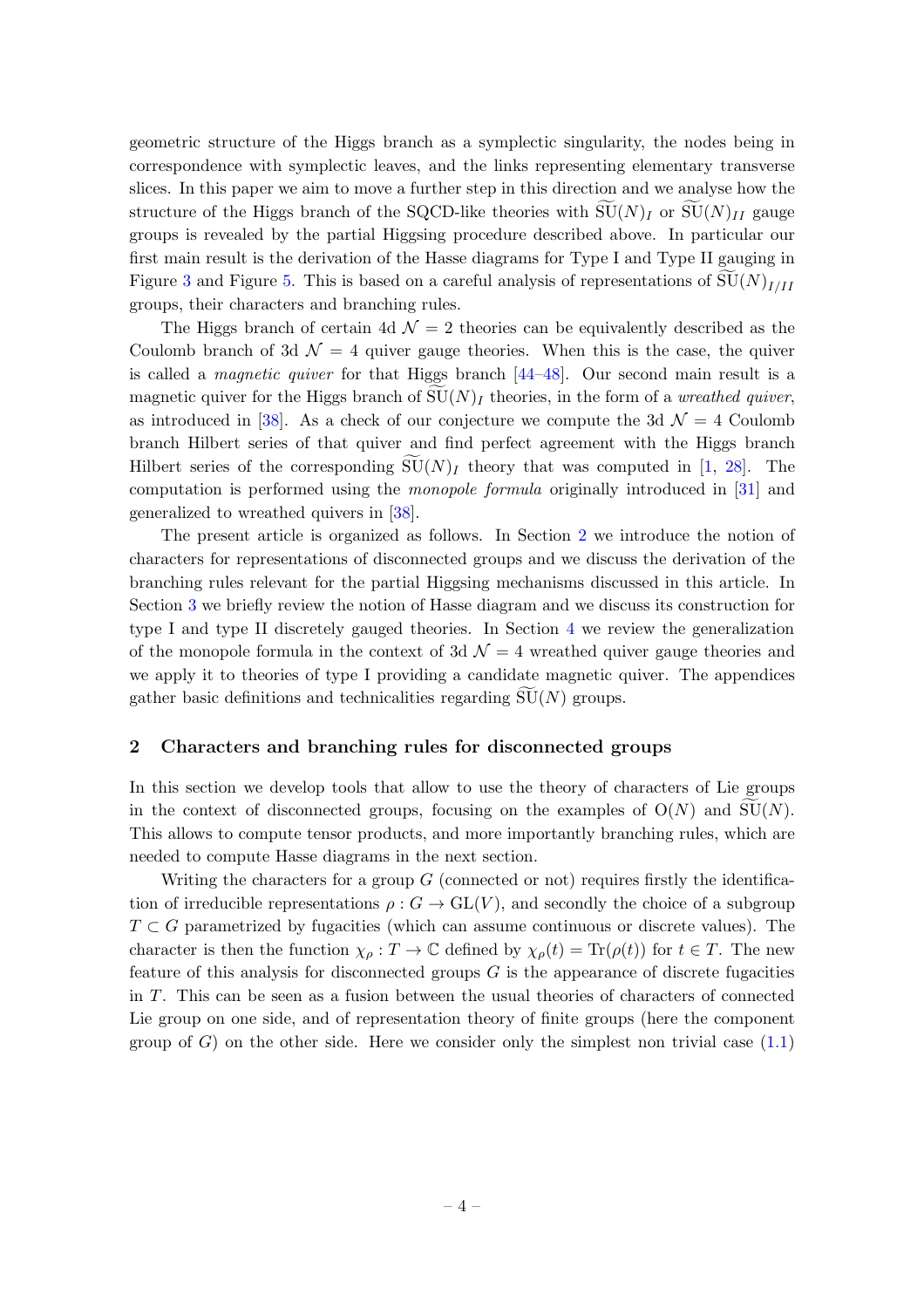where  $\Gamma = \mathbb{Z}_2$ , which has character table

<span id="page-5-1"></span>
$$
\frac{\epsilon}{\chi_1} \frac{1 - 1}{1 - 1} \tag{2.1}
$$
\n
$$
\chi_{\epsilon} \frac{1}{1 - 1}
$$

.

but the principles would remain valid for a larger component group. In the character table [\(2.1\)](#page-5-1), the two  $\mathbb{Z}_2$  elements are denoted by  $\epsilon = \pm 1$ . and rows of this table contain the characters of its two irreducible representations.[2](#page-5-2)

#### <span id="page-5-0"></span>2.1 Representations and characters for  $O(N)$

#### Groups  $O(2N)$

We start with the very simple example of  $O(2)$  to setup the concepts and notations in a framework where everything can be written explicitly. This group is a semidirect product  $SO(2) \rtimes \mathbb{Z}_2$ , so an element of  $O(2)$  can be written as a pair  $(g, \epsilon) \in SO(2) \times \mathbb{Z}_2$ . The semidirect product is specified by the  $\Theta_{\epsilon}$  automorphism of SO(2) defined by

$$
\Theta_1 \begin{pmatrix} \cos \theta & -\sin \theta \\ \sin \theta & \cos \theta \end{pmatrix} = \begin{pmatrix} \cos \theta & -\sin \theta \\ \sin \theta & \cos \theta \end{pmatrix}, \qquad \Theta_{-1} \begin{pmatrix} \cos \theta & -\sin \theta \\ \sin \theta & \cos \theta \end{pmatrix} = \begin{pmatrix} \cos \theta & \sin \theta \\ -\sin \theta & \cos \theta \end{pmatrix}
$$
(2.2)

Note that  $\Theta_{-1}$  is the conjugation by the reflection matrix Diag(-1, 1). The fundamental representation is

$$
O(2) = \left\{ \begin{pmatrix} \cos \theta & -\sin \theta \\ \sin \theta & \cos \theta \end{pmatrix} \middle| \ \theta \in T^1 \right\} \cup \left\{ \begin{pmatrix} \cos \theta & \sin \theta \\ \sin \theta & -\cos \theta \end{pmatrix} \middle| \ \theta \in T^1 \right\}.
$$
 (2.3)

Setting  $z = e^{i\theta}$ , the trace of the matrices in the identity component is  $z + z^{-1}$  while the trace vanishes in the disconnected component. Therefore the character can be written as a function of z and  $\epsilon$  as

$$
\chi_{\text{Fundamental}}^{O(2)}(z,\epsilon) = \left(\frac{1+\epsilon}{2}\right)(z+z^{-1}) = \begin{cases} z+z^{-1} & \text{if } \epsilon = 1\\ 0 & \text{if } \epsilon = -1 \end{cases} \tag{2.4}
$$

The character has two fugacities, one continuous variable z and one discrete variable  $\epsilon$ , and they span the fugacity group.

Consider now the adjoint representation, i.e. the action of  $(g, \epsilon) \in O(2)$  on  $a \in \mathbb{R}$  given by

$$
\begin{pmatrix} 0 & a \\ -a & 0 \end{pmatrix} \mapsto (g, \epsilon) \begin{pmatrix} 0 & a \\ -a & 0 \end{pmatrix} (g, \epsilon)^{-1} . \tag{2.5}
$$

This is  $a \mapsto a$  for  $\epsilon = 1$  and  $a \mapsto -a$  for  $\epsilon = -1$ . Therefore the corresponding character reads

$$
\chi_{\text{Adjoint}}^{O(2)}(z,\epsilon) = \left(\frac{1+\epsilon}{2}\right) \times (1) + \left(\frac{1-\epsilon}{2}\right) \times (-1) = \epsilon.
$$
 (2.6)

<span id="page-5-2"></span><sup>&</sup>lt;sup>2</sup>We slightly abuse notation in denoting by the same symbol  $\epsilon$  two related objects, namely the generic element of  $\mathbb{Z}_2$  (which plays the role of a discrete fugacity, satisfying  $\epsilon^2 = 1$ ) and the non-trivial irreducible representation of  $\mathbb{Z}_2$ . With this choice the character of the  $\epsilon$  representation is  $\epsilon$ .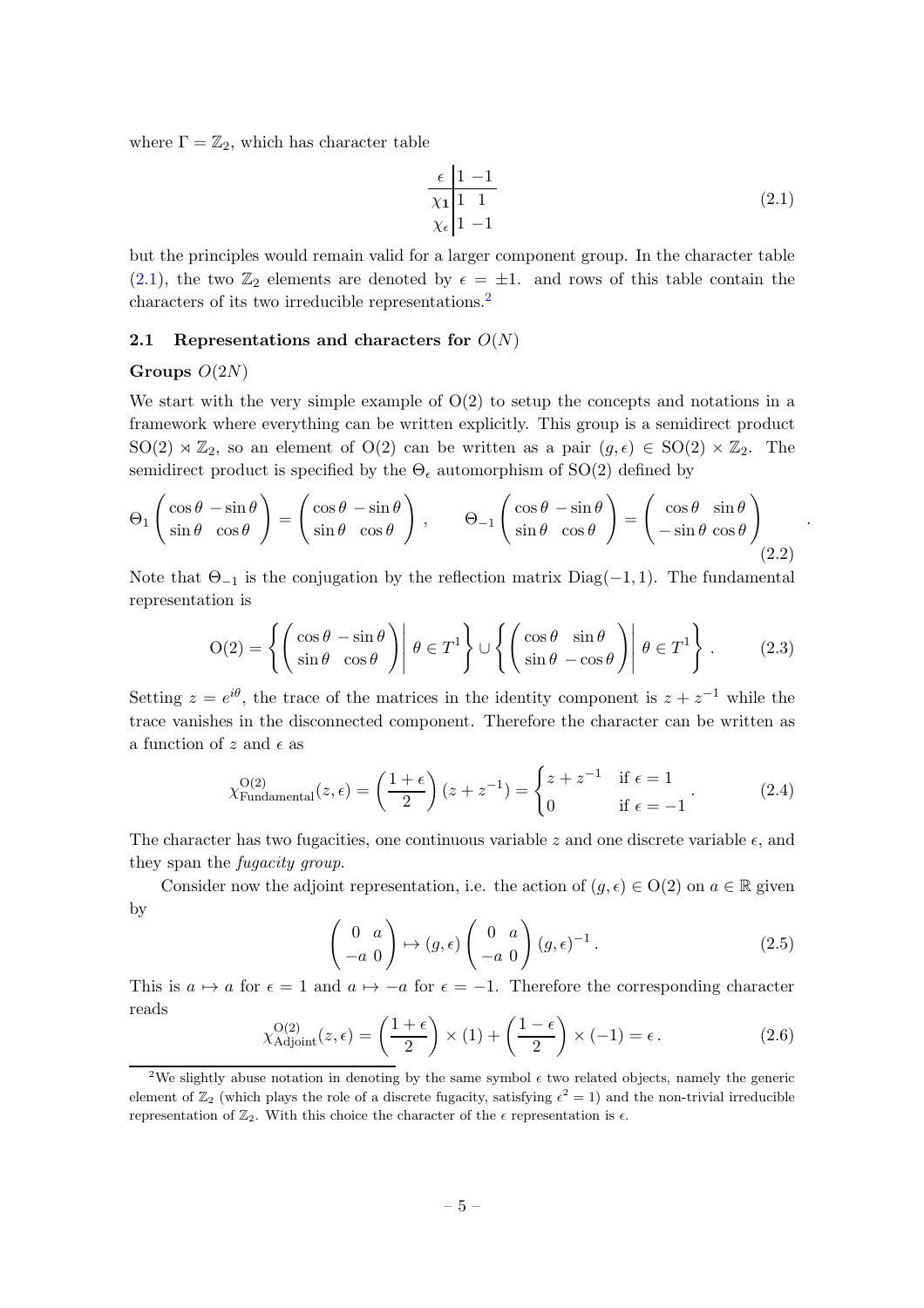We note an interesting fact: the adjoint representation is not the same as the trivial representation. There are two inequivalent representations of dimension 1, while there is only one of dimension 2.

Consider now  $O(4) = SO(4) \rtimes \mathbb{Z}_2$ , the first example in which the choice of the subgroup of fugacities T is not straightforward. As maximal torus of  $SO(4)$  we choose matrices of the form

$$
\begin{pmatrix}\n\cos \theta_1 - \sin \theta_1 & 0 & 0 \\
\sin \theta_1 & \cos \theta_1 & 0 & 0 \\
0 & 0 & \cos \theta_2 - \sin \theta_2 \\
0 & 0 & \sin \theta_2 & \cos \theta_2\n\end{pmatrix}
$$
\n(2.7)

The trace of this matrix is  $z_1 + z_1^{-1} + z_2 + z_2^{-1}$  with  $z_1 = e^{i\theta_1}$  and  $z_2 = e^{i\theta_2}$ . However we now need to specify how the semidirect product is defined, as there is no way to make this choice symmetric in  $z_1$  and  $z_2$ . We choose to define  $\Theta_{-1}$  as the conjugation by the reflection Diag(-1, 1, 1, 1). As a consequence, the trace of an element with  $\epsilon = -1$  in the fundamental representation is  $z_2 + z_2^{-1}$ . The symmetry between  $z_1$  and  $z_2$  is broken. The embedding  $O(2) \subset O(4)$  is obtained by sending  $z_2 \to 1$ , while sending  $z_1 \to 1$  gives the embedding  $SO(2) \subset O(4)$ . The reader is encouraged to check this on the characters of the fundamental and adjoint representations of O(4) which read

$$
\chi_{\text{Fundamental}}^{O(4)}(z_1, z_2, \epsilon) = \left(\frac{1+\epsilon}{2}\right)(z_1 + z_1^{-1}) + (z_2 + z_2^{-1}) \quad , \tag{2.8}
$$

$$
\chi_{\text{Adjoint}}^{O(4)}(z_1, z_2, \epsilon) = \left(\frac{1+\epsilon}{2}\right) \left(2 + (z_1 + z_1^{-1})(z_2 + z_2^{-1})\right). \tag{2.9}
$$

One can generalize these computations to  $O(2N) = SO(2N) \rtimes \mathbb{Z}_2$ , with  $\Theta_{-1}$  given by conjugation by  $Diag(-1, 1, \dots, 1)$ . The characters of the fundamental and adjoint representations of  $O(2N)$  are

<span id="page-6-1"></span>
$$
\chi_{\text{Fundamental}}^{O(2N)}(z_i, \epsilon) = \left(\frac{1+\epsilon}{2}\right)(z_1 + z_1^{-1}) + \sum_{i=2}^{N} (z_i + z_i^{-1}),
$$
\n
$$
\chi_{\text{Adjoint}}^{O(2N)}(z_i, \epsilon) = \left(\frac{1+\epsilon}{2}\right) \left(2 + (z_1 + z_1^{-1}) \sum_{2 \le j \le N} (z_j + z_j^{-1})\right)
$$
\n
$$
+(N-2) + \sum_{2 \le i < j \le N} (z_i + z_i^{-1})(z_j + z_j^{-1}).
$$
\n(2.11)

Note that the group  $O(2N)$  is simple for  $N \geq 3$ , and in those cases the trivial, fundamental and adjoint representations are given by Dynkin labels  $[0, \ldots, 0], [1, 0, \ldots, 0]$  and  $[0, 1, 0, \ldots, 0]$  respectively. These are invariant under the exchange of the Dynkin labels for the two spinor nodes, so from each of these representation one can build another inequivalent one by tensoring with  $\epsilon$ <sup>[3](#page-6-0)</sup>. In the case  $N = 2$ , the group  $O(2N)$  is not simple, and accordingly the adjoint representation corresponds to Dynkin labels  $[2, 0] \oplus [0, 2]$ ; from the

<span id="page-6-0"></span><sup>&</sup>lt;sup>3</sup>These representations are sometimes called "pseudo". From the trivial or scalar representation one builds the pseudo-scalar, and from the fundamental or vector one builds the pseudo-vector.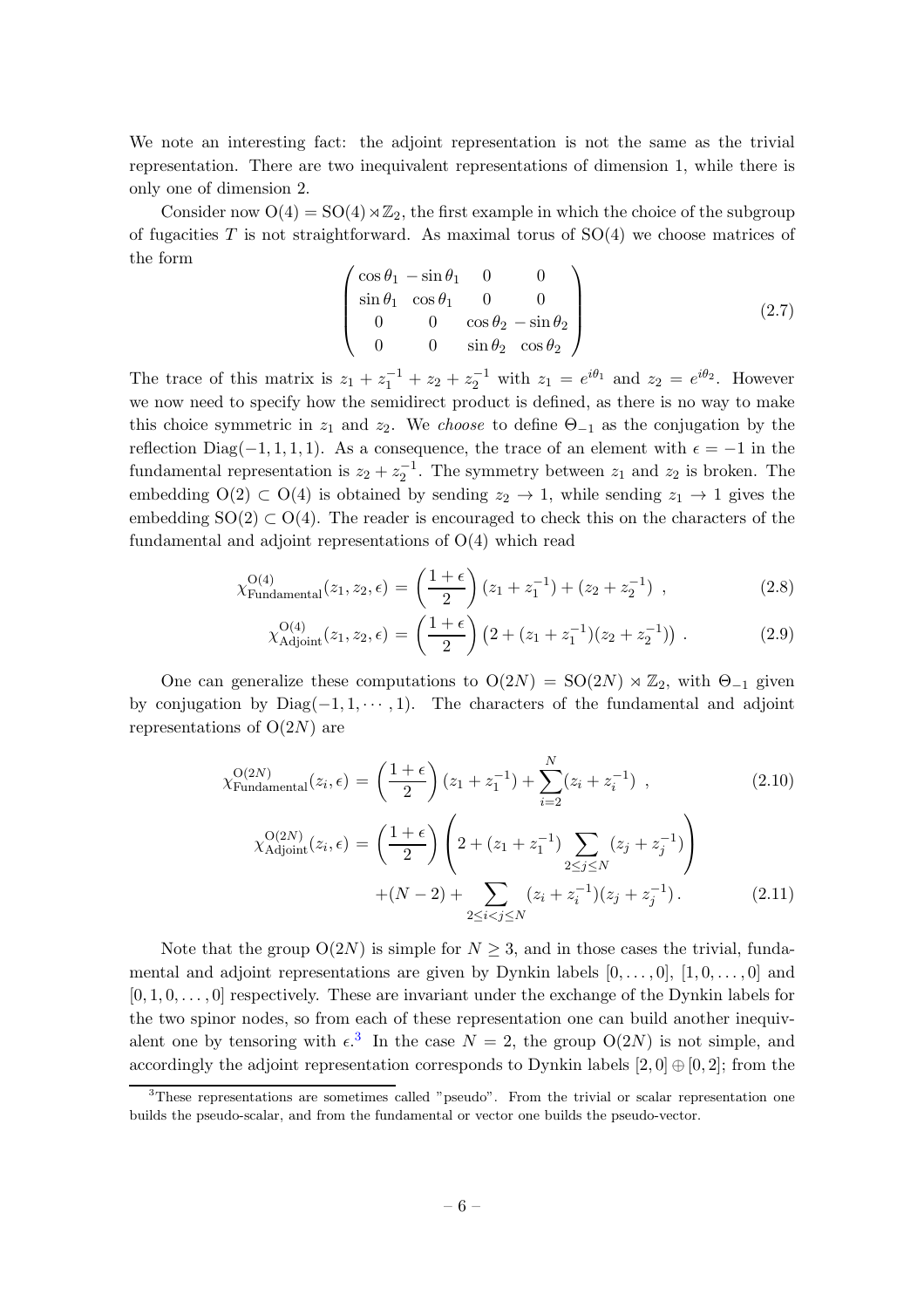| O(2N)                           | $\longrightarrow$ $O(2N-1) \times O(1) = (SO(2N-1) \times \mathbb{Z}_2) \times \mathbb{Z}_2$                                                                               |
|---------------------------------|----------------------------------------------------------------------------------------------------------------------------------------------------------------------------|
| $F_{\mathrm{O}(2N)}$            | $\mapsto$ $(F_{\mathrm{SO}(2N-1)} \otimes \epsilon \otimes \mathbf{1}) \oplus (\mathbf{1}_{\mathrm{SO}(2N-1)} \otimes \mathbf{1} \otimes \epsilon)$                        |
| $\mathrm{Adj}_{\mathrm{O}(2N)}$ | $\longmapsto\quad \Big(\mathrm{Adj}_{\mathrm{SO}(2N-1)}\otimes \mathbf{1} \otimes \mathbf{1}\Big) \oplus \big(F_{\mathrm{SO}(2N-1)}\otimes \epsilon \otimes \epsilon\big)$ |

| $SO(2N+1) \longrightarrow$                           | O(2N)                                                  |
|------------------------------------------------------|--------------------------------------------------------|
| $F_{\text{SO}(2N+1)} \longrightarrow$                | $F_{\mathrm{O}(2N)}\oplus \mathbf{1}_{\mathrm{O}(2N)}$ |
| $\mathrm{Adj}_{\mathrm{SO}(2N+1)} \quad \longmapsto$ | $\text{Adj}_{\text{O}(2N)} \oplus F_{\text{O}(2N)}$    |

<span id="page-7-1"></span>**Table 1.** Summary of branching rules for  $O(N)$  groups.

general arguments given in [\[28,](#page-34-11) Sec. 3.1], it follows that the character should vanish for  $\epsilon = -1$ , and this is indeed the case in  $(2.11)$ .

#### Groups  $O(2N + 1)$  and Branching rules

The group  $O(2N+1)$  is a direct product  $SO(2N+1)\times\mathbb{Z}_2$  so the characters factorize. Using the characters one can check the branching rules for orthogonal groups. The branching rules  $O(2N+1) \rightarrow O(2N)$  are obtained by restricting the  $O(2N+1)$  characters to  $O(2N)$ characters, with no change in the fugacities. The branching rules  $O(2N) \rightarrow O(2N-1)$  are obtained by setting  $z_N \to 1$ . The results are presented in Table [1.](#page-7-1)

# <span id="page-7-0"></span>2.2 Representations and characters for  $\widetilde{\mathrm{SU}}(N)$

We can apply similar techniques to express characters of representations of  $\widetilde{\mathrm{SU}}(N)_{I/II}$ . Definitions and notations for these groups are gathered in Appendix [A.](#page-29-0) As for  $O(N)$ , we first have two one-dimensional representations:

- 1. The trivial representation, with character  $\chi_1^{\widetilde{\mathrm{SU}}(N)} = 1$ .
- 2. The  $\epsilon$  representation, with character  $\chi_{\epsilon}^{\widetilde{\mathrm{SU}}(N)} = \epsilon$ .

Let us now move to higher dimensional representations. As explained in [\[28\]](#page-34-11), representations of  $SU(N)$  induce representations of  $SU(N)$  according to the following rule. Let R be a representation of SU(N) with highest weight  $\lambda$ . If  $\lambda = [\lambda_1, \ldots, \lambda_{N-1}]$  is invariant under the permutation  $\lambda_i \leftrightarrow \lambda_{N-i}$  then there are two corresponding representations of  $SU(N)$ , both of dimension dim(R), which differ by a tensor product with the  $\epsilon$  representation; if the highest weight is not invariant under that permutation, then there is a single corresponding representation of  $SU(N)$ , of dimension  $2dim(R)$ .

In this paper we focus on the representations induced by the fundamental and the adjoint of  $SU(N)$ . These are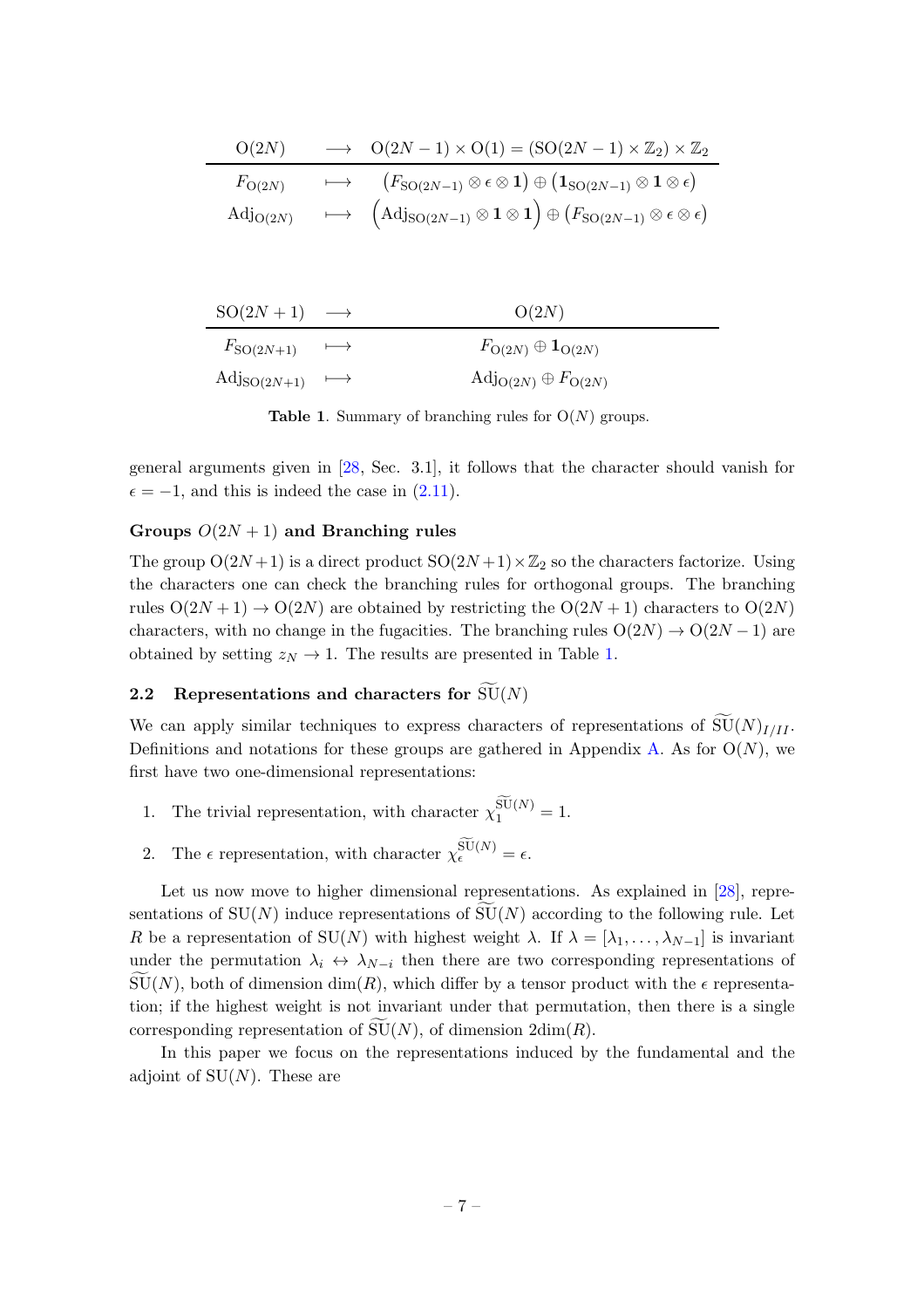| Representation   Value on $(g, 1)$ |                                                                                 | Value on $(g, -1)$                                                       |
|------------------------------------|---------------------------------------------------------------------------------|--------------------------------------------------------------------------|
| Trivial                            |                                                                                 |                                                                          |
| $\epsilon$                         |                                                                                 |                                                                          |
| $F \oplus F$                       | $\left(\begin{smallmatrix} g & 0 \ 0 & \Theta_{-1}(g) \end{smallmatrix}\right)$ | $\left(\begin{array}{cc} 0 & g \\ \Theta_{-1}(g) & 0 \end{array}\right)$ |
| Adj                                | $X \mapsto gXg^{-1}$                                                            | $X \mapsto g\theta_{-1}(X)g^{-1}$                                        |
| Adj $\otimes \epsilon$             | $X \mapsto gXg^{-1}$                                                            | $X \mapsto -g\theta_{-1}(X)g^{-1}$                                       |



<span id="page-8-0"></span>**Table 2.** The first table shows the representations of  $\widetilde{\mathrm{SU}}(N)$  used in the paper, by giving the explicit action of elements of the form  $(q, \epsilon)$  for  $\epsilon = \pm 1$ . For the 1-dimensional representations, this is a number; for the  $F \oplus \overline{F}$  representation we give a  $2N \times 2N$  matrix, and for the adjoint and  $\epsilon$ -adjoint we give the action on an element X in the Lie algebra g. The second table gives the characters expressed in terms of fugacities  $(z_1, \ldots, z_{N-1}, \epsilon) \in \mathcal{T}$  with the convention  $z_0 = z_N = 1$ .

- 3. The fundamental representation. This is a 2N dimensional representation which we denote by  $(F \oplus \overline{F})$ . Let us emphasize that despite this notation, this is an *irreducible* representation, as the  $\mathbb{Z}_2$  element mixes the F and  $\overline{F}$  of the starting SU(N) group.
- 4. The adjoint representation, of dimension  $N^2 1$ .
- 5. The tensor product of the adjoint representation with  $\epsilon$  representation, of dimension  $N^2 - 1$ .

To write down characters for these representations, we need to pick a group of fugacities. For characters in  $SU(N)$ , the natural choice is to consider the subgroup of diagonal matrices  $U(1)^{N-1}$ . In the case of the disconnected group  $\widetilde{SU}(N)$ , it turns out that the choice of an appropriate fugacity subgroup is a subtle problem that is discussed at length in Appendix [A.](#page-29-0) In a nutshell, the reason for which the choice is subtle is that certain subgroups,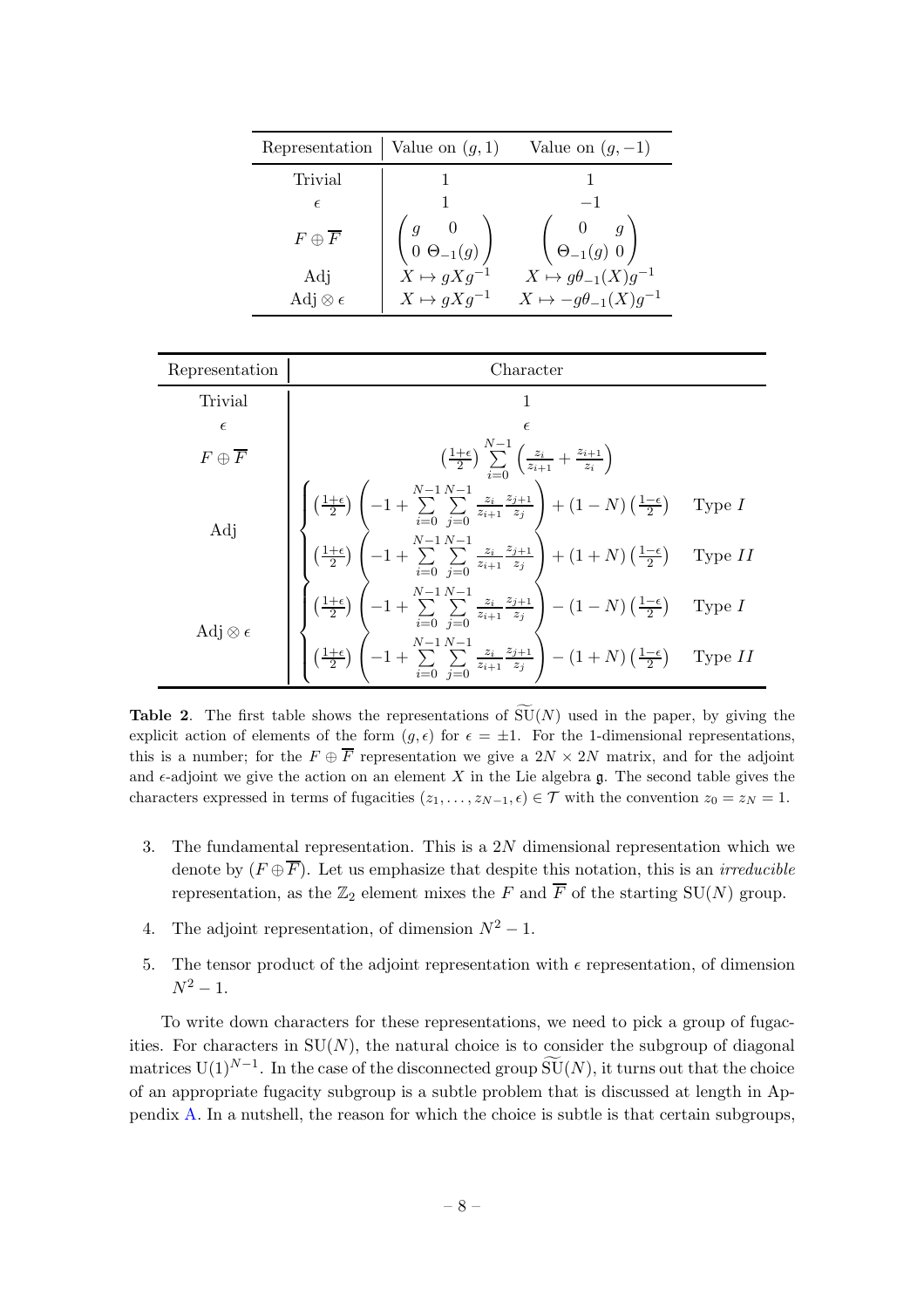| $\overline{\mathrm{SU}(N)}$ I                              |               | $SU(N-1)I$                                                                                                                                                                  |
|------------------------------------------------------------|---------------|-----------------------------------------------------------------------------------------------------------------------------------------------------------------------------|
| $(F\oplus\overline{F})_{\widetilde{\mathrm{SU}}(N)_I}$     | $\longmapsto$ | $(F\oplus\overline{F})_{\widetilde{\mathrm{SU}}(N-1)_I}\oplus\epsilon\oplus\mathbf{1}$                                                                                      |
| $\mathrm{Adj}_{\widetilde{\mathrm{SU}}(N)_I}$              | $\longmapsto$ | $\mathrm{Adj}_{\widetilde{\mathrm{SU}}(N-1)_I} \oplus (F \oplus \overline{F})_{\widetilde{\mathrm{SU}}(N-1)_I} \oplus \epsilon$                                             |
| $\epsilon$                                                 |               | $\epsilon$                                                                                                                                                                  |
|                                                            |               |                                                                                                                                                                             |
| $\widetilde{\mathrm{SU}}(2N)_{II}$                         |               | $SU(2N-2)_{II}$                                                                                                                                                             |
| $(F\oplus\overline{F})_{\widetilde{\mathrm{SU}}(2N)_{II}}$ | $\longmapsto$ | $(F \oplus \overline{F})_{\widetilde{\mathrm{SU}}(2N-2)_{II}} \oplus 2 \times \epsilon \oplus 2 \times \mathbf{1}$                                                          |
| $\mathrm{Adj}_{\widetilde{\mathrm{SU}}(2N)_{II}}$          | $\longmapsto$ | $\mathrm{Adj}_{\widetilde{\mathrm{SU}}(2N-2)_{II}} \oplus 2 \times (F \oplus \overline{F})_{\widetilde{\mathrm{SU}}(2N-2)_{II}} \oplus \epsilon \oplus 3 \times \mathbf{1}$ |
| $\epsilon$                                                 | $\longmapsto$ | $\epsilon$                                                                                                                                                                  |
|                                                            |               |                                                                                                                                                                             |
| $\widetilde{\mathrm{SU}}(N)_{I,II}$                        |               | SU(N)                                                                                                                                                                       |
| $(F\oplus\overline{F})_{\widetilde{\mathrm{SU}}(N)}$       | $\longmapsto$ | $F_{\text{SU}(N)}\oplus\overline{F}_{\text{SU}(N)}$                                                                                                                         |
| $\mathrm{Adj}_{\widetilde{\mathrm{SU}}(N)}$                | $\longmapsto$ | $\mathrm{Adj}_{\mathrm{SU}(N)}$                                                                                                                                             |
| $\epsilon$                                                 | $\longmapsto$ | 1                                                                                                                                                                           |

<span id="page-9-0"></span>**Table 3.** Summary of branching rules for  $\widetilde{\mathrm{SU}}(N)$  groups.

called Cartan subgroups, are well suited for representation theory (e.g. an extension of the Weyl character formula is valid) but do not commute with the embedding of smaller disconnected groups like  $\widetilde{\mathrm{SU}}(N-1) \subset \widetilde{\mathrm{SU}}(N)$ . In the present section, we are interested in branching rules for that embedding, so we pick instead  $\mathcal{T} = \{(z_1, \ldots, z_{N-1}, \epsilon)\} = U(1)^{N-1} \rtimes \mathbb{Z}_2$ as defined in  $(A.23)$ , where the first factor corresponds to diagonal matrices in  $SU(N)$  and the semidirect product is the one that serves to define the extension  $SU(N)$ . With these choices, the representations and their characters are summarized in Table [2.](#page-8-0)

For instance, in the fundamental representation the trace of the matrix corresponding to an element  $(g, -1)$  is clearly 0, so that the character is the product of the the corresponding SU(N) character by the projector  $\frac{1+\epsilon}{2}$ . As another example, for the adjoint representation the action of  $(g, -1)$  on the Lie algebra is  $X \mapsto g\theta_{-1}(X)g^{-1}$ , see equation  $(A.13)$ . As shown in section [A.3,](#page-32-0) the computation of the character reduces to the computation of the trace of  $\theta_{-1}$ , which is given in equations [\(A.14\)](#page-30-1) and [\(A.15\)](#page-30-2).

The characters of Table [2](#page-8-0) allow to compute branching rules. For instance the branching rules for fundamentals are

$$
\chi_{(F \oplus \overline{F})_{\widetilde{\mathrm{SU}}(N)}}|_{z_{N-1} \to 1} = \left(\frac{1+\epsilon}{2}\right) \sum_{i=0}^{N-2} \left(\frac{z_i}{z_{i+1}} + \frac{z_{i+1}}{z_i}\right) + 2\left(\frac{1+\epsilon}{2}\right)
$$

$$
= \chi_{(F \oplus \overline{F})_{\widetilde{\mathrm{SU}}(N-1)}} + 1 + \epsilon. \tag{2.12}
$$

For a less trivial example, let us look at the adjoint representation in type  $II$ . We take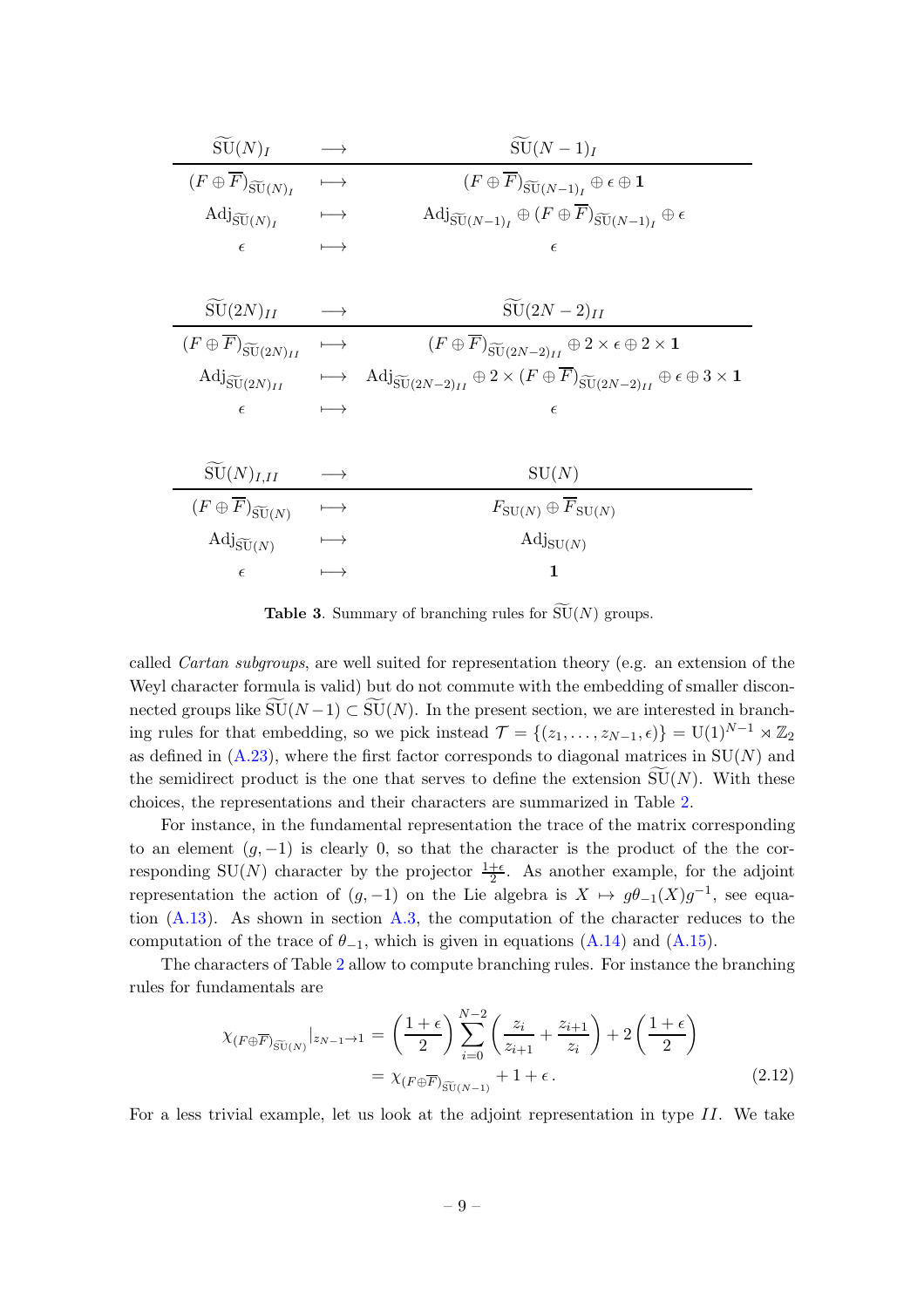$N \geq 4$  even and consider the branching rules for the embedding  $\widetilde{\mathrm{SU}}(N-2)_{II} \subset \widetilde{\mathrm{SU}}(N)_{II}$ 

$$
\chi_{\text{Adj}_{\widetilde{\text{SU}}(N)_{II}}}|_{z_{N-2},z_{N-1}\to1} = \left(\frac{1+\epsilon}{2}\right) \left(\chi_{\text{Adj}_{\text{SU}(N)}}|_{z_{N-2},z_{N-1}\to1}\right) + (1+N) \left(\frac{1-\epsilon}{2}\right)
$$

$$
= \left(\frac{1+\epsilon}{2}\right) \left(\chi_{\text{Adj}_{\text{SU}(N-2)}} + 2\chi_{(F \oplus \overline{F})_{\text{SU}(N-2)}} + 4\right) + (1+N) \left(\frac{1-\epsilon}{2}\right)
$$

$$
= \chi_{\text{Adj}_{\widetilde{\text{SU}}(N-2)_{II}}} + 2\chi_{(F \oplus \overline{F})_{\widetilde{\text{SU}(N-2)_{II}}} + 3+\epsilon.
$$
 (2.13)

The crucial feature here is the  $3 + \epsilon$  contribution. If instead we repeat the computation for type I this term becomes  $1+3\epsilon$  because of the different sign in front of the  $N\epsilon$  term in the character. The branching rules are summarized in Table [3.](#page-9-0)

#### <span id="page-10-0"></span>3 Hasse diagrams

Higgs branches of theories with 8 supercharges are hyperKähler cones  $[49]$ , or symplectic singularities  $[50]$ , and as such admit a foliation  $[51, 52]$  $[51, 52]$  $[51, 52]$  which can be conveniently described by a Hasse diagram. Each point of the diagram represents a symplectic leaf of said foliation. The Hasse diagram represents a partial order between the symplectic leaves, defined by inclusions in their closures. For any two given leaves which can be compared in this partial order, we have a transverse slice which describes how the smaller leaf looks as a symplectic singularity inside the closure of the bigger leaf. If the two leaves are adjacent in the Hasse diagram, we have a so called elementary transverse slice, which oftentimes has a simple geometric description as the closure of a minimal nilpotent orbit of a classical group or as a Klein singularity (this will always be the case for our purposes, see [\[42,](#page-35-10) [53](#page-35-11)] for examples with more exotic elementary slices).

In [\[34\]](#page-35-0) the Hasse diagram of symplectic leaves for the Higgs branch of a classical gauge theory with 8 supercharges is identified with the Hasse diagram of phases of that gauge theory under partial Higgsing. Each leaf is labeled by the unbroken gauge group in that phase, and the elementary transverse slices describe the geometry of gauge singlets. We apply this principle to the Higgs branch of gauge theories with SU gauge groups, and in this section, we derive the Hasse diagrams of Figures [1,](#page-14-0) [3](#page-17-0) and [5](#page-19-0) by looking at the chain of possible Higgsing patterns. As a warm-up we first review that procedure by looking at the example of  $SU(N_c) + N_f$  SQCD.

The Higgs branch of this theory is defined classically as a hyperKähler quotient which can be written symbolically as

$$
\frac{1}{2}\left(N_f F_{N_c} + N_f \overline{F}_{N_c}\right) - \text{Adj}_{N_c},\tag{3.1}
$$

where the factor of  $1/2$  is due to the fact that when separating fundamentals and antifundamentals we are counting half-hypers. The hyperKähler quotient is denoted by the minus sign in the above equation. Replacing each representation by its dimension, the formula above yields the quaternionic dimension of the Higgs branch.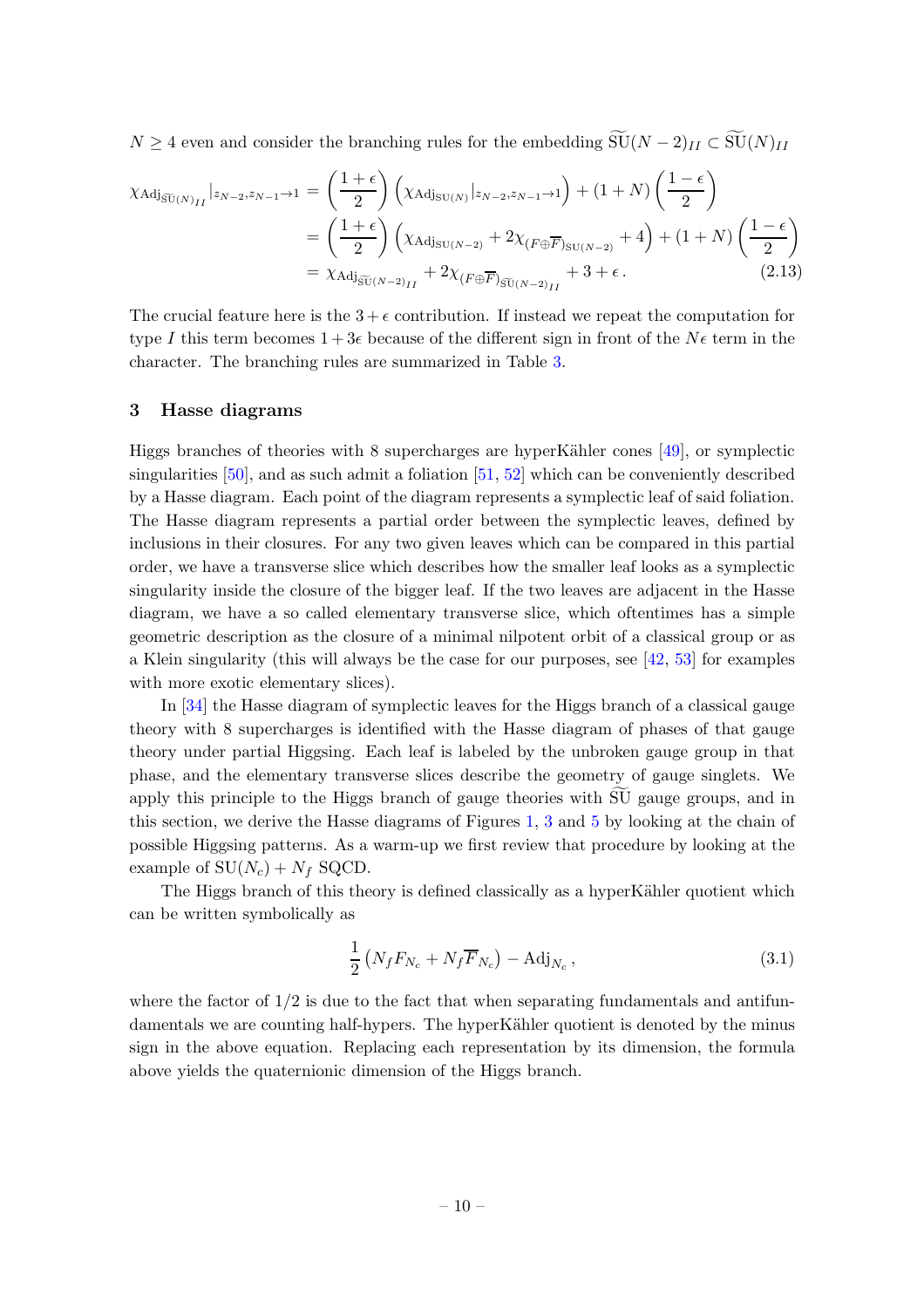| Slice | $\dim_{\mathbb{H}}$ | Gauge Theory                                                   | Global Symmetry      |
|-------|---------------------|----------------------------------------------------------------|----------------------|
| $a_N$ | $\overline{N}$      | $U(1)$ with $N+1$ fundamental hypermultiplets                  | $\mathfrak{su}(N+1)$ |
| $c_N$ | $\boldsymbol{N}$    | $O(1) = \mathbb{Z}_2$ with 2N fundamental half-hypermultiplets | $\mathfrak{sp}(N)$   |
| $d_N$ | $2N-3$              | $Sp(1)$ with 2N fundamental half-hypermultiplets               | $\mathfrak{so}(2N)$  |

Table 4. List of elementary slices which appear in this paper. These are the closures of the minimal nilpotent orbits of their global symmetry algebra.

<span id="page-11-1"></span>Now we apply the branching rules under the breaking  $SU(N_c) \rightarrow SU(N_c - 1)$ ,

$$
\frac{N_f}{2} \left[ F_{N_c-1} \oplus \mathbf{1}_{N_c-1} \right] + \frac{N_f}{2} \left[ \overline{F}_{N_c-1} \oplus \mathbf{1}_{N_c-1} \right] - \left[ \text{Adj}_{N_c-1} \oplus F_{N_c-1} \oplus \overline{F}_{N_c-1} \oplus \mathbf{1}_{N_c-1} \right].
$$
\n(3.2)

Finally, we reshuffle this expression to put it in the form

[Matter fields charged under  $SU(N_c-1)] - [Adjoint of SU(N_c-1)] + [singlets]$ . (3.3)

The first two terms identify the theory that results after the Higgsing, and the singlets correspond to the transverse slice according to Table [4.](#page-11-1) The cancellation of the fundamentals coming from  $\text{Adj}_{N_c}$  by fundamentals coming from matter fields corresponds physically to the Higgs mechanism, where some of the gauge bosons of the initial theory acquire a mass. In our example,

$$
\frac{1}{2}\left((N_f-2)F_{N_c-1}+(N_f-2)\overline{F}_{N_c-1}\right)-\text{Adj}_{N_c-1}\oplus\left[\frac{1}{2}(N_f+N_f)-1\right]\mathbf{1}_{N_c-1},\qquad(3.4)
$$

which means that the remaining theory after Higgsing is  $SU(N_c-1) + (N_f-2)$  SQCD, and the transverse slice is  $a_{N_f-1}$  i.e. the (closure of the) minimal nilpotent orbit of  $\mathfrak{su}(N_f)$ . The slice is identified to be  $a_{N_f-1}$  as the coefficient of the singlets of the hyperKähler quotient of the  $U(1)$  gauge theory as described in Table [4.](#page-11-1)

#### <span id="page-11-0"></span>3.1 Hasse Diagram for O

Let's proceed with our first disconnected group, and consider a theory with gauge group  $O(N_c)$  plus  $N_f \geq N_c$  fields in the fundamental representation. The Hasse diagram is already shown in [\[34](#page-35-0)]; we rederive it here to illustrate the method of characters for disconnected groups. We use the same procedure shown above to find the transverse slices and resulting theories after the Higgsing. In order to make sure that we get the full Hasse diagram, we need to scan over the possible subgroups of  $O(N_c)$  and check which symmetry breaking patterns are possible according to the branching rules of Table [1.](#page-7-1) Let's begin by considering the (potential) breaking  $O(N_c) \rightarrow O(N_c-1) \times O(1)$ . Note that since  $O(2k+1)$  can be written as a direct product, but  $O(2k)$  cannot, there is in principle a difference between choosing  $N_c$  odd or even. We take  $N_c$  even for now, and shall soon see that this initial choice doesn't matter.

<span id="page-11-2"></span>
$$
N_f F_{\mathcal{O}(N_c)} - \mathrm{Adj}_{\mathcal{O}(N_c)} \to N_f [(F_{\mathcal{SO}(N_c-1)} \otimes \epsilon \otimes \mathbf{1}) \oplus (\mathbf{1}_{\mathcal{SO}(N_c-1)} \otimes \mathbf{1} \otimes \epsilon)] - [(\mathrm{Adj}_{\mathcal{SO}(N_c-1)} \otimes \mathbf{1} \otimes \mathbf{1}) \oplus (F_{\mathcal{SO}(N_c-1)} \otimes \epsilon \otimes \epsilon)]. \tag{3.5}
$$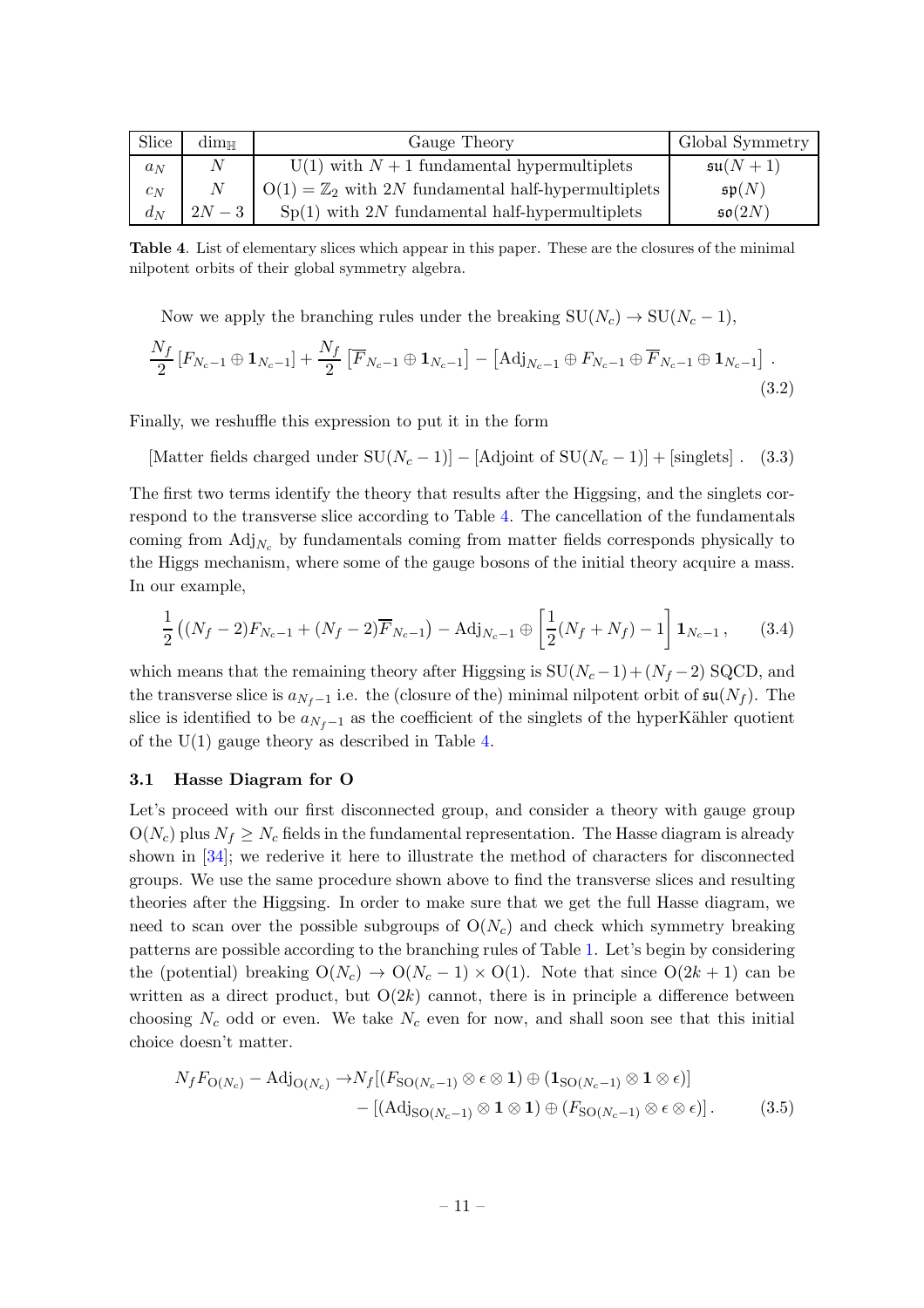Note that the last term coming from the decomposition of the adjoint cannot be cancelled. This means that under the symmetry breaking pattern under consideration, the gauge fields have no Goldstone bosons to eat, and therefore the Higgs mechanism cannot take place. In a similar way, we can check that  $O(N_c)$  also can't break to the subgroup  $O(p) \times O(q)$  (with  $p + q = N_c$ ).

The next possible breaking to consider is then  $O(N_c) \rightarrow O(N_c - 1)$ . This is achieved taking  $(3.5)$  and forgetting the second  $\mathbb{Z}_2$  representation in each tensor product, as that was the one corresponding to the  $O(1)$  factor. Thus we have

$$
N_f F_{\mathcal{O}(N_c)} - \text{Adj}_{\mathcal{O}(N_c)} \to N_f \left[ \left( F_{\mathcal{SO}(N_c-1)} \otimes \epsilon \right) \oplus \left( \mathbf{1}_{\mathcal{SO}(N_c-1)} \otimes \mathbf{1} \right) \right] - \left[ \left( \text{Adj}_{\mathcal{SO}(N_c-1)} \otimes \mathbf{1} \right) \oplus \left( F_{\mathcal{SO}(N_c-1)} \otimes \epsilon \right) \right]. \tag{3.6}
$$

We see that this symmetry breaking pattern is possible, and it results in

$$
N_f F_{\mathcal{O}(N_c)} - \mathcal{A} \mathcal{d}_{\mathcal{O}(N_c)} \to (N_f - 1) F_{\mathcal{O}(N_c - 1)} - \mathcal{A} \mathcal{d}_{\mathcal{O}(N_c - 1)} \underbrace{\oplus N_f \mathbf{1}_{\mathcal{O}(N_c - 1)}}_{c_{N_f} \text{ slice}}.
$$
(3.7)

From this, we conclude that the transverse slice at the bottom of the Hasse diagram is  $c_{N_f}$ , and the remaining theory on the symplectic leaf of the Higgs branch is  $O(N_c 1 + (N_f - 1)F$ . Recall that we had chosen  $N_c$  even, so now we have an odd number of colours,  $O(N_c - 1) = \mathbb{Z}_2 \times SO(N_c - 1)$ . We can therefore consider the potential breaking  $\mathbb{Z}_2 \times SO(N_c-1) \to \mathbb{Z}_2 \times O(N_c-2)$ , where the  $\mathbb{Z}_2$  representations stay the same and the branching rules are those in the second part of Table [1.](#page-7-1) This results in

$$
(N_f - 1)[\epsilon \otimes F_{\text{SO}(N_c-1)}] - [\mathbf{1} \otimes \text{Adj}_{\text{SO}(N_c-1)}] \rightarrow (N_f - 1)[\epsilon \otimes (F_{\text{O}(N_c-2)} \oplus \mathbf{1}_{\text{O}(N_c-2)})]
$$
  
\n
$$
- [\mathbf{1} \otimes (\text{Adj}_{\text{O}(N_c-2)} \oplus F_{\text{O}(N_c-2)})] \qquad (3.8)
$$
  
\n
$$
= (N_f - 1)[(\epsilon \otimes F_{\text{O}(N_c-2)}) \oplus (\epsilon \otimes \mathbf{1}_{\text{O}(N_c-2)})]
$$
  
\n
$$
- [(\mathbf{1} \otimes \text{Adj}_{\text{O}(N_c-2)}) \oplus (\mathbf{1} \otimes F_{\text{O}(N_c-2)})].
$$
  
\n(3.9)

Once again, we see that the necesary cancellations are only possible if we forget about the  $\mathbb{Z}_2$ , i.e. if we consider the breaking  $O(N_c - 1) \rightarrow O(N_c - 2)$ . With this,

$$
(N_f - 1)F_{O(N_c - 1)} - \text{Adj}_{O(N_c - 1)} \to (N_f - 2)F_{O(N_c - 2)} - \text{Adj}_{O(N_c - 2)} \underbrace{\oplus (N_f - 1)\mathbf{1}_{O(N_c - 2)}}_{c_{N_f - 1} \text{ slice}}.
$$
\n(3.10)

That is, the second slice at the bottom of the Hasse diagram is  $c_{N_f-1}$  and the remaining theory is  $O(N_c-2) + (N_f-2)F$ . To complete the Hasse diagram, we need to repeat the process above the necessary number of times. Note that, as advertised, it doesn't matter whether at each step the number of colour is even or odd; even if the decomposition of the representations looks different, in the end we always have that the breaking is  $O(N_c - k) \rightarrow O(N_c - k - 1)$  with transverse slice  $c_{N_f - k}$ . The chain of Higgsings only stops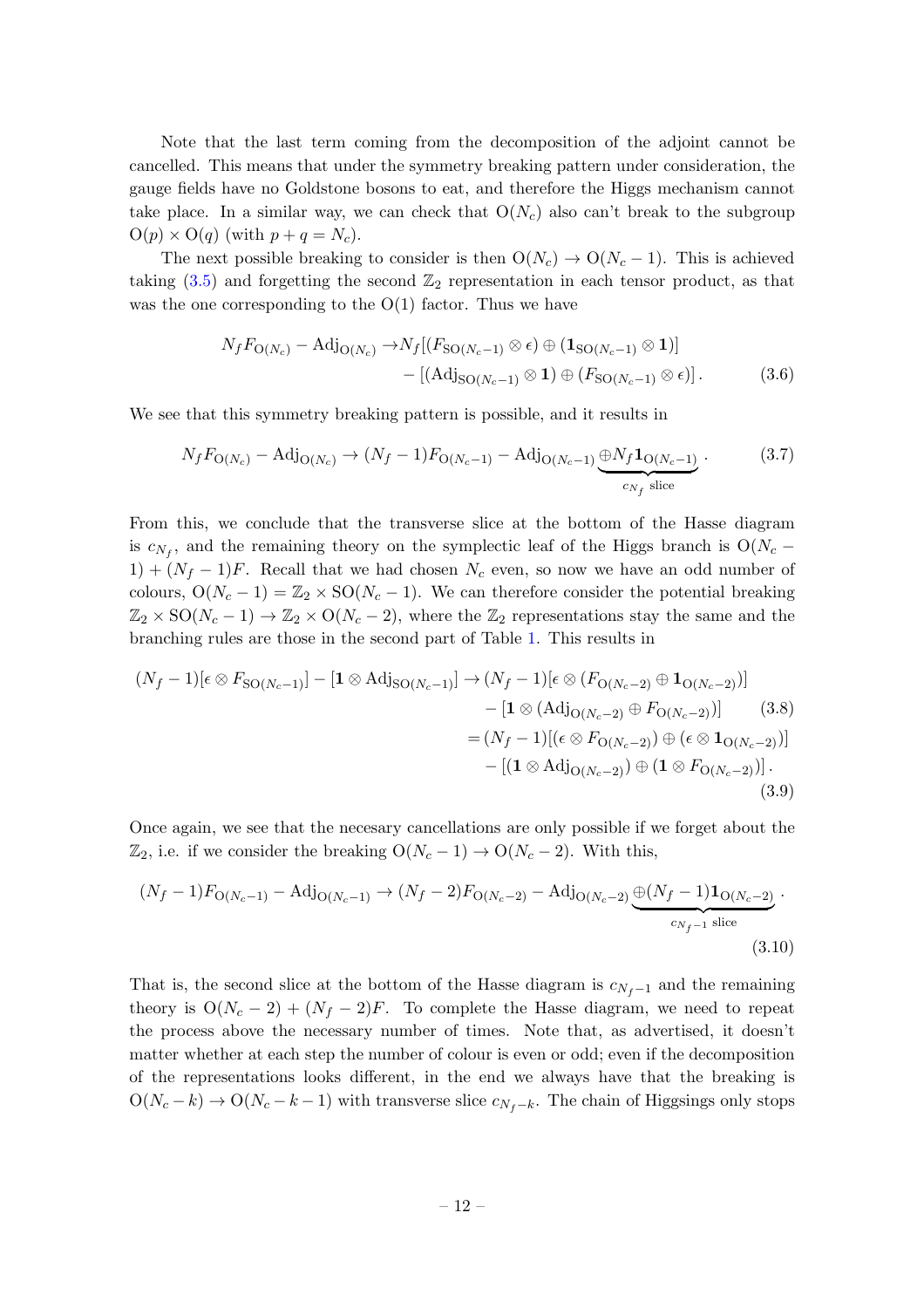after  $N_c$  steps, when we have  $O(1) \rightarrow \{1\}$  with a  $c_{N_f - (N_c - 1)}$  transverse slice. The resulting Higgs branch Hasse diagram is a line, and is depicted in the bottom left of Figure [1.](#page-14-0)

As a byproduct of this analysis, we can also obtain the Hasse diagram for a theory with  $SO(N_c)$  gauge group and  $N_f$  fundamentals.<sup>[4](#page-13-1)</sup> The process is completely analogous to the one above, except there are no  $\mathbb{Z}_2$  representations making any appearance. At each step the possible Higgsing is  $SO(N_c - k) \rightarrow SO(N_c - k - 1)$  with transverse slice  $c_{N_f-k}$ . The only difference comes after  $N_c - 2$  steps, when the theory we have left is SO(2) with  $N_f - N_c + 2$  fundamentals. In the O case, there was still one possible nontrivial subgroup and Higgsing  $O(2) \rightarrow O(1) = \mathbb{Z}_2$ . On the other hand, now we have  $SO(2) = U(1)$ , which has no nontrivial subgroups to be Higgsed to. Therefore the only Higgsing is  $U(1) \rightarrow \{1\}$ , with transverse slice  $a_{2N_f-2N_c+3}$ . We show this Hasse diagram in the bottom right of Figure [1.](#page-14-0) The relation between the Hasse diagrams for the O and SO theories is reminiscent of the relation between U and SU [\[34](#page-35-0), [35\]](#page-35-1), as made clear on the figure.

# <span id="page-13-0"></span>**3.2** Hasse diagram for  $\widetilde{\mathrm{SU}}(N)_I$

We now proceed to compute the Higgs branch Hasse diagrams for theories with  $\widetilde{\mathrm{SU}}(N_c)$ gauge group, and matter content consisting of  $N_f$  fields in the  $(F \oplus \overline{F})$  representation and  $N_{\epsilon}$  fields in the  $\epsilon$  representation. We do this by considering all the possible Higgsing patterns, using the branching rules summarised in Table [3.](#page-9-0) We consider only the case where  $N_f$  is large enough so that we can have complete Higgsing.

Let's begin with the simple example of  $\widetilde{\mathrm{SU}}(4)_I$  with 4 fundamentals as an appetizer. This representation is real, and so the theory has Sp(4) global symmetry. Computing the Higgsing to  $SU(3)<sub>I</sub>$ , we find,

$$
4(F \oplus \overline{F})_{\widetilde{\mathrm{SU}}(4)_I} - \mathrm{Adj}_{\widetilde{\mathrm{SU}}(4)_I} \to 4\left[ (F \oplus \overline{F})_{\widetilde{\mathrm{SU}}(3)_I} \oplus \epsilon \oplus \mathbf{1} \right] \tag{3.11}
$$

$$
-\left[\text{Adj}_{\widetilde{\text{SU}}(3)_I} \oplus (F \oplus \overline{F})_{\widetilde{\text{SU}}(3)_I} \oplus \epsilon\right]
$$
  
= 3(F \oplus \overline{F})\_{\widetilde{\text{SU}}(3)\_I} \oplus 3\epsilon - \text{Adj}\_{\widetilde{\text{SU}}(3)\_I} \oplus 4 \cdot \mathbf{1}, \qquad (3.12)

and we see that the remaining theory is an  $\widetilde{\mathcal{SU}}(3)_I$  gauge theory with 3 fundamentals and 3 fields in the  $\epsilon$ . Since both the  $(F \oplus F)_{\widetilde{\mathrm{SU}}(3)_I}$  and the  $\epsilon$  are real representations, this theory has a  $Sp(3) \times Sp(3)$  global symmetry. On the other hand, we observe that the transverse slice at the bottom of the Hasse diagram is  $c_4$ .

We are now presented with two options regarding how to continue the chain of Higgsings. The gauge fields can either eat the fields in the  $\epsilon$ , resulting on the breaking  $SU(3)_I \rightarrow$  $SU(3)$ , or fields in the  $(F \oplus \overline{F})_{\widetilde{SU}(3)_I}$ , resulting on the breaking  $\widetilde{SU}(3)_I \to SU(2) \times \mathbb{Z}_2$ . In the first case, we find

$$
3(F \oplus \overline{F})_{\widetilde{\mathrm{SU}}(3)_I} \oplus 3\epsilon - \mathrm{Adj}_{\widetilde{\mathrm{SU}}(3)_I} \to 6F_{\mathrm{SU}(3)} - \mathrm{Adj}_{\mathrm{SU}(3)} \oplus \underbrace{3 \cdot \mathbf{1}}_{c_3 \text{ slice}}.
$$
 (3.13)

<span id="page-13-1"></span><sup>&</sup>lt;sup>4</sup>We are indebted to Amihay Hanany for drawing our attention to the Hasse diagram of that theory.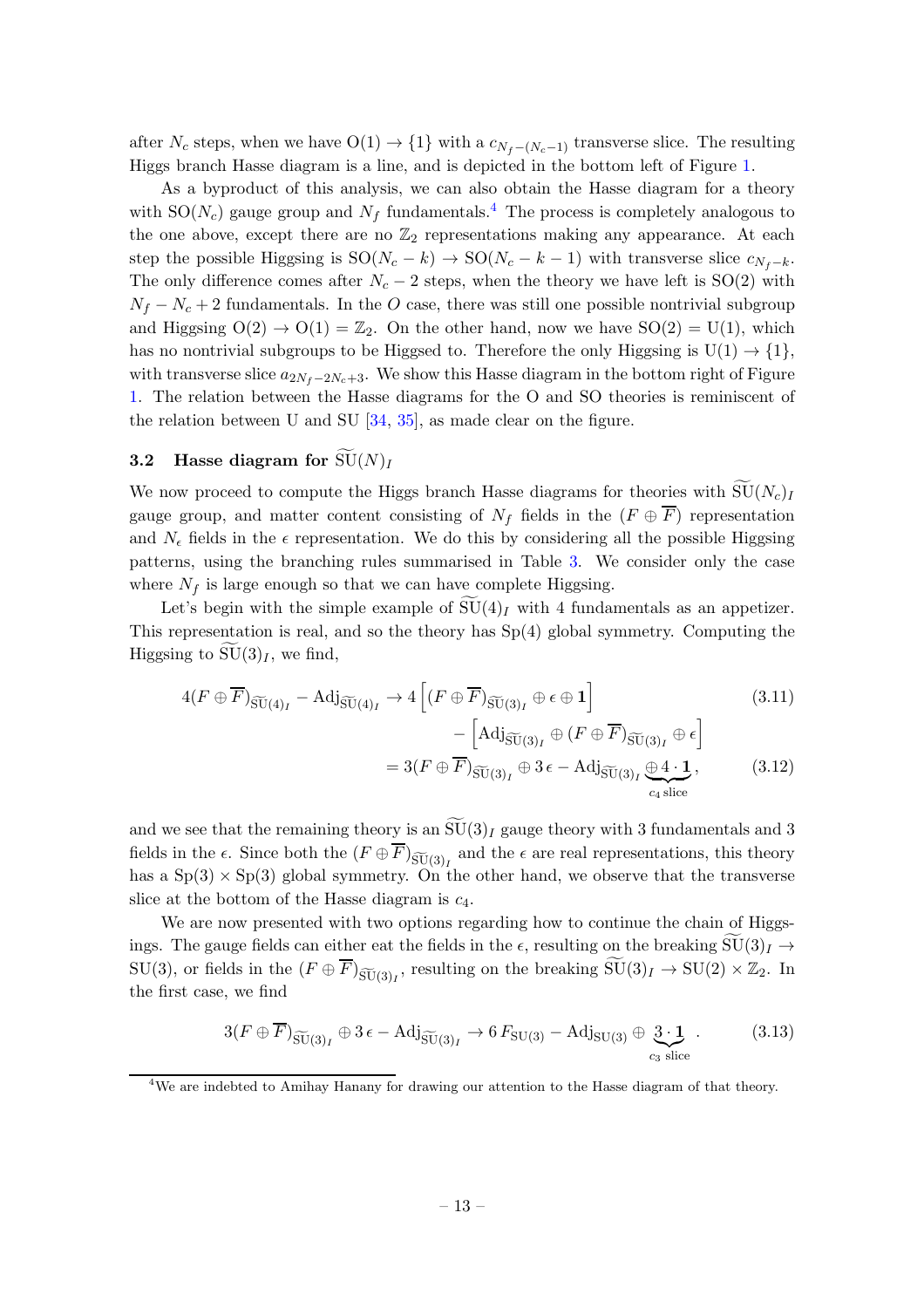

<span id="page-14-0"></span>**Figure 1.** Comparison between the Higgs branch Hasse diagram for theories with  $U(N_c)$  (top left) and  $SU(N_c)$  (top right) and for theories with  $O(N_c)$  (bottom left) and  $SO(N_c)$  (bottom right) gauge groups, with the number of fundamental flavours  $N_f$  satisfying  $N_f \geq N_c$ . The green numbers are the quaternionic dimensions of the leaves, and the red groups are the residual gauge groups.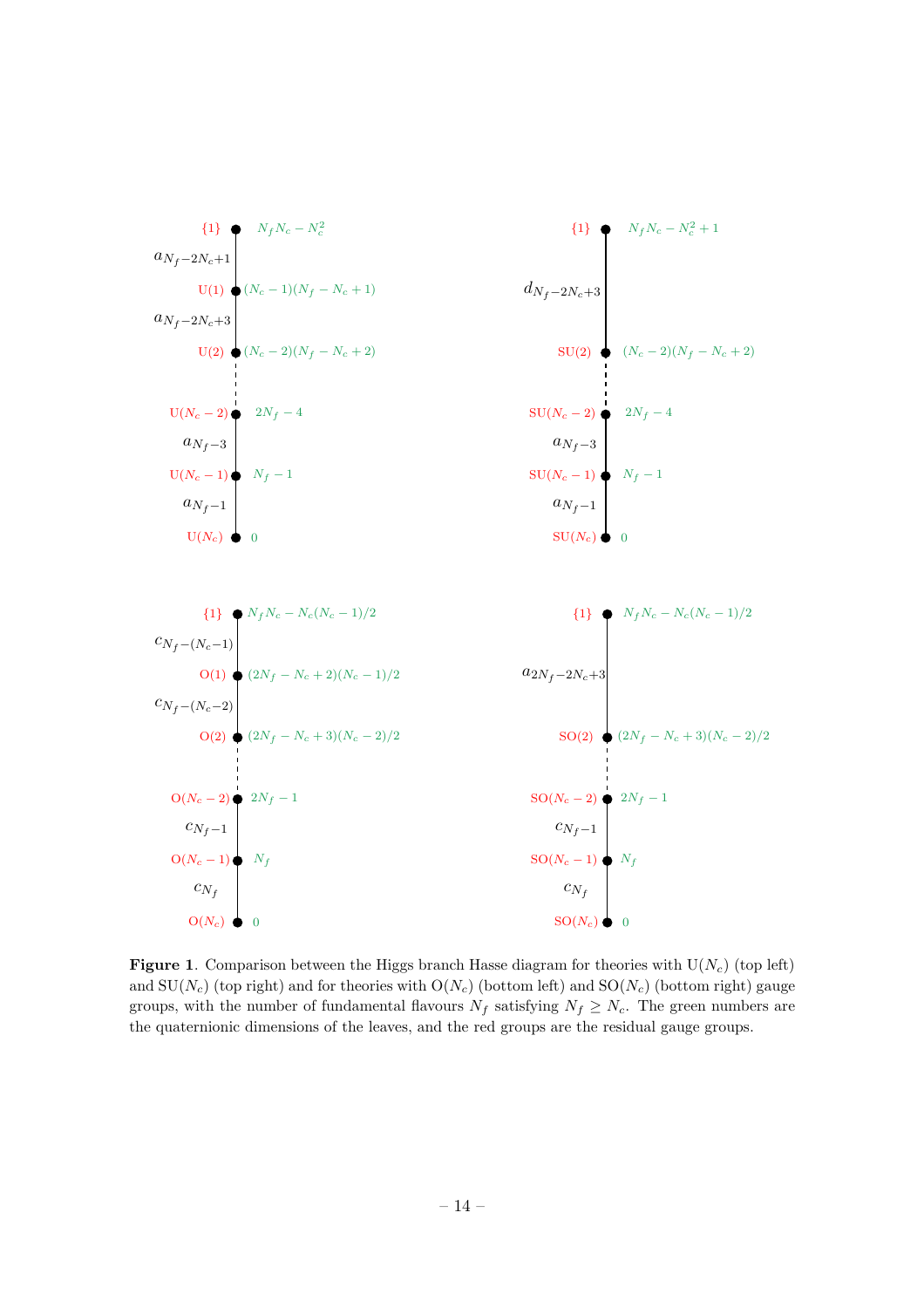From this point onward, we have the already known Higgsing pattern and Hasse diagram of the SU groups. Let's then consider the second case,

$$
3(F \oplus \overline{F})_{\widetilde{\mathrm{SU}}(3)_I} \oplus 3\epsilon - \mathrm{Adj}_{\widetilde{\mathrm{SU}}(3)_I} \to 3\left[ (F \oplus \overline{F})_{\widetilde{\mathrm{SU}}(2)_I} \oplus \epsilon \oplus \mathbf{1} \right] + 3\epsilon - \left[ \mathrm{Adj}_{\widetilde{\mathrm{SU}}(2)_I} \oplus (F \oplus \overline{F})_{\widetilde{\mathrm{SU}}(2)_I} \oplus \epsilon \right].
$$
\n(3.14)

Here we are making an abuse of notation: since the principal extension of  $SU(2)$  is trivial, we have  $SU(2) = SU(2) \times \mathbb{Z}_2$ , and the  $(F \oplus \overline{F})$  representation is in fact reducible and equal to  $2 \cdot F_{\mathrm{SU}(2)}$ . Using this,

<span id="page-15-0"></span>
$$
(3.14) = 4 \cdot F_{\text{SU}(2)} \oplus 5 \cdot \epsilon - \text{Adj}_{\text{SU}(2)} \oplus \underbrace{3 \cdot 1}_{c_3 \text{ slice}} \,. \tag{3.15}
$$

We conclude that the theory after this last Higgsing splits into two decoupled theories, one consisting of SU(2) gauge group with 4 flavours and the other of a  $\mathbb{Z}_2$  gauge group with 5 fields in the  $\epsilon$ . The overall global symmetry is  $SO(8) \times Sp(5)$ .

At this point, the possible Higgsings are trivial, since there are no more nontrivial subgroups. We can either Higgs  $SU(2) \rightarrow 1$  with the fundamental flavours, leaving the  $\mathbb{Z}_2 + 5\epsilon$  alone (this produces a  $d_4$  slice), or Higgs  $\mathbb{Z}_2 \to \mathbf{1}$  with the  $\epsilon$  fields (this produces a  $c_5$  slice). Note that the SU(2) +  $4F$  remaining in this transition can also be reached from the Higgsing of  $SU(3) + 6F$  that we obtained in the previous steps. All in all, the Hasse diagram for the Higgs branch of this theory is depicted in Figure [2.](#page-15-1)

Generalizing to an arbitrary (large enough) number of fundamentals and fields in the  $\epsilon$  is now straightforward. As before, we begin by writing down the hyperKähler quotient



<span id="page-15-1"></span>**Figure 2.** Higgs branch Hasse diagram of  $\widetilde{\mathrm{SU}}(4)_I + 4(F \oplus \overline{F})$ . Next to each symplectic leaf, we write its dimension (in green) and the quiver of the effective theory.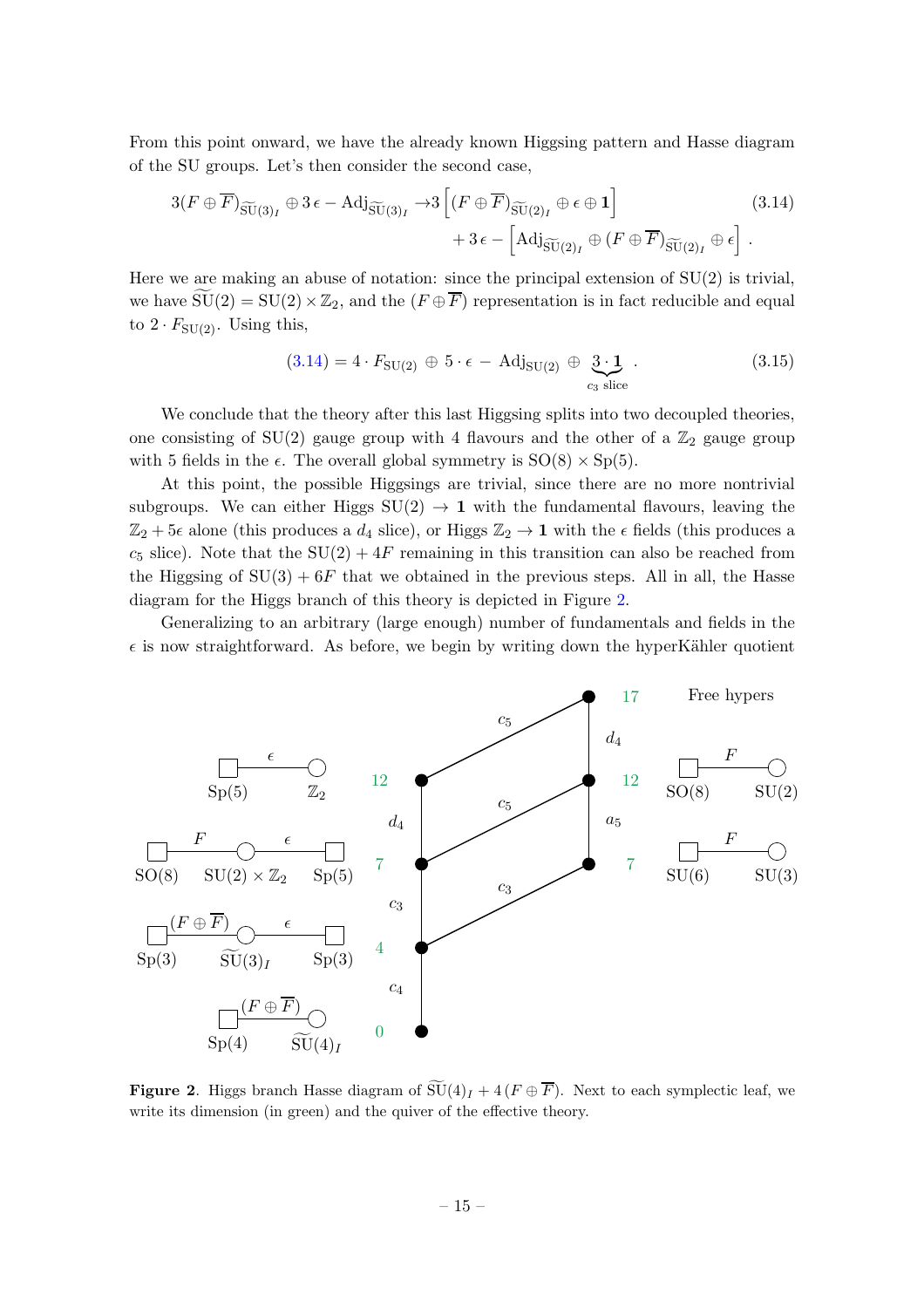for the Higgs branch of  $\widetilde{\mathrm{SU}}(N_c)_I + N_f (F \oplus \overline{F}) + N_{\epsilon} \epsilon$ ,

<span id="page-16-1"></span>
$$
N_f(F \oplus \overline{F})_{\widetilde{\mathrm{SU}}(N_c)} \oplus N_{\epsilon} \epsilon - \mathrm{Adj}_{\widetilde{\mathrm{SU}}(N_c)_I}.
$$
\n(3.16)

This theory has  $Sp(N_f) \times Sp(N_e)$  global symmetry. Similarly to the intermediate step of the previous example, there are two possible Higgsings, with the e's or with the fundamentals. Applying the branching rules of Table [3](#page-9-0) in either case results in

$$
\begin{split} \widetilde{\mathrm{SU}}(N_c)_I \to \mathrm{SU}(N_c): \quad (3.16) \to N_f F_{\mathrm{SU}(N_c)} \oplus N_f \overline{F}_{\mathrm{SU}(N_c)} \\ &- \mathrm{Adj}_{\mathrm{SU}(N_c)} \underset{c_{N_\epsilon} \text{ slice}}{\oplus N_\epsilon \cdot \mathbf{1}} \\ \widetilde{\mathrm{SU}}(N_c)_I \to \widetilde{\mathrm{SU}}(N_c - 1)_I: \quad (3.16) \to (N_f - 1)(F \oplus \overline{F})_{\widetilde{\mathrm{SU}}(N_c - 1)_I} \\ &\quad \oplus (N_\epsilon + N_f - 1)\epsilon - \mathrm{Adj}_{\widetilde{\mathrm{SU}}(N_c - 1)} \underset{c_{N_f} \text{ slice}}{\oplus N_f \cdot \mathbf{1}} \end{split} \tag{3.18}
$$

The former leads to an effective theory with  $SU(N_c)$  gauge group and  $SU(2N_f)$  global symmetry, whose Hasse diagram is already known. This is the right part of the Hasse diagram of Figure [3.](#page-17-0) The latter leads to a theory with  $SU(N_c-1)_I$  gauge group,  $N_f - 1$ fields in the  $(F \oplus \overline{F})$ , and  $N_{\epsilon} + N_{f} - 1$  fields in the  $\epsilon$ ; thus a  $Sp(N_{f} - 1) \times Sp(N_{\epsilon} + N_{f} - 1)$ global symmetry. In order to continue the computation of the Hasse diagram, we are once again presented with two possibilities: Higgsing with the  $\epsilon$  fields –this produces a  $c_{N_{\epsilon}+N_{f}-1}$ slice that merges with the right part of the Hasse diagram corresponding to the connected gauge groups– or with the fundamentals –this produces a  $c_{N_f-1}$  slice that continues on the left side of the Hasse diagram corresponding to the disconnected gauge groups with both fundamental and  $\epsilon$  matter fields-.

The Hasse diagram of Figure [3](#page-17-0) is the result of iterating this procedure  $N_c - 2$  times, until we reach  $\widetilde{\text{SU}}(2)_I = \text{SU}(2) \times \mathbb{Z}_2$ . At this point, as happened with the previous example, the theory will decouple into an SU(2) gauge theory with  $N_f - N_c + 2$  fundamentals, and a  $\mathbb{Z}_2$  gauge theory with  $N_{\epsilon} + (N_c - 2)(2N_f - N_c + 1)/2 \epsilon$ 's. We can Higgs each of these two gauge groups separetly, resulting in the "rectangle" at the top of the Hasse diagram.

# <span id="page-16-0"></span>**3.3** Hasse diagram for  $\text{SU}(N)_{II}$

The computation of the Hasse diagram of the Higgs branch for theories with  $SU(2N_c)_{II}$ gauge group is very similar to the one we just described in detail for the type  $I$  case. There are only a few key differences that we need to take into account. The first is that  $\widetilde{\mathrm{SU}}(2N-1)_I$  is not a subgroup of  $\widetilde{\mathrm{SU}}(2N)_{II}$ . This implies that the smallest step we can take in the chain of Higgsings is  $\widetilde{\text{SU}}(2N)_{II} \to \widetilde{\text{SU}}(2N-2)_{II}$ . The second is that the fundamental representation of the type II groups is pseudo-real rather than real, and therefore these fields will give rise to an SO global symmetry.

As in the type I case, before considering the fully general case, we begin by looking at a concrete example,  $SU(6)_{II}$  with 6 fields in the  $(F \oplus \overline{F})$ ; the resulting Hasse diagram is depicted in Figure [4.](#page-18-0) The procedure is the same as before: we begin by writing down

$$
6(F \oplus F)_{\widetilde{\mathrm{SU}}(6)_{II}} - \mathrm{Adj}_{\widetilde{\mathrm{SU}}(6)_{II}} ,\qquad (3.19)
$$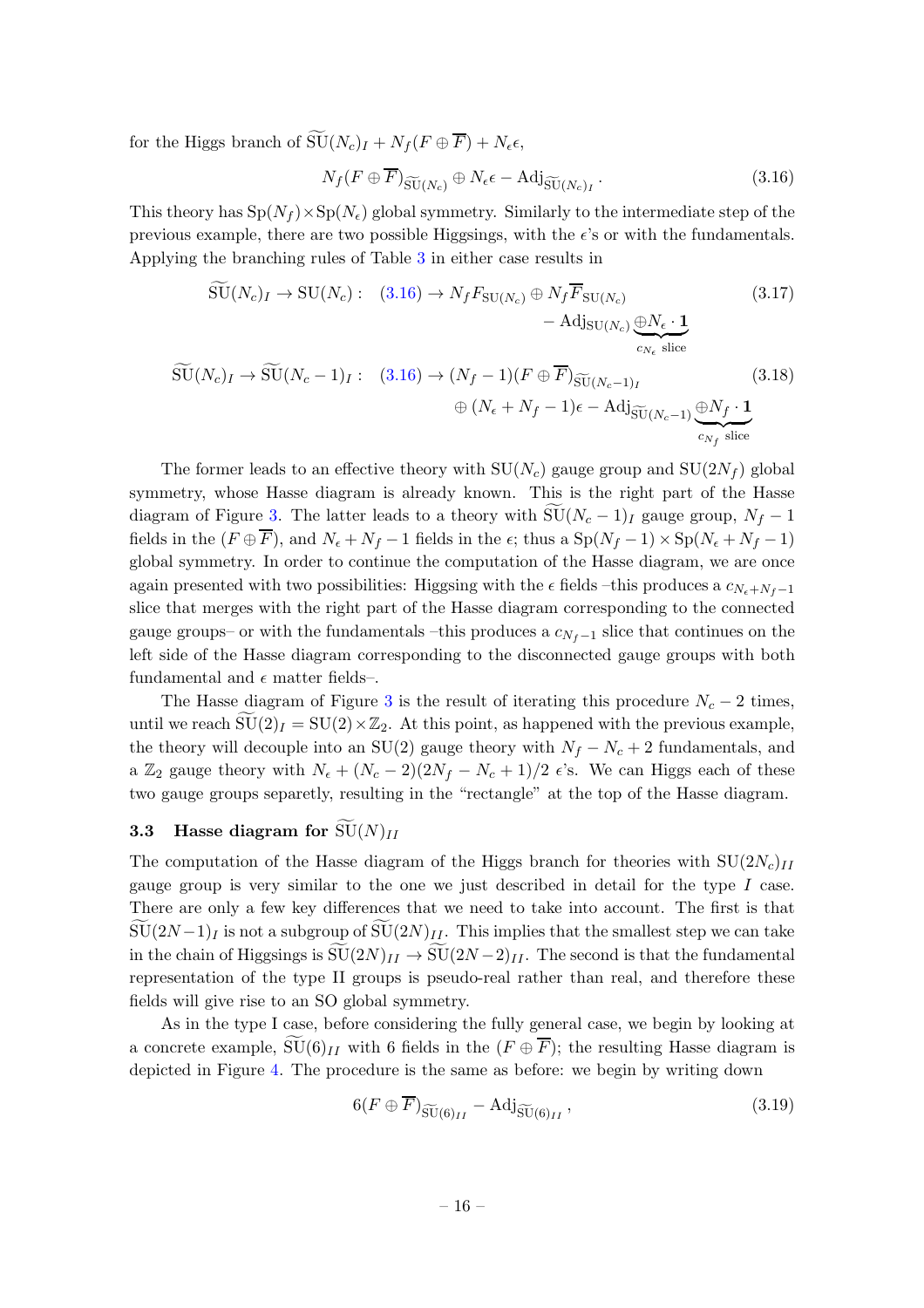

<span id="page-17-0"></span>**Figure 3.** Higgs branch Hasse diagram of  $\widetilde{\mathrm{SU}}(N_c)_I + N_f (F \oplus \overline{F}) + N_{\epsilon} \epsilon$  for  $N_f \geq N_c$ . The green numbers are the quaternionic dimensions of the leaves, and the red groups are the residual gauge groups.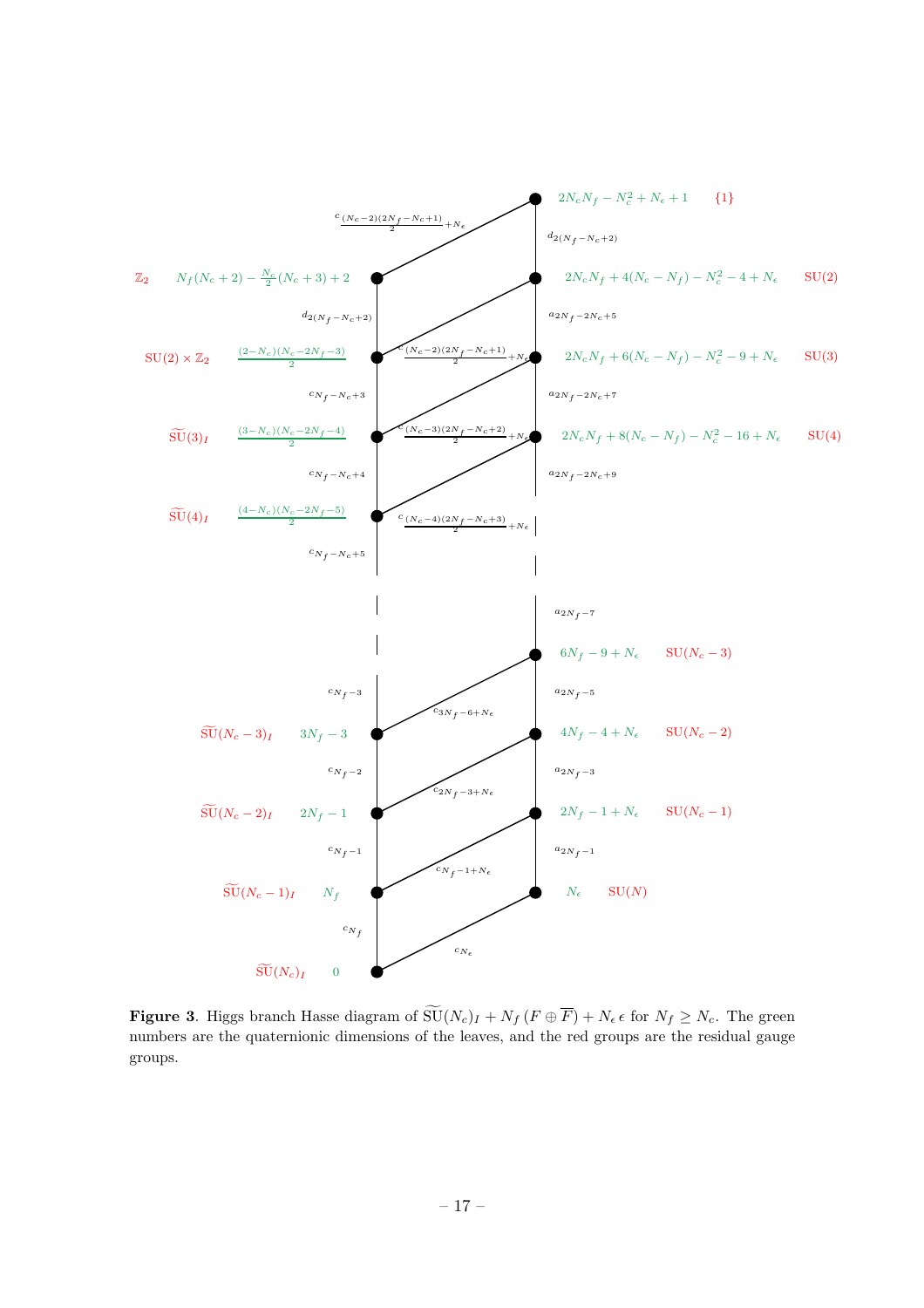and apply the branching rules of Table [3](#page-9-0) under the breaking  $\widetilde{\mathrm{SU}}(6)_{II} \to \widetilde{\mathrm{SU}}(4)_{II}$ . After some cancellations, this results in

$$
4(F \oplus F)_{\widetilde{\mathrm{SU}}(4)_{II}} \oplus 11\epsilon - \mathrm{Adj}_{\widetilde{\mathrm{SU}}(4)_{II}} \underbrace{\oplus (12-3) \cdot \mathbf{1}}_{d_6 \text{ slice}}.
$$
\n(3.20)

We see that the remaining effective theory has  $SO(8) \times Sp(11)$  global symmetry, and the transverse slice, according to Table [4,](#page-11-1) is the minimal nilpotent orbit of  $\mathfrak{so}(12)$ . Again we are at a stage where we can proceed with the chain of Higgsings in two ways: either Higgs with the  $\epsilon$  fields –this results in a  $c_{11}$  slice that goes to the right side of the Hasse diagram corresponding to the SU groups– or with the fundamentals –this results in a  $d_4$  slice that continues in the left of the Hasse diagram corresponding to the disconnected groups–. Note that since in the disconnected side of the diagram the rank of the gauge group jumps by two, we will have extra symplectic leaves in the right side of the Hasse diagram. In our example, the extra leaf is the one of dimension 27, with gauge group SU(3) and global symmetry SU(6); meanwhile on the left side we jump directly from  $SU(4)_{II} \rightarrow SU(2) \times \mathbb{Z}_2$ . As in the type I case, the disconnected version of the SU(2) group is simply a direct product, which means that at the top of the Hasse diagram we have a rectangle where the sides are the transverse slices  $c_{18}$  –corresponding to Higgsing the  $\mathbb{Z}_2$  with the  $\epsilon$  fields– and  $d_4$ –corresponding to Higgsing the SU(2) with the fundamentals–.

With this in mind, generalizing to a  $\text{SU}(2N_c)_{II} + N_f (F \oplus \overline{F}) + N_{\epsilon} \epsilon$  (with  $N_f$  large enough) requires no extra thinking. We only need to repeat the computation above a few times to obtain the result in Figure [5.](#page-19-0)



<span id="page-18-0"></span>**Figure 4.** Hasse diagram of  $\widetilde{\mathsf{SU}}(6)_{II} + 6(F \oplus \overline{F})$ . Next to each symplectic leaf, we write its quaternionic dimension (in green) and the quiver of the effective theory corresponding to the transverse slice from that leaf to the top leaf.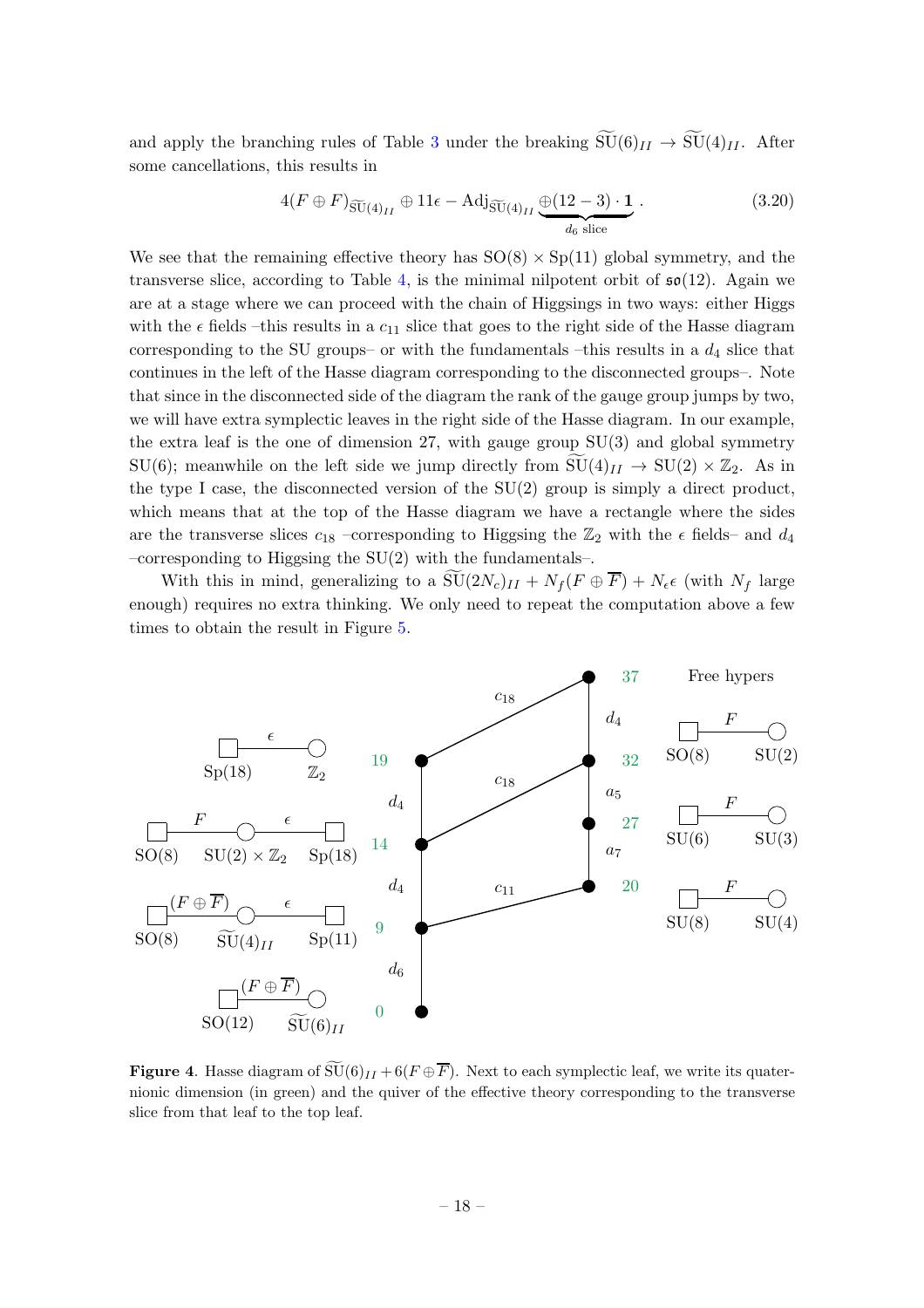

<span id="page-19-0"></span>**Figure 5.** Higgs branch Hasse diagram of  $\widetilde{\mathrm{SU}}(2N_c)_{II} + N_f (F \oplus \overline{F}) + N_{\epsilon} \epsilon$  for  $N_f \geq N_c$ . The green numbers are the quaternionic dimensions of the leaves, and the red groups are the residual gauge groups.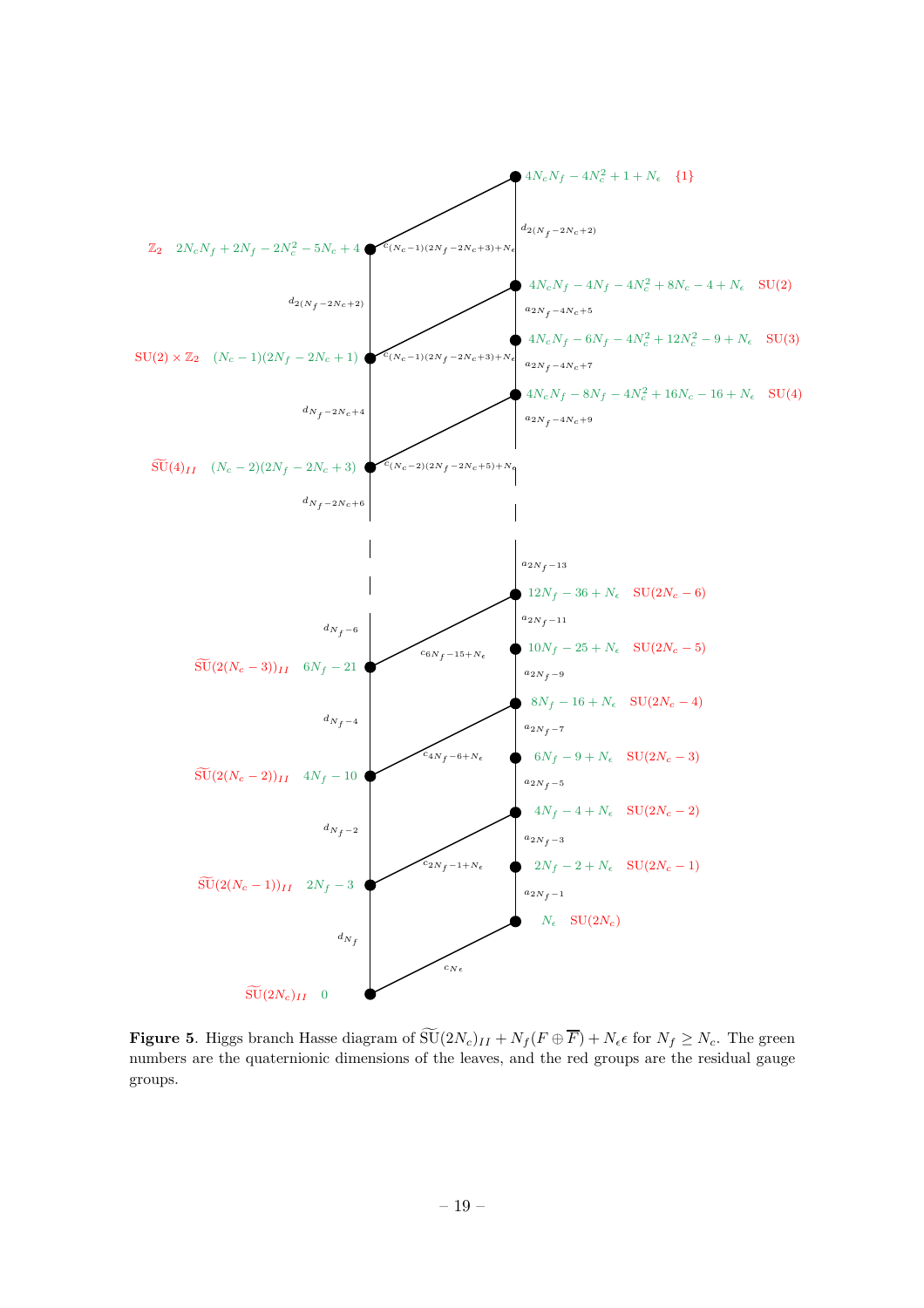#### <span id="page-20-0"></span>4 Magnetic quivers

In [\[1](#page-33-0), [28\]](#page-34-11) we began the study of the Higgs branch of the 4d  $\mathcal{N}=2$  discrete gauged SQCDlike theories of type I and II. In this section we attempt to find a magnetic quiver, i.e a 3d  $\mathcal{N} = 4$  theory whose Coulomb branch is equal to the Higgs branch of the SU(N) gauge theory. We conjecture that the Higgs branch of the 4d  $\mathcal{N} = 2 \widetilde{\mathrm{SU}}_I(N)$  gauge theory with  $N_f (F \oplus \overline{F})$  hypermultiplets is the *wreathed quivers* drawn in Figure [8.](#page-27-1) We check our conjecture performing the computation of the corresponding Coulomb branch Hilbert series on a selection of examples. Our main tool will be the monopole formula that was initially introduced in [\[31\]](#page-34-14). The generalization of this formula in the context of wreathed quivers was performed in [\[38](#page-35-5)].

We start with a short review of the monopole formula of [\[38](#page-35-5)] before applying it to the theories of interest. We work out with full details the  $SU(3)<sub>I</sub>$  case with  $N_f = 3$  while we just report the result for  $\widetilde{\mathrm{SU}}_I(N)$  with  $N > 3$ . The type II theories are discussed in Section [4.4.](#page-27-0)

#### <span id="page-20-1"></span>4.1 Review of the monopole formula

We consider a 3d  $\mathcal{N} = 4$  simply laced quiver with unitary nodes and only bifundamental hypermultiplets, and a finite subgroup  $\Gamma$  of the automorphisms of that quiver. We call V the set of vertices of the quiver; to each vertex  $v \in V$  is associated a unitary gauge group  $U(n_v)$ . We call E the set of (unoriented) edges  $e = \{v, v'\}$  of the quiver, which correspond to hypermultiplets in bifundamental representations connecting the gauge nodes  $v$  and  $v'$ . The gauge group of the initial quiver is  $G = \prod_{v \in V} U(n_v)$ . Wreathing the quiver by  $\Gamma$ means promoting the gauge group to the wreath product  $G \wr \Gamma$  – see [\[38](#page-35-5)] for a reminder of the definition of this operation.<sup>[5](#page-20-2)</sup>

Following [\[31](#page-34-14), [38](#page-35-5)] the (unrefined) Coulomb branch Hilbert series associated to  $\Gamma$  takes the form

<span id="page-20-4"></span><span id="page-20-3"></span>
$$
\text{HS}_{\Gamma}(t) = \frac{1}{|W_{\Gamma}|} \sum_{m \in \mathbb{Z}^r} \sum_{\gamma \in W_{\Gamma}(m)} \frac{t^{2\Delta(m)}}{\det(1 - t^2 \gamma)}, \qquad (4.1)
$$

where  $W_{\Gamma} := W \rtimes \Gamma \subseteq S_{r+1}$  is given by the extension of  $W = \prod_{v \in V} S_{n_v}$  by the symmetry  $\Gamma$  of the quiver. Here  $r = -1 + \sum_{v \in V} n_v$  denotes the total rank of the quiver gauge theory that we are considering, while  $m$  denotes the magnetic charge that takes value in the lattice  $\mathbb{Z}^r$ . For any  $m \in \mathbb{Z}^r$  we call  $W_{\Gamma}(m) = \{w \in W_{\Gamma} \mid w \cdot m = m\}$ . Finally  $\Delta(m)$  denotes the conformal dimension, defined by

$$
2\Delta(m) = \sum_{\{v,v'\} \in E} \sum_{i=1}^{n_v} \sum_{j=1}^{n'_v} |m_{v,i} - m_{v',j}| - \sum_{v \in V} \sum_{i=1}^{n_v} \sum_{j=1}^{n_v} |m_{v,i} - m_{v,j}|.
$$
 (4.2)

When  $\Gamma = \{1\}$  is the trivial group, [\(4.1\)](#page-20-3) reproduces the standard monopole formula of [\[31\]](#page-34-14). Henceforth we consider quivers which possess a  $\mathbb{Z}_2$  automorphism, and we set  $\Gamma = \mathbb{Z}_2$ .

<span id="page-20-2"></span> ${}^{5}$ It should be noted that in the particular case of a symmetry permuting a bouquet of U(1) gauge nodes, the wreathing operation coincides with the discrete gauging of [\[54,](#page-35-12) [55\]](#page-36-0).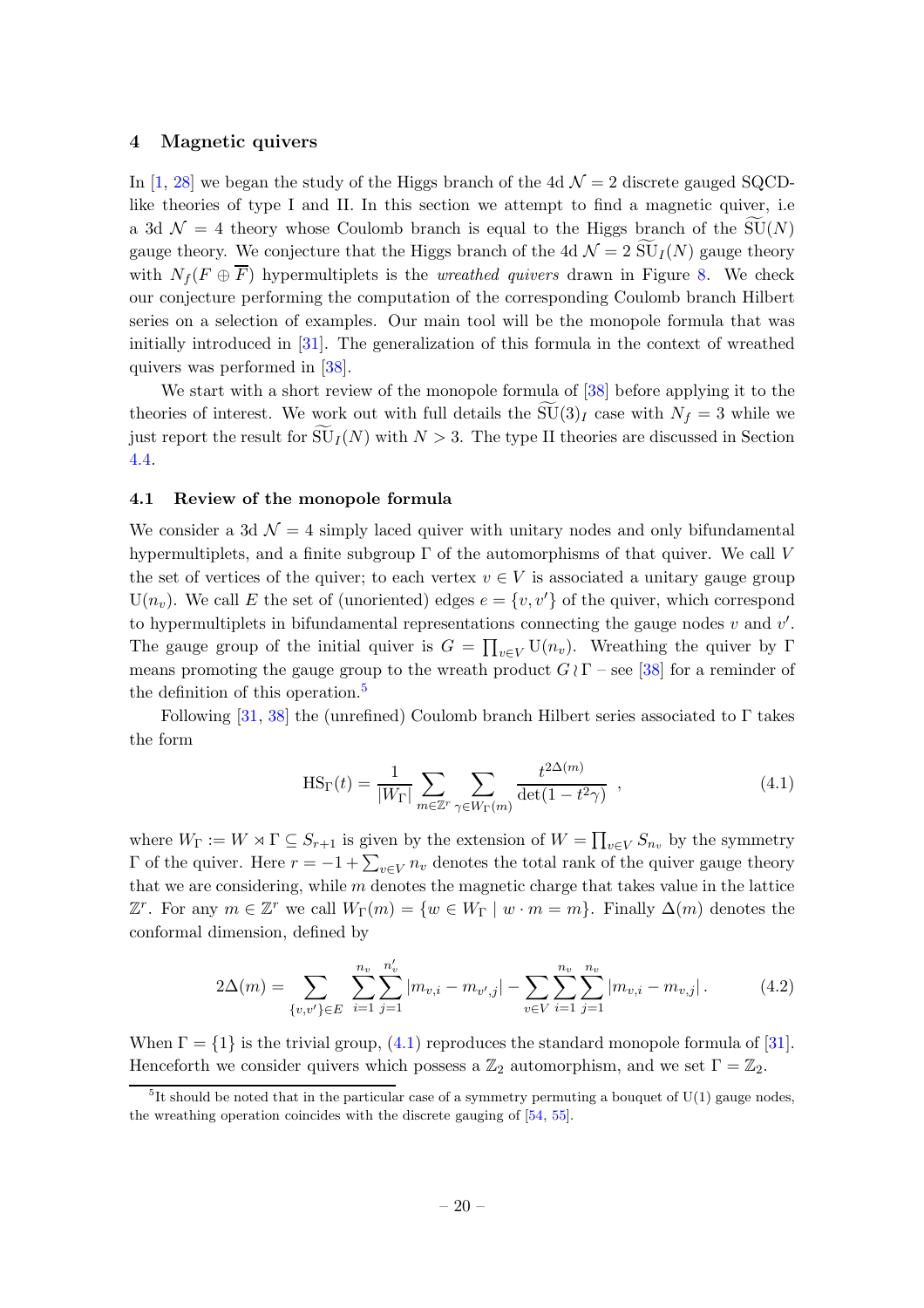

<span id="page-21-2"></span>**Figure 6.** Magnetic quiver for SQCD with gauge group  $\widetilde{\mathsf{SU}}(3)_I$  and 3 ( $F \oplus \overline{F}$ ). The red dashed lines show the  $\mathbb{Z}_2$  action on the legs of the quiver.

Formula [\(4.1\)](#page-20-3) can be more efficiently evaluated after exploiting the Weyl group symmetry. We introduce the *Casimir factors*  $P_{W_{\Gamma}}$ <sup>[6](#page-21-1)</sup>

$$
P_{W_{\Gamma}}(t;m) = \frac{1}{|W_{\Gamma}|} \sum_{\gamma \in W_{\Gamma}(m)} \frac{1}{\det(1 - t^2 \gamma)} . \tag{4.3}
$$

This way the formula [\(4.1\)](#page-20-3) can be recast in the following form

<span id="page-21-3"></span>
$$
HS_{\Gamma}(t) = \sum_{m \in \text{Weyl}(G\Gamma) \cap \mathbb{Z}^r} P_{W_{\Gamma}}(t;m) t^{2\Delta(m)}, \qquad (4.4)
$$

where  $G = \prod_{v \in V} U(n_v)$  is the initial gauge group and the sum is taken over the magnetic weights in the principal chamber  $Weyl(G \rtimes \Gamma)$ .

# <span id="page-21-0"></span>4.2 Example: the  $\widetilde{\mathrm{SU}}(3)_I$  case

We start from the magnetic quiver for the Higgs branch of 4d  $\mathcal{N}=2$  SQCD with gauge group SU(3) and  $N_f = 3$  flavours. The  $\Gamma = \mathbb{Z}_2$  is implemented with a wreathing on the legs of the quiver as schematically shown in Figure [6.](#page-21-2) Note that the quiver has a full  $\mathbb{Z}_2 \times \mathbb{Z}_2$ automorphism group, each factor exchanging two identical legs; we just wreath with the diagonal subgroup Γ. This is justified by the generalization to  $N_f > N$ , see Figure [8.](#page-27-1)

In order to check this conjecture we compute the Coulomb branch Hilbert series using formula [\(4.1\)](#page-20-3). We believe it is useful to provide the full details of the computation for that example as this is the first time [\(4.1\)](#page-20-3) is evaluated on a non-trivial wreathed quiver.

• To each gauge node of the quiver we associate the magnetic weights as follows:

$$
\begin{array}{ccccccccc}\n & & a & b & & & \\
 & & \circ & & \circ & & \\
\hline\nC & & & d_1, d_2 & g_1, g_2, g_3 & f_1, f_2 & e & & \\
\end{array}
$$
\n(4.5)

The total rank r of the gauge group is  $11 - 1 = 10$ , and the sum over the magnetic charges is over elements of the form

$$
m \cong (a, b, c, d_1, d_2, e, f_1, f_2, g_1, g_2, g_3 = 0) \in \mathbb{Z}^{r+1}
$$
\n(4.6)

<span id="page-21-1"></span><sup>&</sup>lt;sup>6</sup>Note that for  $W_{\Gamma} = S_N$  this definition coincides with the definition of the Casimir factors  $P_U$  associated to unitary gauge groups, that were introduced in [\[31](#page-34-14)].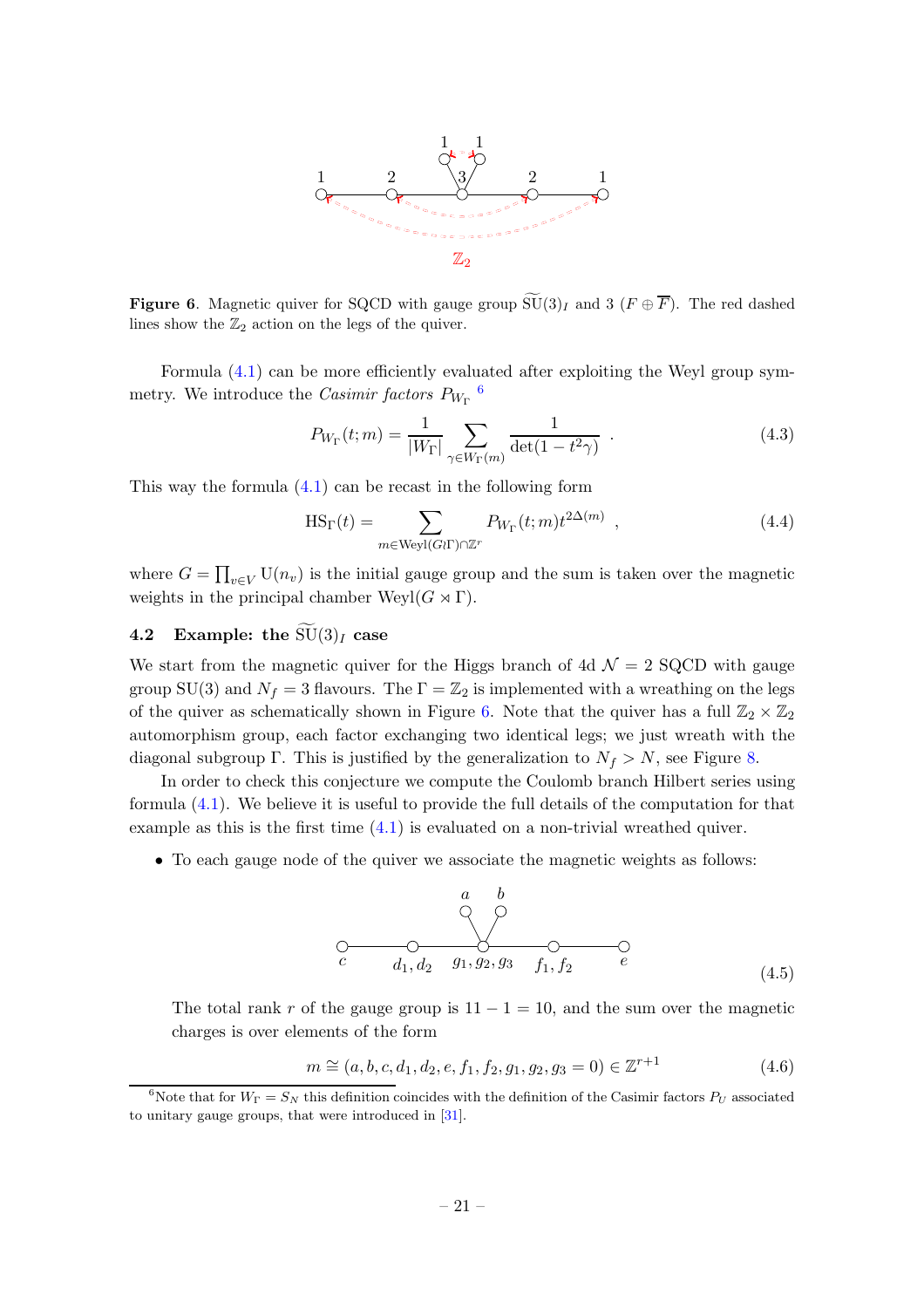so this is indeed a sum over  $\mathbb{Z}^r$  (see Section 2.4.3 of [\[56](#page-36-1)] for detailed explanation about the choice of lattice).

• The Weyl group  $W$  is the product of the Weyl groups of the simple gauge groups, namely

$$
W = S_1 \times S_1 \times S_1 \times S_2 \times S_1 \times S_2 \times S_3 \subset S_{11}
$$
\n
$$
(4.7)
$$

- The wreathing group is  $\Gamma = \mathbb{Z}_2$ . It is generated by the permutations that exchange simultaneously  $a \leftrightarrow b$ ,  $c \leftrightarrow e$  and  $d_i \leftrightarrow f_i$   $(i = 1, 2)$ . Then the group  $W_{\Gamma} = W \rtimes \Gamma \subset \Gamma$  $S_{11}$  has order  $|W_{\Gamma}| = 48$ .
- The expression  $(4.2)$  gives the following conformal dimension for the case at hand

$$
2\Delta(m) = \sum_{i=1}^{3} (|a - g_i| + |b - g_i|) + \sum_{i=1}^{2} (|c - d_i| + |e - f_i|) + \sum_{i=1}^{2} \sum_{j=1}^{3} (|d_i - g_j| + |f_i - g_j|)
$$
  

$$
-\sum_{i,j=1}^{2} (|d_i - d_j| + |f_i - f_j|) - \sum_{i,j=1}^{3} |g_i - g_j|.
$$
 (4.8)

We now work out formula  $(4.4)$ , splitting it into six contributions, one for each generalized wall of the Weyl chamber.

• The interior of the chamber is defined by the inequality  $a < b$ . In that case, for any m satisfying this inequality,  $W_{\Gamma}(m) = W(m)$  so the Casimir factors correspond to those of  $W$ , and we get the contribution

<span id="page-22-0"></span>
$$
H_1(t) = \frac{(1-t^2)}{(1-t^2)^4} \sum_{a\n(4.9)
$$

Note that we factored out the Casimir terms for the four U(1) nodes, giving  $(1-t^2)^{-4}$ in the denominator, and we include a  $(1-t^2)$  in the numerator to account for the decoupled  $U(1)$ . In  $(4.9)$  and all similar equations below, all sums run over the integers Z.

• Then we go on the wall of the chamber defined by  $a = b$ . Now to avoid over counting we have to be in the interior of that wall, which we define by the inequality  $c < e$ . In that case clearly  $W_{\Gamma}(m) = W(m)$ , so the contribution is

$$
H_2(t) = \frac{(1 - t^2)}{(1 - t^2)^4} \sum_{a} \sum_{c < e} \sum_{d_1 \le d_2} \sum_{f_1 \le f_2} \sum_{g_1 \le g_2 \le 0} P_U(d) P_U(f) P_U(g) t^{2\Delta(a, a, c, d_1, d_2, e, f_1, f_2, g_1, g_2, 0)} \tag{4.10}
$$

• The third (respectively the fourth) contributions are defined by  $a = b, c = e$  and  $d_2 < f_2$  (respectively  $d_2 = f_2$  and  $d_1 < f_1$ ). This uses a lexicographic order to find a fundamental chamber relative to the fugacities of the non-abelian groups  $U(2)$ . Again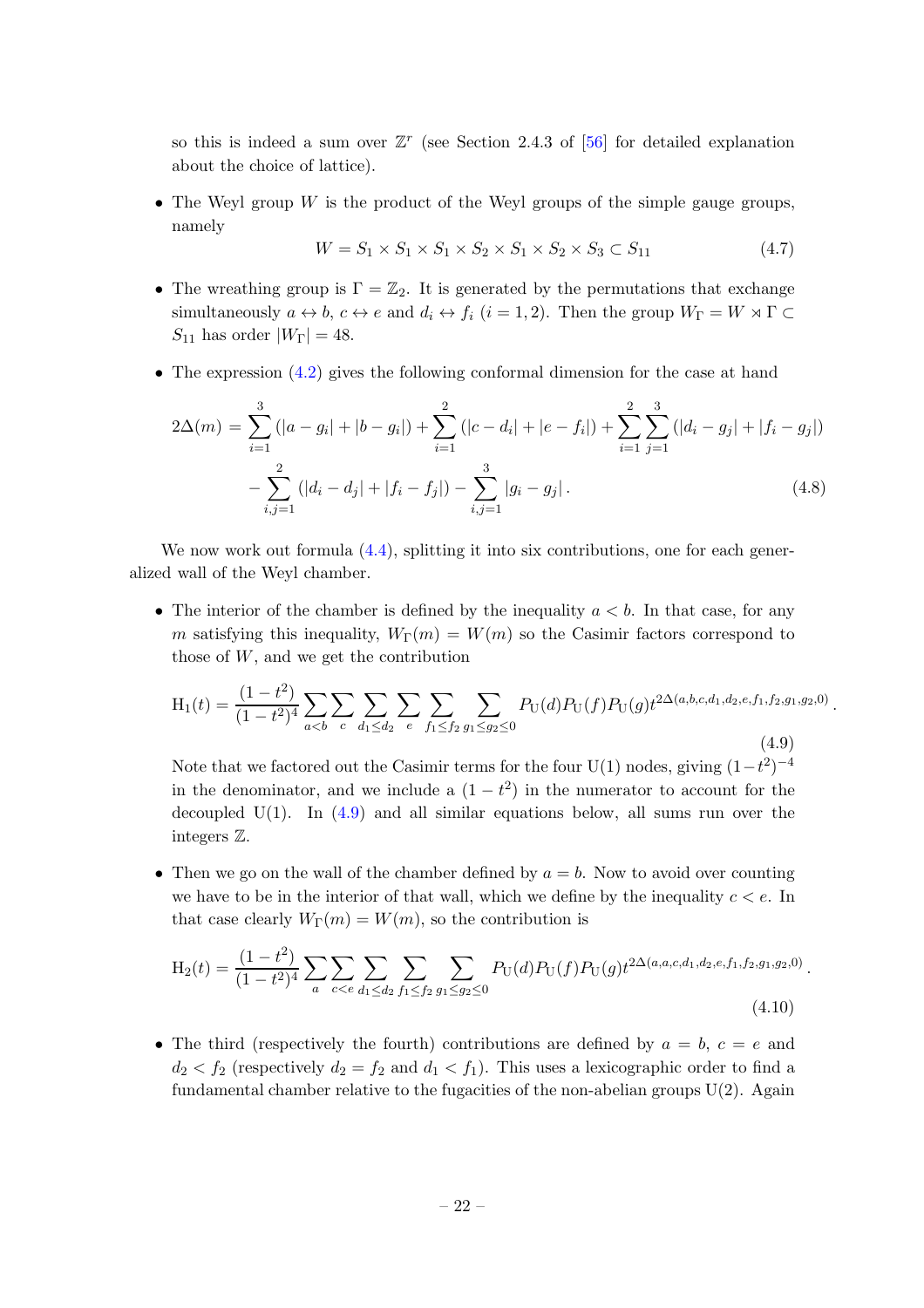these constraints guarantee that  $(a, b, c, d_1, d_2, e, f_1, f_2) \neq (b, a, e, f_1, f_2, c, d_1, d_2)$  so  $W_{\Gamma}(m) = W(m)$  and the contributions are

$$
H_3(t) = \frac{(1-t^2)}{(1-t^2)^4} \sum_{a} \sum_{c} \sum_{f_1 \le f_2} \sum_{d_1 \le d_2 < f_2} \sum_{g_1 \le g_2 \le 0} P_U(d) P_U(f) P_U(g) t^{2\Delta(a,a,c,d_1,d_2,c,f_1,f_2,g_1,g_2,0)} \tag{4.11}
$$

$$
H_4(t) = \frac{(1 - t^2)}{(1 - t^2)^4} \sum_{a} \sum_{c} \sum_{f_1 \le f_2} \sum_{d_1 < f_1} \sum_{g_1 \le g_2 \le 0} P_U(d) P_U(f) P_U(g) t^{2\Delta(a, a, c, d_1, f_2, c, f_1, f_2, g_1, g_2, 0)} \tag{4.12}
$$

• We now reach the regions where  $(a, b, c, d_1, d_2, e, f_1, f_2) = (b, a, e, f_1, f_2, c, d_1, d_2)$ . In that case we can no longer use the standard Casimir factors  $P_U$  for the U(2) nodes. Consider first the fifth region, defined by

<span id="page-23-0"></span>
$$
a = b
$$
  $c = e$   $d_1 = f_1$   $d_2 = f_2$   $f_1 < f_2$ . (4.13)

,

.

As the factor  $S_3$  in W is unaffected, we keep the  $P_U$  Casimir term for it. Let us denote  $W' = W/S_3 = S_1 \times S_1 \times S_2 \times S_2 \times S_1 \times S_2 \subset S_8$ . For a weight m satisfying  $(4.13), W'_{\Gamma}(m)$  $(4.13), W'_{\Gamma}(m)$  does not depend on m, so we can factor out from  $(4.1)$  a prefactor

<span id="page-23-1"></span>
$$
\frac{1}{|W'_{\Gamma}|} \sum_{\gamma \in W_{\Gamma}(m)} \frac{1}{\det(1 - t^2 \gamma)} = \frac{1 + 6t^4 + t^8}{(1 - t^2)^8 (1 + t^2)^4}.
$$
 (4.14)

Therefore the fifth contribution is

$$
H_5(t) = (1 - t^2) \frac{1 + 6t^4 + t^8}{(1 - t^2)^8 (1 + t^2)^4} \sum_{a} \sum_{c} \sum_{f_1 < f_2} \sum_{g_1 \le g_2 \le 0} P_U(g) t^{2\Delta(a, a, c, f_1, f_2, c, f_1, f_2, g_1, g_2, 0)}.
$$
\n(4.15)

In that expression the four  $U(1)$  gauge nodes Casimirs are accounted for in  $(4.14)$ .

• Finally the last region is defined by

$$
a = b
$$
  $c = e$   $d_1 = f_1$   $d_2 = f_2$   $f_1 = f_2$ . (4.16)

and for such an  $m$  we get

$$
\frac{1}{|W'_{\Gamma}|} \sum_{\gamma \in W_{\Gamma}(m)} \frac{1}{\det(1 - t^2 \gamma)} = \frac{1 - t^2 + 4t^4 - t^6 + t^8}{(1 - t^2)^8 (1 + t^2)^4 (1 + t^4)}.
$$
(4.17)

This gives the contribution

$$
H_6(t) = (1 - t^2) \frac{1 - t^2 + 4t^4 - t^6 + t^8}{(1 - t^2)^8 (1 + t^2)^4 (1 + t^4)} \sum_a \sum_c \sum_{f_1} \sum_{g_1 \le g_2 \le 0} P_U(g) t^{2\Delta(a, a, c, f_1, f_1, c, f_1, f_1, g_1, g_2, 0)}.
$$
\n(4.18)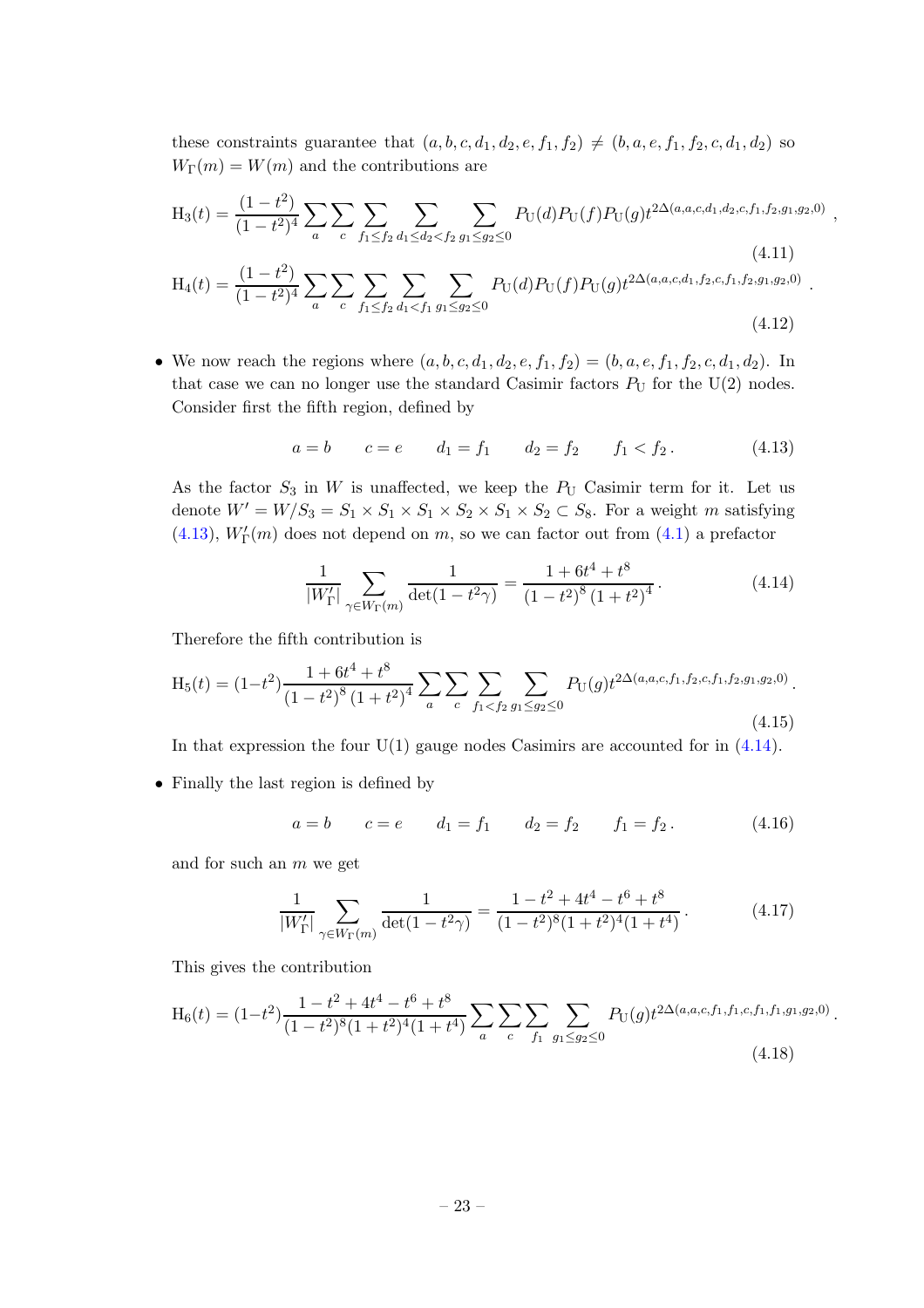The Hilbert series  $(4.1)$  for the case at hand is the sum of these six contributions. Evaluating each of them perturbatively, we find

<span id="page-24-0"></span>
$$
HS(t) = 1 + 21t2 + 20t3 + 336t4 + 560t5 + 3850t6 + 7812t7 + 34643t8 + 73900t9
$$
  
+252132t<sup>10</sup> + 535920t<sup>11</sup> + 1533810t<sup>12</sup> + 3177876t<sup>13</sup> + 8011642t<sup>14</sup> + 16049712t<sup>15</sup>  
+36748014t<sup>16</sup> + O(t<sup>17</sup>) . (4.19)

The Higgs branch Hilbert series for this theory has been evaluated exactly in [\[28\]](#page-34-11) using the Molien-Weyl integration formula for disconnected groups [\[57](#page-36-2)], giving the result

$$
\frac{1}{(1-t)^{20}(1+t)^{16}(1+t^2)^8(1+t+t^2)^{10}} \Big(1+6t+34t^2+144t^3+647t^4+2588t^5+\\9663t^6+31988t^7+97058t^8+268350t^9+687264t^{10}+1628374t^{11}+3598201t^{12}+\\7421198t^{13}+14364220t^{14}+26130494t^{15}+44837750t^{16}+72656468t^{17}+111456702t^{18}+\\162010222t^{19}+223544610t^{20}+292994926t^{21}+365233973t^{22}+433158422t^{23}+\\489154949t^{24}+526027956t^{25}+538960928t^{26}+\ldots+\text{palindrome}+\ldots+t^{52}\Big)\,.
$$

All computed orders in [\(4.19\)](#page-24-0) agree with the above expression, giving a strong evidence that the wreathed quiver of Figure [6](#page-21-2) can be considered to be a magnetic quiver for the  $\widetilde{\mathrm{SU}}(3)_I$ gauge theory with 3 ( $F \oplus \overline{F}$ ). We note that the evaluation of the corresponding refined Hilbert series does not present any conceptual obstruction, although the computational cost quickly becomes prohibitive. We did check the equality of the refined Hilbert series up to order  $t^4$ .

#### Folded quiver and twisted compactification

In this paragraph, we denote by C the Coulomb branch of the 3d  $\mathcal{N}=4$  theory defined by the wreathed quiver of Figure [6](#page-21-2) and by H the Higgs branch of the 4d  $\mathcal{N} = 2 \widetilde{\mathrm{SU}}(3)_I$  gauge theory with  $3(F \oplus \overline{F})$  matter. We now consider the following three claims:

- ( $\alpha$ ) The exact Hilbert series of C and H are equal.
- ( $\beta$ ) The Hasse diagrams of C and H as symplectic singularities agree.
- (γ) The symplectic singularities  $\mathcal C$  and  $\mathcal H$  are isomorphic.

The logical implications between these statements is  $(\gamma) \Longrightarrow (\beta) \Longrightarrow (\alpha)$ . The computation performed above strongly suggests that  $(\alpha)$  holds. Based on that result, and on physical intuition regarding charge conjugation, we conjecture that  $(\gamma)$  holds as well. If this is correct, then  $(\beta)$  should also be correct, and in combination with the results of Section [3,](#page-10-0) it means that we have identified the Hasse diagram for  $C$ , see the middle column of Table [5.](#page-25-0) It is interesting to compare this Hasse diagram with the Hasse diagram of a third quiver, namely the non simply laced quiver

<span id="page-24-1"></span>
$$
\begin{array}{ccc}\n\bigcirc & \bigcirc \leftarrow & \bigcirc \rightarrow \bigcirc \\
1 & 2 & 3 & 1\n\end{array} \tag{4.20}
$$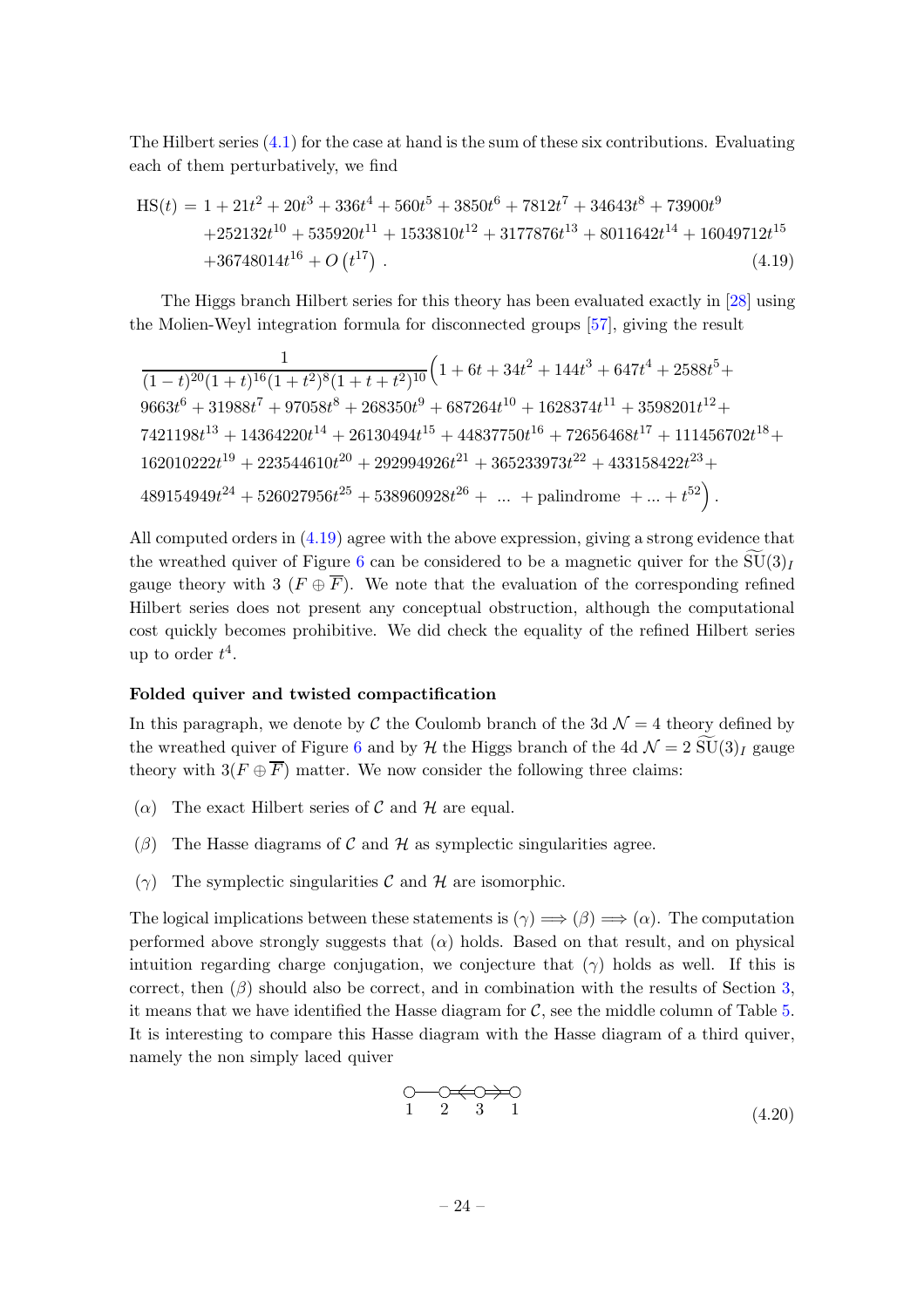

<span id="page-25-0"></span>Table 5. Comparison of the Hasse diagrams for a quiver with a  $\mathbb{Z}_2$  symmetry and the corresponding wreathed and folded quivers.

obtained by folding, presented in the last column of Table [5.](#page-25-0) The Hasse diagram is obtained from the quiver subtraction algorithm (see [\[39](#page-35-13)] for a similar computation).

We note that the quiver  $(4.20)$  arises naturally as follows. Consider the following brane web, where vertical lines represent NS5 branes, horizontal lines represent D5 branes and circles represent  $(p, q)$ -seven-branes with appropriate charges:



This represents the 5d  $\mathcal{N} = 1$  theory SU(3) with 6 fundamental hypers, with masses set to zero, and finite gauge coupling. This brane web has a  $\mathbb{Z}_2 \times \mathbb{Z}_2$  symmetry (the first factor being the reflection with respect to a vertical axis, and the second factor a reflection with respect to a horizontal axis). In particular, the diagonal  $\mathbb{Z}_2$ , which is a rotation of angle  $\pi$  in the plane of the brane web, should correspond to charge conjugation in the SU(3) theory [\[17](#page-34-17)]. The magnetic quiver associated to this brane web is

<span id="page-25-1"></span>
$$
\begin{array}{c}\n1 & 1 \\
0 & 0 \\
1 & 2 & 3 \\
2 & 1\n\end{array}
$$
\n(4.22)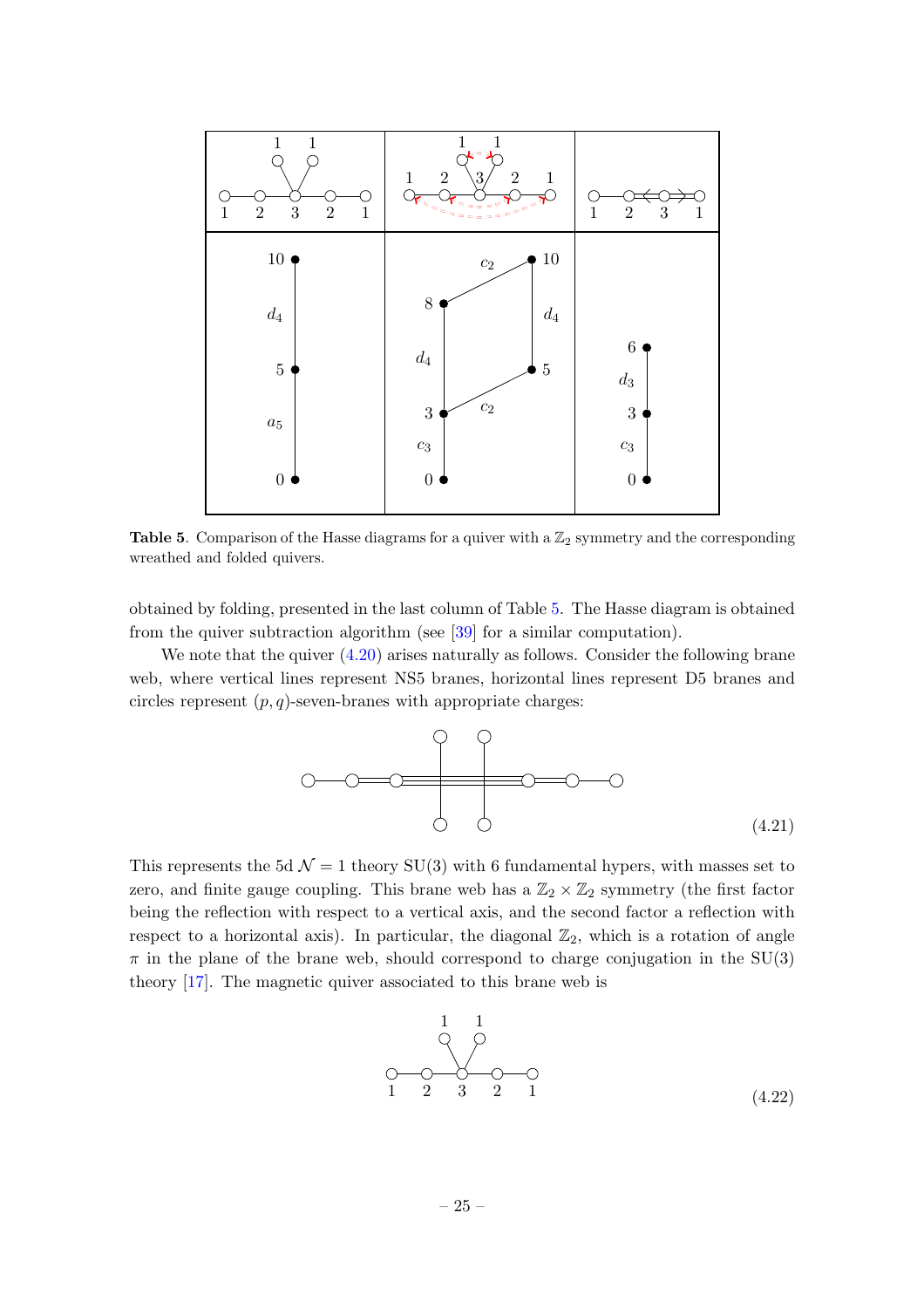

<span id="page-26-1"></span>Figure 7. Wreathed quiver for SQCD-like theories with gauge group  $\widetilde{SU}(N)_I$  and N flavours. The automorphism group of this quiver is  $\mathbb{Z}_2 \times \mathbb{Z}_2$ , but we wreath only a  $\mathbb{Z}_2$  subgroup, as made clear by the generalization to higher number of flavors in Figure [8.](#page-27-1)

It has a  $SU(6) \times U(1)$  global symmetry. We can compactify this 5d theory on a circle with a  $\mathbb{Z}_2$  twist, corresponding to charge conjugation, to obtain a  $\mathcal{N}=2$  theory in 4d, following [\[17](#page-34-17)]. Then the  $SU(6)$  factor in the global symmetry is broken to  $Sp(3)$ , and the U(1) factor is completely broken. The magnetic quiver, which is derived using the rules of Appendix B of [\[58](#page-36-3)], is [\(4.20\)](#page-24-1).

This construction sheds light on the difference between the wreathed and the folded quivers from the 4d perspective. In the first case, charge conjugation is gauged, which means that inequivalent configurations in the original theory are declared to be equivalent. Mathematically, the operation on the Higgs branch is a quotient, and the dimension is unchanged. In the second case, charge conjugation is involved in twisted compactification: mathematically, the operation on the Higgs branch is a reduction to fixed points of the discrete action, and accordingly the dimension is changed. We conclude this section with an observation of an apparent conflict with a conjecture of [\[38](#page-35-5)], which states that the Hasse diagram of a folded quiver should be a subdiagram of the Hasse diagram of any corresponding wreathed quiver. The diagrams of Table [5](#page-25-0) contradict this conjecture (which was based on observation of a few examples), and it would be interesting to study this point further.

#### <span id="page-26-0"></span>4.3 Type I – general case

Based on the computation performed for the  $\widetilde{\mathrm{SU}}(3)_I$  case we can infer the general form of the wreathed magnetic quiver for theories of type I, see Figure [8.](#page-27-1) When  $N_f = N$ this reduces to the quiver of Figure [7,](#page-26-1) where the  $\mathbb{Z}_2$  action is picked from the  $\mathbb{Z}_2 \times \mathbb{Z}_2$ automorphism group of the quiver by continuation from the  $N_f > N$  case.

For  $N \geq 4$  the explicit evaluation of the Coulomb branch Hilbert series for  $N_f =$ N, associated to the conjectured wreathed quiver, turns out to be computationally quite involved. Due to this obstruction we checked our conjecture only for the case  $N = 4$ , where the application of the formula  $(4.1)$  gives

$$
1 + 36t2 + 1114t4 + 24717t6 + 417276t8 + o(t8)
$$
 (4.23)

We observe that this expression perfectly matches with the first orders of the expansion of the Higgs branch Hilbert series for SQCD with gauge group  $\widetilde{\mathrm{SU}}(4)_I$  and eight flavours,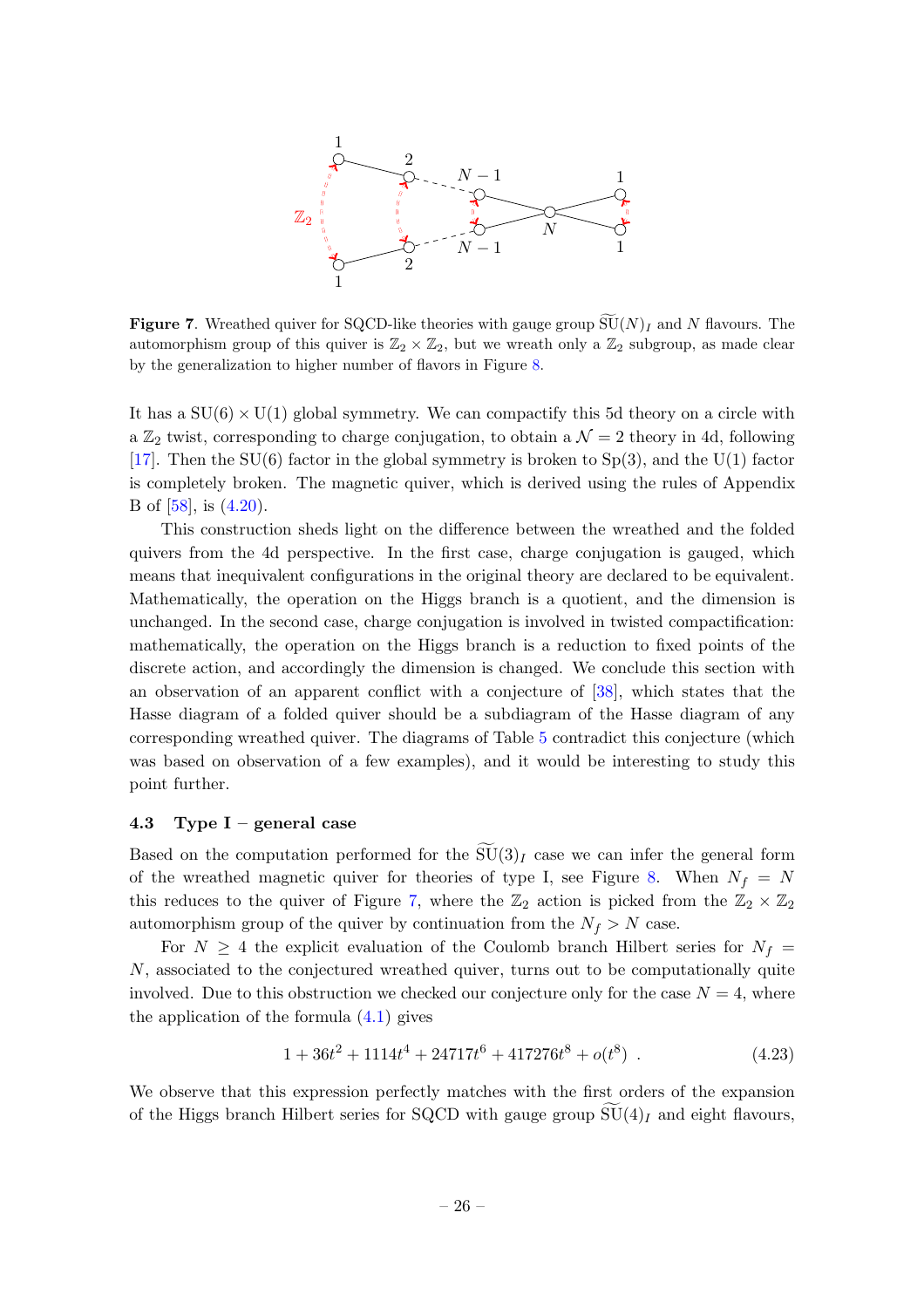

<span id="page-27-1"></span>**Figure 8.** Wreathed quiver for SQCD-like theories with gauge group  $SU(N)_I$  and  $N_f > N$  flavours. There is a single  $\mathbb{Z}_2$  action which flips the whole quiver about the horizontal axis. The global symmetry of this wreathed quiver is  $Sp(N_f)$ .

<span id="page-27-0"></span>that was computed in [\[28\]](#page-34-11).

#### 4.4 Type II

In the previous sections, we have provided the magnetic quivers for theories with one of the types of disconnected gauge groups that we have discussed in this article,  $\overline{SU}(N)_I$ . Currently we have no candidate for a possible magnetic quiver of a theory with  $\widetilde{\mathrm{SU}}(N)_{II}$ gauge group. To understand why the type II groups pose a much bigger problem than the type I groups, let's look into the logic that led us to the wreathed quiver in Figure [6.](#page-21-2)

Two of the main characteristics of the Higgs branch of SQCD-like theories with SU gauge groups groups are that, on the one hand, its dimension is the same as for their connected cousins SU, while on the other hand the global symmetry is modified due to the reality properties of the fundamental representation. In particular, for  $N_c = 4$  with 4  $F \oplus \overline{F}$  the quaternionic dimension of the Higgs branch is 17, and the global symmetry is SU, Sp or SO in the connected case, type I and type II respectively.

When looking for a magnetic quiver, a natural starting point is the known magnetic quiver for the SU groups, which in the  $N_c = 3$  case is depicted in [\(4.22\)](#page-25-1). This has the correct dimension, but the wrong global symmetry for our purposes. We also have its folded version, the non-simply laced quiver in  $(4.20)$ ; this has the correct global symmetry  $Sp(3)$ , but the incorrect dimension. With this in mind, the introduction of wreathed quivers in [\[38](#page-35-5)] quickly leads to a potential candidate for the magnetic quiver of  $\text{SU}(3)_I$ , since the wreathing construction preserves the dimension, while modifying the global symmetry in the same way as the folding. This candidate is the one in Figure [6,](#page-21-2) and it turned out to be the correct one.

However, for the type II groups the puzzle is significantly more complicated. Our analysis shows that starting from the magnetic quiver of  $SU(4)$ , none of the possible ways to wreath a  $\mathbb{Z}_2$  gives rise to the expected global symmetry. This has been confirmed by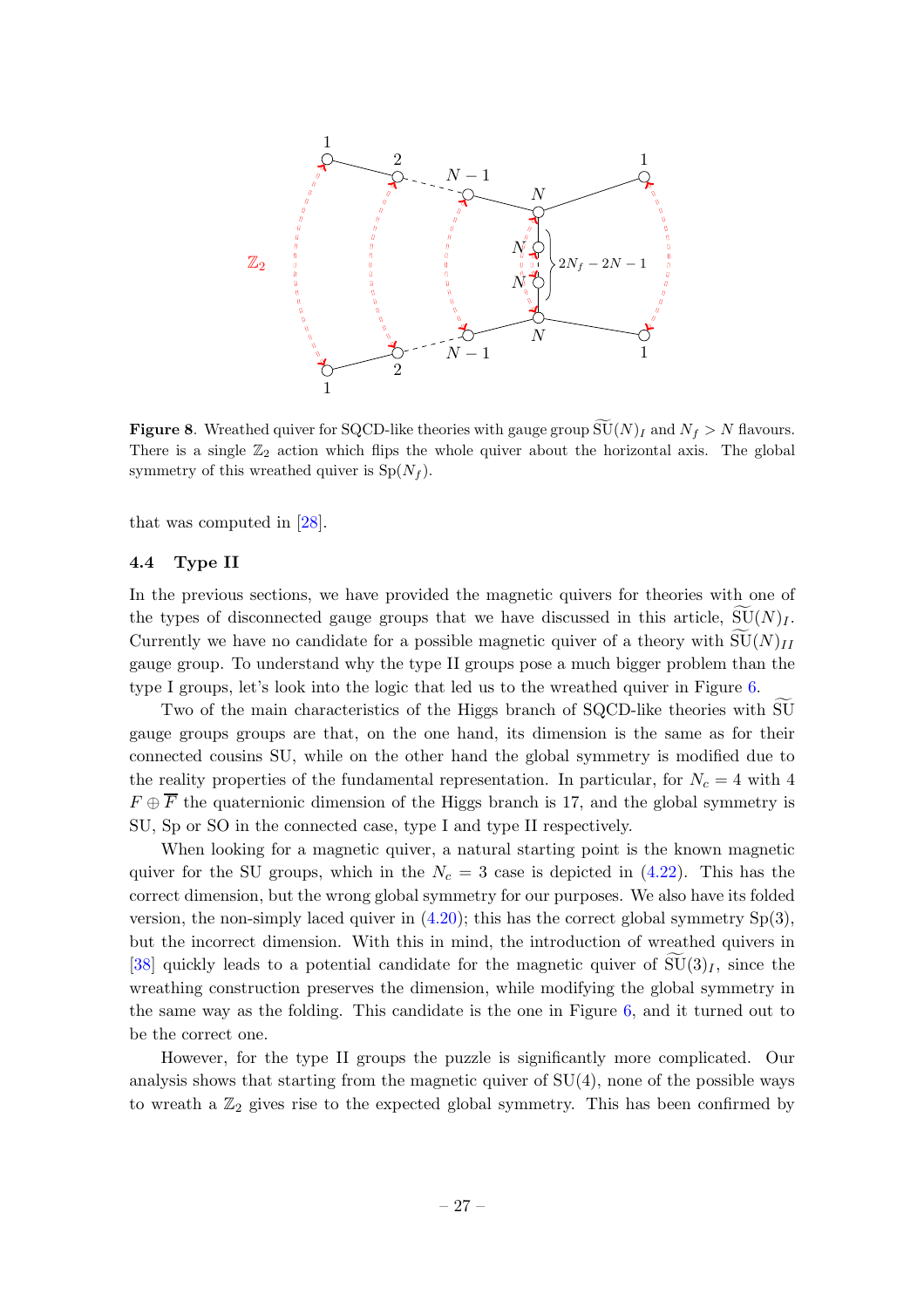Hilbert series computations. Thus, as stated above, we have no candidate for the magnetic quiver of  $\text{SU}(N_c)_{II}$ . It is of course possible that such a magnetic quiver may be found as a wreathing of a completely different quiver, perhaps including not only unitary nodes; or from an altogether different route.

# <span id="page-28-0"></span>5 Conclusions

In this article we analyzed several aspects of 4d  $\mathcal{N}=2$  theories with disconnected gauge groups. In particular we studied how the global structure of these groups affects the Hasse diagrams for the Higgs branch of supersymmetric gauge theories. The main difference with respect the connected case is that these diagrams are characterized by the presence of bifurcations, physically corresponding to scalar fields transforming in different representations of the gauge group getting a VEV.

Moreover, in the second part of the paper, we moved a further step towards the understanding of the Higgs branch of the 4d  $\mathcal{N} = 2$  SQCD like-theories with  $\widetilde{\mathrm{SU}}(N)_I$  gauge group providing a candidate for a magnetic quiver that turns out to be a wreathed quiver. Our analysis also suggests that a magnetic quiver for type II theories is not a wreathed quiver of type discussed in [\[38](#page-35-5)] or, to the best of our knowledge, any other type 3d  $\mathcal{N} = 4$ quiver appearing in the literature. We leave the identification of this quiver for future investigation.

This naturally leads to a wealth of open problems, the most prominent of which being the connection between the two parts of this work, namely the Hasse diagrams and the magnetic quivers. To the best of our knowledge, the algorithms of quiver subtraction leading to Hasse diagrams has not been extended to wreathed quivers. The present work thus offers an infinite family of data points that could serve as a basis to understand how quiver subtraction applies to those quivers. In particular, it should be noted that the Hasse diagram for a wreathed quiver seems not to contain in general the Hasse diagram of the associated folded quiver, as shown in Table [5.](#page-25-0) This point needs to be investigated further. A brane realization of theories with  $SU(N)$  gauge groups, possibly along the lines of [\[59](#page-36-4)[–62\]](#page-36-5) would be an important step forward.

# Acknowledgements

It is a pleasure to thank Julius Grimminger, Amihay Hanany, Rudolph Kalveks, Dominik Miketa, Diego Rodríguez-Gómez and Zhenghao Zhong for helpful comments and discussions. G.A-T would also like to thank the Theoretical Physics Group at Imperial College London for their hospitality during an early stage of this project. The work of AB is supported by STFC grants  $ST/P000762/1$  and  $ST/T000791/1$ . AP is supported by "Borsa di studio I.N.F.N. post-doctoral per fisici teorici." G.A-T is supported by the Spanish government scholarship MCIU-19-FPU18/02221. He also acknowledges support from the Principado de Asturias through the grant FC-GRUPIN-IDI/2018/000174.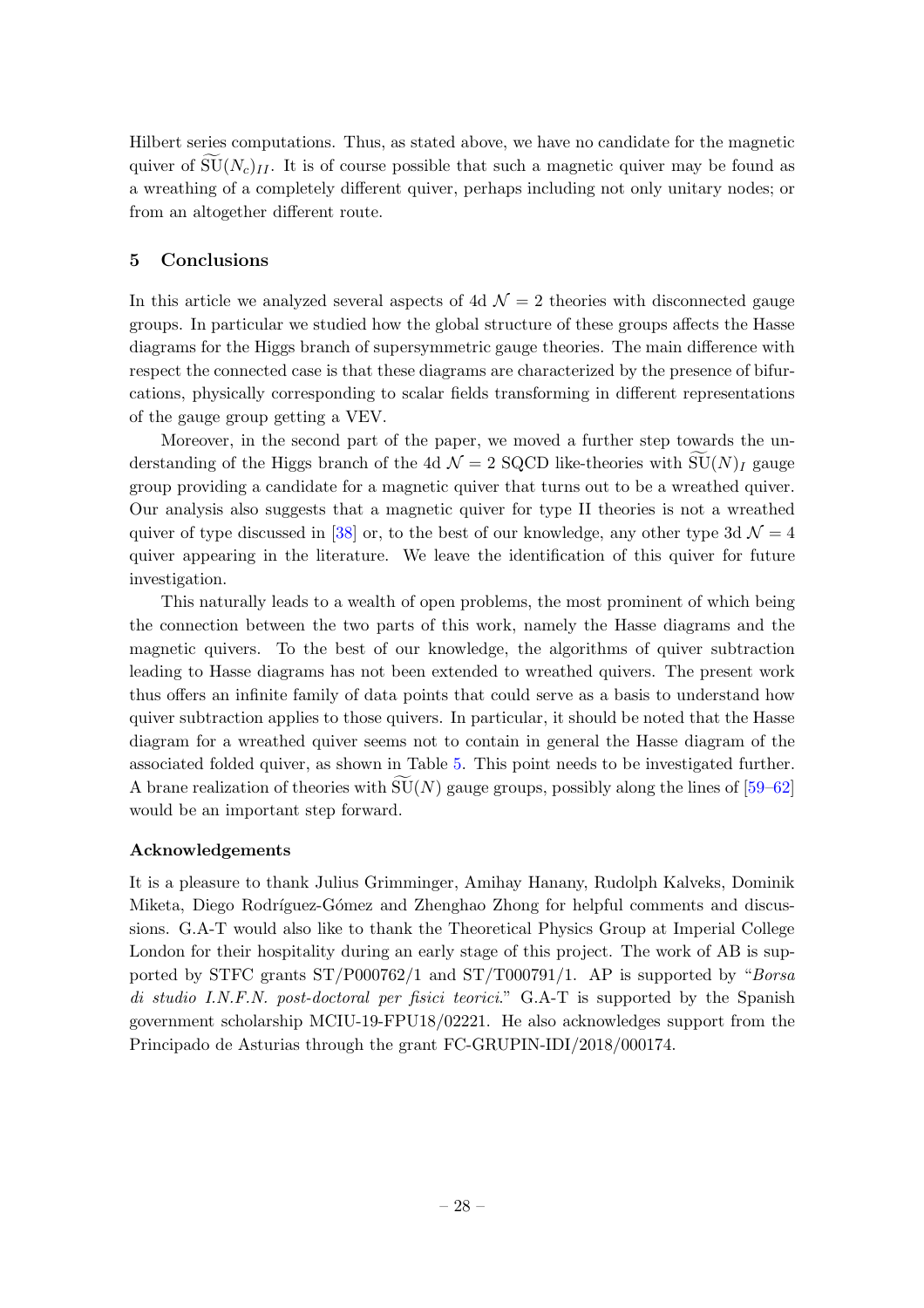# <span id="page-29-1"></span><span id="page-29-0"></span>A The groups  $\widetilde{\mathrm{SU}}(N)$  and their characters

# **A.1** Definition of  $\widetilde{\mathrm{SU}}(N)$

**The groups.** We are interested in semidirect products  $SU(N) \rtimes_{\Theta} \mathbb{Z}_2$ , defined by a group morphism  $\Theta : \mathbb{Z}_2 \to \text{Aut}(\text{SU}(N))$ . There are essentially two inequivalent choices for  $\Theta$ , see Table 2 in [\[28](#page-34-11)]. For  $g \in SU(N)$ , we define  $\Theta_{+1}^I(g) = \Theta_{+1}^{II}(g) = g$  and

$$
\Theta_{-1}^{I}(g) = (g^{-1})^{T} = \overline{g}, \qquad \Theta_{-1}^{II}(g) = -J_{N}(g^{-1})^{T} J_{N} = -J_{N} \overline{g} J_{N} , \qquad (A.1)
$$

where the bar denotes complex conjugation and the matrix  $J_{2N}$  reads

$$
J_{2N} := \begin{pmatrix} 0 & -\mathbb{I}_{N \times N} \\ \mathbb{I}_{N \times N} & 0 \end{pmatrix} .
$$
 (A.2)

Moreover we note that  $\Theta_{-1}^{\text{II}}$  is defined only for N even. When we discuss both cases together, we simply use the letter Θ. Spelling out the definition of the semidirect product, the group  $SU(N)_{I,II}$  is the Cartesian product  $SU(N) \times \mathbb{Z}_2$  with group law defined by

$$
(g, \epsilon) \cdot (g', \epsilon') = (g\Theta_{\epsilon}(g'), \epsilon \epsilon'). \tag{A.3}
$$

Explicitly, we can write  $\widetilde{\mathrm{SU}}(N)_{I,II}$  as a union of two connected components

$$
\widetilde{\mathrm{SU}}(N)_{I,II} = \{ (g,1) \mid g \in \mathrm{SU}(N) \} \cup \{ (g,-1) \mid g \in \mathrm{SU}(N) \} \tag{A.4}
$$

with the product rules

$$
(g,1)\cdot(g',1) = (gg',1) \tag{A.5}
$$

$$
(g,1)\cdot (g',-1) = (gg',-1) \tag{A.6}
$$

$$
(g, -1) \cdot (g', 1) = (g\Theta(g'), -1)
$$
 (A.7)

$$
(g, -1) \cdot (g', -1) = (g\Theta(g'), 1). \tag{A.8}
$$

From this we also have

$$
(g, \epsilon)^{-1} = (\Theta_{\epsilon}(g^{-1}), \epsilon).
$$
 (A.9)

and

<span id="page-29-3"></span>
$$
(g', \epsilon') \cdot (g, \epsilon) \cdot (g', \epsilon')^{-1} = (g' \Theta_{\epsilon'}(g) \Theta_{\epsilon}(g')^{-1}, \epsilon).
$$
 (A.10)

**The Lie Algebra.** The Lie algebra of  $\widetilde{\mathrm{SU}}(N)_{I,II}$  is

$$
\mathfrak{g} = \{ X \in \mathfrak{gl}(N, \mathbb{C}) \mid \text{Tr}(X) = 0 \text{ and } X + X^{\dagger} = 0 \}.
$$
 (A.11)

The involutions  $\Theta_{-1}^{I,II}$  on  $\widetilde{\mathrm{SU}}(N)_{I,II}$  descend to involutions on the Lie algebra defined by

$$
\theta_{-1}^{I}(X) = -X^{T}, \qquad \theta_{-1}^{II}(X) = J_{N}X^{T}J_{N}. \qquad (A.12)
$$

This is also valid on the complexified Lie algebra, where the condition that  $X + X^{\dagger} = 0$  is dropped. We can rewrite equation [\(A.10\)](#page-29-3) for  $(g, \epsilon) = (1 + X, 1) \equiv 1 + X$  with  $X \in \mathfrak{g}$ , and get the adjoint representation of  $\widetilde{\mathrm{SU}}(N)_{I,II}$ :

<span id="page-29-2"></span>
$$
(g, \epsilon) \cdot X \cdot (g, \epsilon)^{-1} = g\theta_{\epsilon}(X)g^{-1}.
$$
\n(A.13)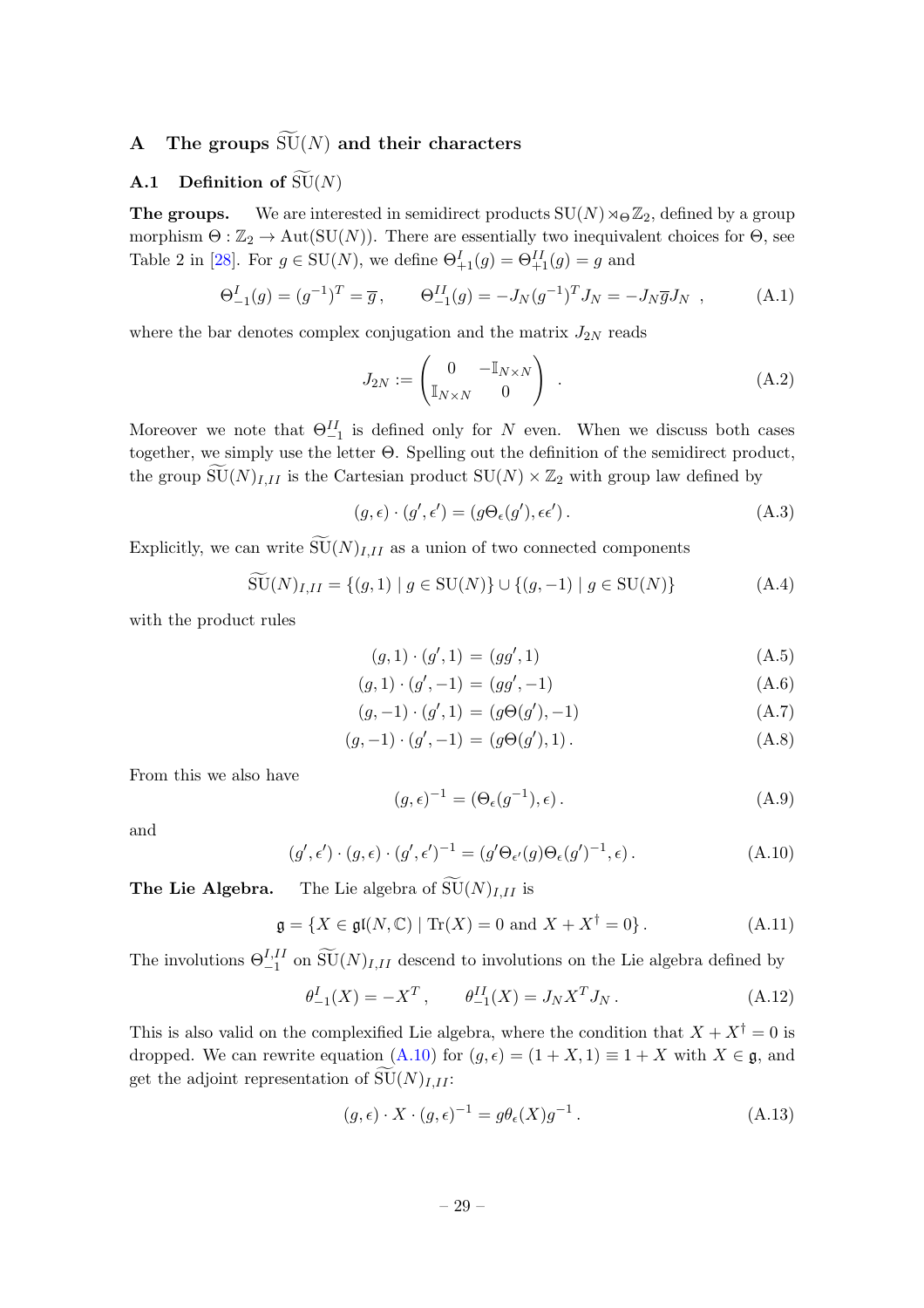It is useful to compute the trace of  $\theta^{I,II}$ , and this can be done by expressing it on any basis of g. We use as a basis  $\{(A_{ij})_{1\leq i < j \leq N}, (B_{ij})_{1\leq i < j \leq N}, (C_i)_{1\leq i < N}\}\$  with  $(A_{ij})_{kl} =$  $\delta_{ik}\delta_{il} - \delta_{ik}\delta_{il}$ ,  $(B_{ij})_{kl} = i(\delta_{ik}\delta_{il} + \delta_{ik}\delta_{il})$  and  $(C_i)_{kl} = i(\delta_{ik}\delta_{il} - \delta_{i+1,k}\delta_{i+1,l})$ . The matrices A are eigenvectors of  $\theta^I$  with eigenvalue  $+1$  and the matrices B and C are eigenvectors with eigenvalue  $-1$ , so

<span id="page-30-1"></span>
$$
\operatorname{Tr}\left(\theta^{I}\right) = 1 - N\,. \tag{A.14}
$$

For  $\theta^{II}$  with  $N = 2n$  even, we note that the matrices A and B are permuted (with signs) and the eigenvectors are  $A_{i,i+n}$  and  $B_{i,i+n}$  with eigenvalue +1. Finally there is a contribution +1 from  $\theta^{II}(C_n) = \sum_{1 \leq i < N} C_i$ , so the trace of  $\theta^{II}$  is  $2n + 1$ :

<span id="page-30-2"></span>
$$
\operatorname{Tr}\left(\theta^{II}\right) = 1 + N\,. \tag{A.15}
$$

### <span id="page-30-0"></span>A.2 Maximal tori and Cartan Subgroups

Before writing characters for representation of a Lie group  $G$ , it is necessary to pick a subgroup which is parametrized by a collection of variables  $z_i$  (called fugacities, which can assume continuous or discrete range). For connected compact Lie groups, there is an obvious choice, which is a maximal torus  $U(1)^r$  where r is the rank of the group. The situation is much less clear when one considers disconnected groups. For general considerations, we refer the reader to [\[63](#page-36-6), Chapter VII] and [\[64](#page-36-7), Chapter I] for a discussion of the various Cartan subgroups, and to the series of papers by Lusztig starting with [\[65\]](#page-36-8) for characters of disconnected groups. The case of  $\widetilde{\mathrm{SU}}(N)_{I,II}$  is discussed more specifically in [\[66](#page-36-9)].

Here we simply give a brief and explicit exposition of the situation in the simplest non trivial case of  $SU(3)_I$ , the generalization to  $SU(N)_{I,II}$  being straightforward.

Let us define the diagonal and anti-diagonal matrices

$$
D(z_1, z_2, z_3) = \begin{pmatrix} z_1 & 0 & 0 \\ 0 & z_2 & 0 \\ 0 & 0 & z_3 \end{pmatrix} \qquad A(z_1, z_2, z_3) = -\begin{pmatrix} 0 & 0 & z_1 \\ 0 & z_2 & 0 \\ z_3 & 0 & 0 \end{pmatrix} . \tag{A.16}
$$

The minus sign is there to ensure that  $\det D(z_1, z_2, z_3) = \det A(z_1, z_2, z_3) = z_1z_2z_3$ . We have

$$
D(z_1, z_2, z_3) \in \text{SU}(3) \iff A(z_1, z_2, z_3) \in \text{SU}(3) \iff |z_1| = |z_2| = |z_3| = z_1 z_2 z_3 = 1
$$
\n(A.17)

Obviously we have a group morphism  $T = U(1)^2 \to SU(3)$  given by  $(z_1, z_2) \mapsto D\left(z_1, \frac{z_2}{z_1}\right)$  $rac{z_2}{z_1}, \frac{1}{z_2}$  $z_2$  $\big).$ T has two interesting properties:

- A. It is a maximal torus<sup>[7](#page-30-3)</sup> of SU(3).
- B. It is a large Cartan subgroup [\[64\]](#page-36-7) of SU(3), i.e. it is equal to the set of elements that normalize a certain maximal torus (namely itself) and fixes the fundamental Weyl chamber.

<span id="page-30-3"></span><sup>7</sup>A maximal torus is a compact, connected, abelian subgroup.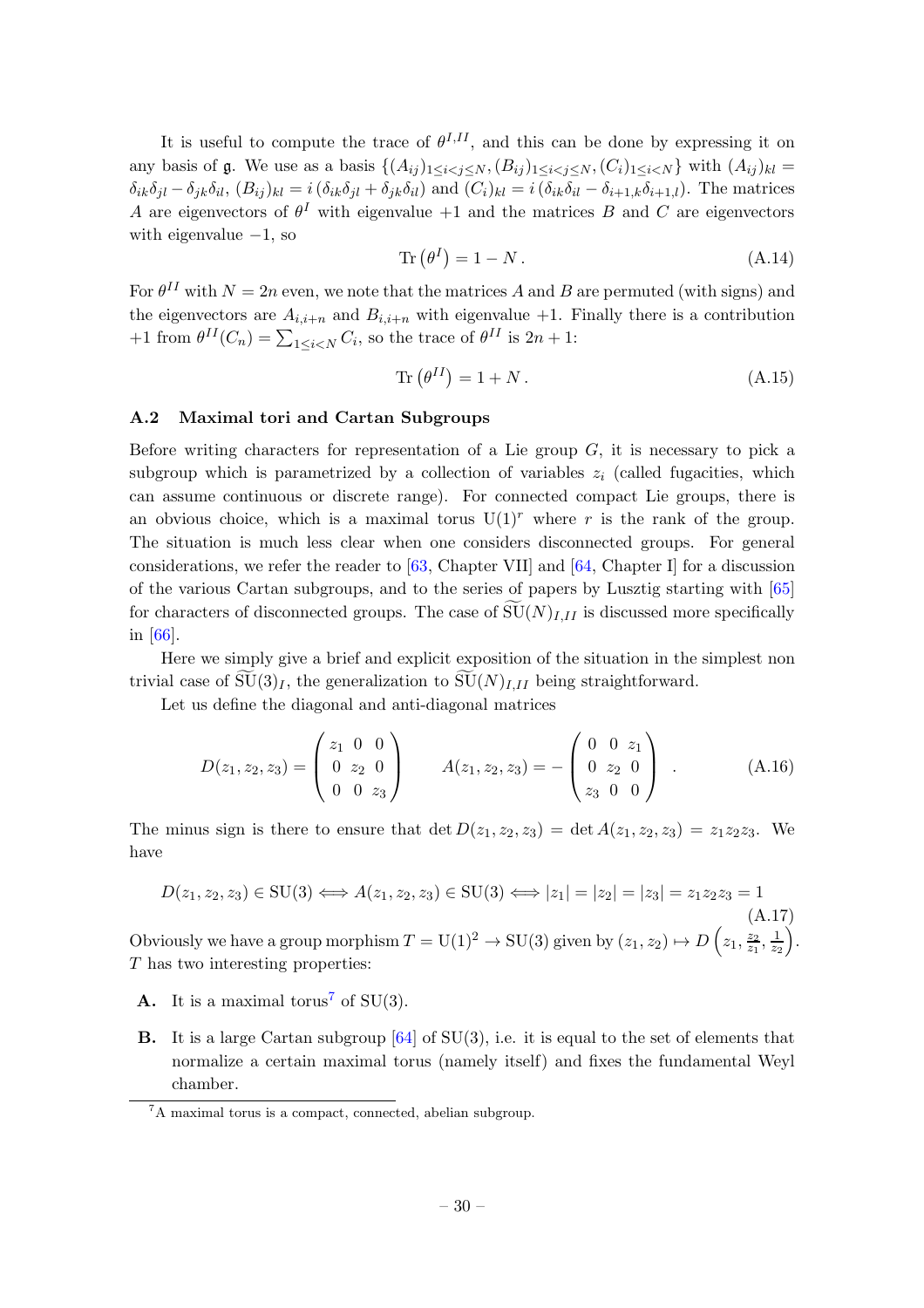#### **C.** Any element in  $SU(3)$  is conjugate to at least one element of T.

We want to see how this can be extended to  $\widetilde{SU}(3)$ . The crucial point is that the three properties A, B and C are not equivalent in the context of disconnected groups.

In  $SU(3)$ , T is still a maximal torus. The corresponding large Cartan subgroup is the set of elements  $g \in \widetilde{SU}(3)$  such that  $g^{-1}Tg = T$  and  $g^{-1}Bg = B$  where B is the set of elements of the form  $(M, 1)$  with M upper triangular. We find that the large Cartan subgroup is given by

$$
T^{+} = \{ \varphi(z_1, z_2, \epsilon) \mid z_1, z_2 \in U(1), \quad \epsilon = \pm 1 \}, \tag{A.18}
$$

where we have defined

$$
\varphi(z_1, z_2, \epsilon) = \begin{cases} \left( D\left(z_1, \frac{z_2}{z_1}, \frac{1}{z_2}\right), 1 \right) & \text{if } \epsilon = 1\\ \left( A\left(z_1, \frac{z_2}{z_1}, \frac{1}{z_2}\right), -1 \right) & \text{if } \epsilon = -1. \end{cases}
$$
 (A.19)

The product rules give

$$
\varphi(z_1, z_2, \epsilon) \cdot \varphi(y_1, y_2, \eta) = \begin{cases} \varphi(z_1 y_1, z_2 y_2, \epsilon \eta) & \text{if } \epsilon = 1 \\ \varphi(z_1 y_2, z_2 y_1, \epsilon \eta) & \text{if } \epsilon = -1 \end{cases}
$$
 (A.20)

This means that  $\varphi$  is an injective group morphism  $U(1)^2 \rtimes \mathbb{Z}_2 \to \widetilde{SU}(3)$  where the semidirect product  $U(1)^2 \rtimes \mathbb{Z}_2$  is defined by

<span id="page-31-1"></span>
$$
(z_1, z_2, \epsilon) \cdot (y_1, y_2, \eta) = \begin{cases} (z_1 y_1, z_2 y_2, \epsilon \eta) & \text{if } \epsilon = 1\\ (z_1 y_2, z_2 y_1, \epsilon \eta) & \text{if } \epsilon = -1 \end{cases},
$$
 (A.21)

so that the semidirect product can be identified with the wreath product  $U(1)\&S_2$ . Clearly, this group is not Abelian, and as a consequence its image  $T^+$  by  $\varphi$  is not Abelian either.

A natural Abelian subgroup of  $U(1) \wr S_2$  is  $T = U(1)^2$  considered above. This is in fact the small Cartan subgroup  $[64]$  $[64]$  associated to T, defined as the centralizer of T, which in the present case is equal to  $T$ . Clearly this is not relevant for our study of the disconnected component of  $\widetilde{SU}(3)$ .

Another natural Abelian subgroup is  $U(1) \times \mathbb{Z}_2$  where the first factor is the diagonal subgroup of T. Its image in  $SU(3)$  is

$$
T^{0} = \{ \varphi(z, z, \epsilon) \mid z \in U(1), \quad \epsilon = \pm 1 \}.
$$
 (A.22)

Property C fails here: clearly not every element of  $\widetilde{\mathrm{SU}}(3)$  is conjugate to an element of  $T^0$ . Note however that every element of the disconnected part of  $\widetilde{SU}(3)$  is conjugate to an element of the disconnected part of  $T^0$ . This property is crucial in establishing a Weyl integration formula over  $SU(3)$  [[57\]](#page-36-2).

Finally, consider the subgroup

<span id="page-31-0"></span>
$$
\mathcal{T} = \{ \psi(z_1, z_2, \epsilon) \mid z_1, z_2 \in U(1), \quad \epsilon = \pm 1 \}, \tag{A.23}
$$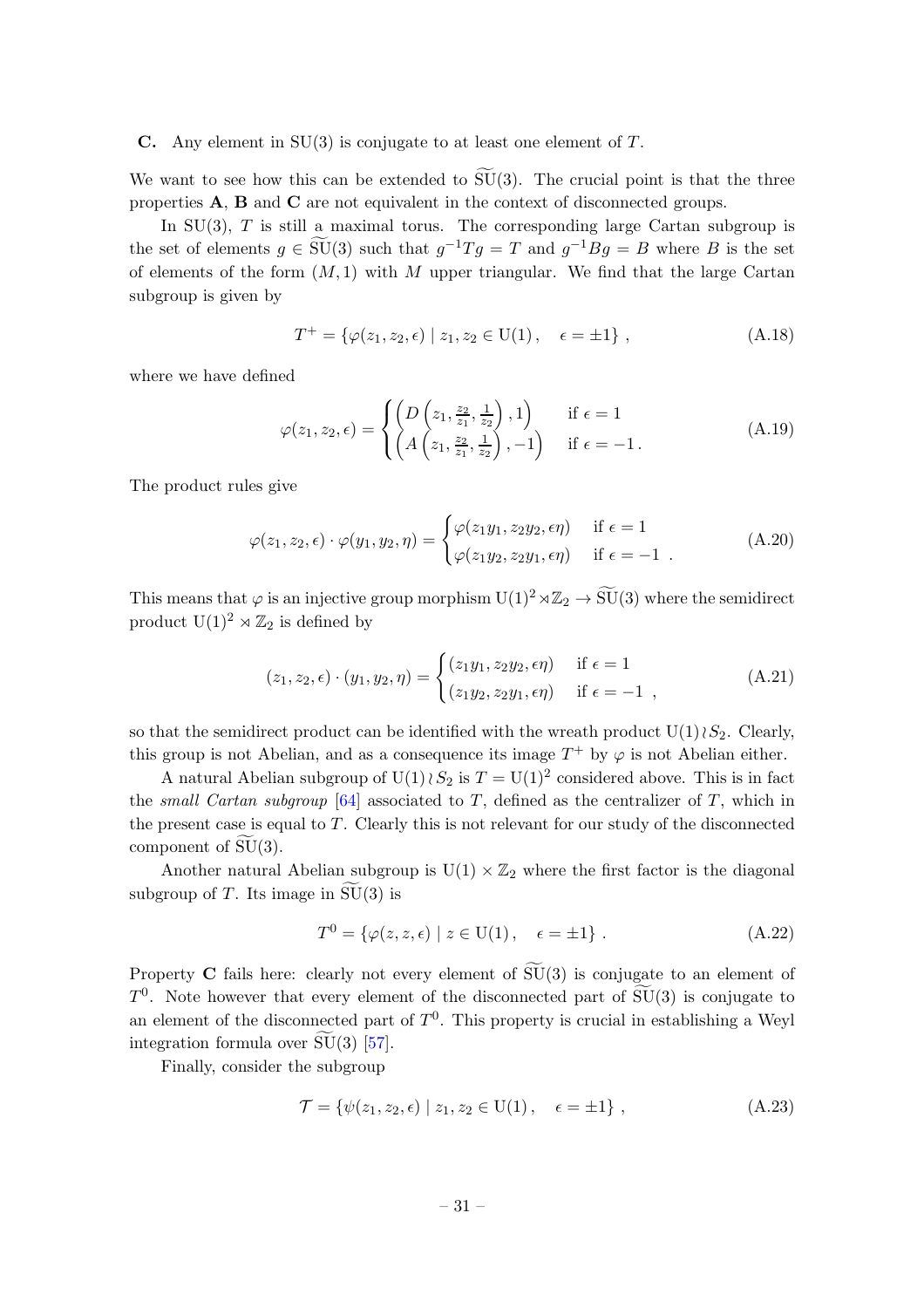| Group            | $F \oplus F$ character                                                                                              |
|------------------|---------------------------------------------------------------------------------------------------------------------|
|                  | $z_1+\frac{z_2}{z_1}+\frac{1}{z_2}+z_2+\frac{z_1}{z_2}+\frac{1}{z_1}$                                               |
|                  | $\left(\frac{1+\epsilon}{2}\right)\left(z_1+\frac{z_2}{z_1}+\frac{1}{z_2}+z_2+\frac{z_1}{z_2}+\frac{1}{z_1}\right)$ |
| $T^{\mathsf{U}}$ | $(1+\epsilon)(z+1+\frac{1}{z})$                                                                                     |
|                  | $z_1+\frac{z_2}{z_1}+\frac{1}{z_2}+z_2+\frac{z_1}{z_2}+$<br>$\left(\frac{1+\epsilon}{2}\right)$                     |

**Table 6.** Character for the  $F \oplus \overline{F}$  representation of  $\widetilde{SU}(3)$  for various fugacity subgroups.

| Group | Adjoint Character                                                                                                                                                            |
|-------|------------------------------------------------------------------------------------------------------------------------------------------------------------------------------|
|       | $2+\frac{z_1^2}{z_2}+z_1z_2+\frac{z_2^2}{z_1}+\frac{z_1}{z_2^2}+\frac{1}{z_1z_2}+\frac{z_2}{z_1^2}$                                                                          |
|       | $\left(2+\frac{z_1^2}{z_2}+\frac{z_2^2}{z_1}+\frac{z_1}{z_2^2}+\frac{z_2}{z_1^2}\right)+\epsilon\left(z_1z_2+\frac{1}{z_1z_2}\right)$<br>$\left(\frac{1+\epsilon}{2}\right)$ |
| $T^0$ | $(1+\epsilon)(1+z+z^{-1})+\epsilon(z^2+z^{-2})$                                                                                                                              |
|       | $\left(\frac{1+\epsilon}{2}\right)\left(\frac{z_1^2}{z_2}+z_1z_2+\frac{z_2^2}{z_1}+\frac{z_1}{z_2^2}+\frac{1}{z_1z_2}+\frac{z_2}{z_1^2}\right)$                              |

**Table 7.** Character for the adjoint representation of  $\widetilde{SU}(3)$  for various fugacity subgroups.

where we have defined

$$
\psi(z_1, z_2, \epsilon) = \left( D\left(z_1, \frac{z_2}{z_1}, \frac{1}{z_2}\right), \epsilon \right).
$$
\n(A.24)

The product rules give

$$
\psi(z_1, z_2, \epsilon) \cdot \psi(y_1, y_2, \eta) = \begin{cases} \psi(z_1 y_1, z_2 y_2, \epsilon \eta) & \text{if } \epsilon = 1 \\ \psi(z_1 y_1^{-1}, z_2 y_2^{-1}, \epsilon \eta) & \text{if } \epsilon = -1 \end{cases}
$$
 (A.25)

This means that  $\psi$  is an injective group morphism  $U(1)^2 \rtimes \mathbb{Z}_2 \to \widetilde{SU}(3)$  where the semidirect product  $U(1)^2 \rtimes \mathbb{Z}_2$  is defined by

$$
(z_1, z_2, \epsilon) \cdot (y_1, y_2, \eta) = \begin{cases} (z_1 y_1, z_2 y_2, \epsilon \eta) & \text{if } \epsilon = 1\\ (z_1 y_1^{-1}, z_2 y_2^{-1}, \epsilon \eta) & \text{if } \epsilon = -1 \end{cases}
$$
(A.26)

This is a different from  $(A.21)$ . In  $(A.21)$  the  $\mathbb{Z}_2$  acts on  $U(1)^2$  by permuting the two factors, while here is inverts elements in both factors and preserves the order. The subgroup  $\mathcal T$  is not a Cartan subgroup, as it does not preserve the fundamental Weyl chamber. However its matrices are all diagonal, and therefore is well suited for deriving branching rules.

### <span id="page-32-0"></span>A.3 Characters

A representation of  $\widetilde{\mathrm{SU}}(N)$  is a vector space V with a group morphism  $\rho : \widetilde{\mathrm{SU}}(N) \to GL(V)$ . Picking a basis for V, a finite dimensional representation is given by matrices  $\rho(q, 1)$  and  $\rho(g,-1)$  for each  $g \in SU(N)$ , satisfying the product rule  $\rho(g,\epsilon)\rho(g',\epsilon') = \rho(g\Theta_{\epsilon}(g'),\epsilon\epsilon')$ . The character  $\chi$  of this representation is the trace of these matrices:  $\chi(g, \epsilon) = \text{Tr}(\rho(g, \epsilon)).$ Note that using  $(A.10)$  we have  $\chi(g,\epsilon) = \chi(g'\Theta_{\epsilon'}(g)\Theta_{\epsilon}(g')^{-1},\epsilon)$  for any  $g, g', \epsilon$  and  $\epsilon'.$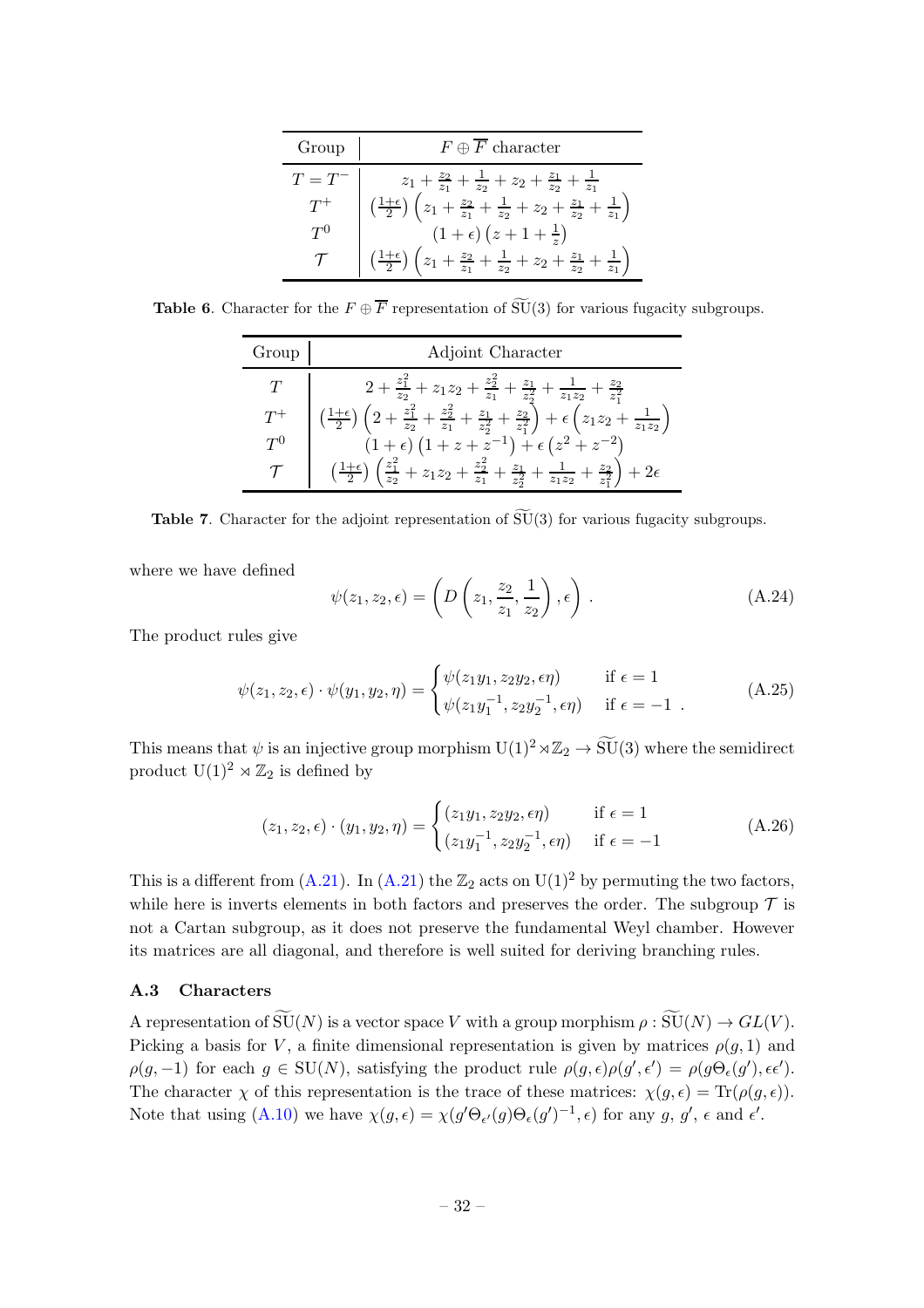In particular

$$
\chi(g, 1) = \chi(hgh^{-1}, 1) \tag{A.27}
$$

$$
\chi(g, -1) = \chi(hg\Theta_{-1}(h)^{-1}, -1)
$$
\n(A.28)

$$
\chi(g, 1) = \chi(h\Theta_{-1}(g)h^{-1}, 1)
$$
\n(A.29)

$$
\chi(g, -1) = \chi(h\Theta_{-1}(g)\Theta_{-1}(h)^{-1}, -1)
$$
\n(A.30)

In order to express these characters we pick a diagonal form  $g = \text{Diag}(z_1, \ldots, z_N)$ , as explained in the previous subsection. Let's see what the constraints above tell us about the function  $\chi(z_i, \epsilon)$ , taking the case of type I to illustrate. The third lines says that the character for  $\epsilon = 1$  is invariant under  $z \to z^{-1}$ . The second line says that  $\chi(g, -1) = \chi(hgh^T, -1)$  for any  $h \in SU(N)$ . In particular for  $h = \text{Diag}(h_i)$  with  $|h_i| = 1$ this gives  $\chi(z_i, -1) = \chi(h_i^2 z_i, -1)$ . In other words,  $\chi(z_i, -1)$  can not depend on the  $z_i$  at all! Therefore it is a pure number that can be evaluated for  $z_i = 1$ .

#### References

- <span id="page-33-0"></span>[1] A. Bourget, A. Pini and D. Rodríguez-Gómez, *Gauge theories from principally extended* disconnected gauge groups, Nucl. Phys. B **940** [\(2019\) 351–376,](http://dx.doi.org/10.1016/j.nuclphysb.2019.02.004) [[1804.01108](https://arxiv.org/abs/1804.01108)].
- <span id="page-33-1"></span>[2] O. Aharony, N. Seiberg and Y. Tachikawa, Reading between the lines of four-dimensional gauge theories, JHEP 08 [\(2013\) 115,](http://dx.doi.org/10.1007/JHEP08(2013)115) [[1305.0318](https://arxiv.org/abs/1305.0318)].
- <span id="page-33-2"></span>[3] D. Tong, *Line Operators in the Standard Model, JHEP* **07** [\(2017\) 104,](http://dx.doi.org/10.1007/JHEP07(2017)104) [[1705.01853](https://arxiv.org/abs/1705.01853)].
- <span id="page-33-3"></span>[4] J. Kiskis, Disconnected gauge groups and the global violation of charge conservation, Phys. Rev. D 17 [\(Jun, 1978\) 3196–3202.](http://dx.doi.org/10.1103/PhysRevD.17.3196)
- [5] L. M. Krauss and F. Wilczek, Discrete Gauge Symmetry in Continuum Theories, [Phys. Rev. Lett.](http://dx.doi.org/10.1103/PhysRevLett.62.1221) 62 (1989) 1221.
- <span id="page-33-4"></span>[6] F. J. Wegner, Duality in Generalized Ising Models and Phase Transitions Without Local Order Parameters, J. Math. Phys. 12 [\(1971\) 2259–2272.](http://dx.doi.org/10.1063/1.1665530)
- <span id="page-33-5"></span>[7] A. Karch, D. Tong and C. Turner, A Web of 2d Dualities:  $\mathbb{Z}_2$  Gauge Fields and Arf Invariants, [SciPost Phys.](http://dx.doi.org/10.21468/SciPostPhys.7.1.007) 7 (2019) 007, [[1902.05550](https://arxiv.org/abs/1902.05550)].
- <span id="page-33-6"></span>[8] N. Seiberg and S.-H. Shao, *Exotic*  $\mathbb{Z}_N$  *Symmetries, Duality, and Fractons in*  $3+1$ -Dimensional Quantum Field Theory, [SciPost Phys.](http://dx.doi.org/10.21468/SciPostPhys.10.1.003) 10 (2021) 003, [[2004.06115](https://arxiv.org/abs/2004.06115)].
- <span id="page-33-7"></span>[9] D. Gaiotto, A. Kapustin, N. Seiberg and B. Willett, Generalized Global Symmetries, JHEP 02 [\(2015\) 172,](http://dx.doi.org/10.1007/JHEP02(2015)172) [[1412.5148](https://arxiv.org/abs/1412.5148)].
- <span id="page-33-8"></span>[10] L. Bhardwaj, M. Hubner and S. Schafer-Nameki, 1-form Symmetries of  $4d$  N=2 Class S Theories, [2102.01693](https://arxiv.org/abs/2102.01693).
- <span id="page-33-9"></span>[11] P. C. Argyres and M. Martone, Coulomb branches with complex singularities, JHEP 06 [\(2018\) 045,](http://dx.doi.org/10.1007/JHEP06(2018)045) [[1804.03152](https://arxiv.org/abs/1804.03152)].
- <span id="page-33-10"></span>[12] T. Bourton, A. Pini and E. Pomoni,  $4d \mathcal{N} = 3$  indices via discrete gauging, JHEP 10 [\(2018\) 131,](http://dx.doi.org/10.1007/JHEP10(2018)131) [[1804.05396](https://arxiv.org/abs/1804.05396)].
- <span id="page-33-11"></span>[13] I. n. García-Etxebarria and D. Regalado,  $\mathcal{N}=3$  four dimensional field theories, JHEP 03 [\(2016\) 083,](http://dx.doi.org/10.1007/JHEP03(2016)083) [[1512.06434](https://arxiv.org/abs/1512.06434)].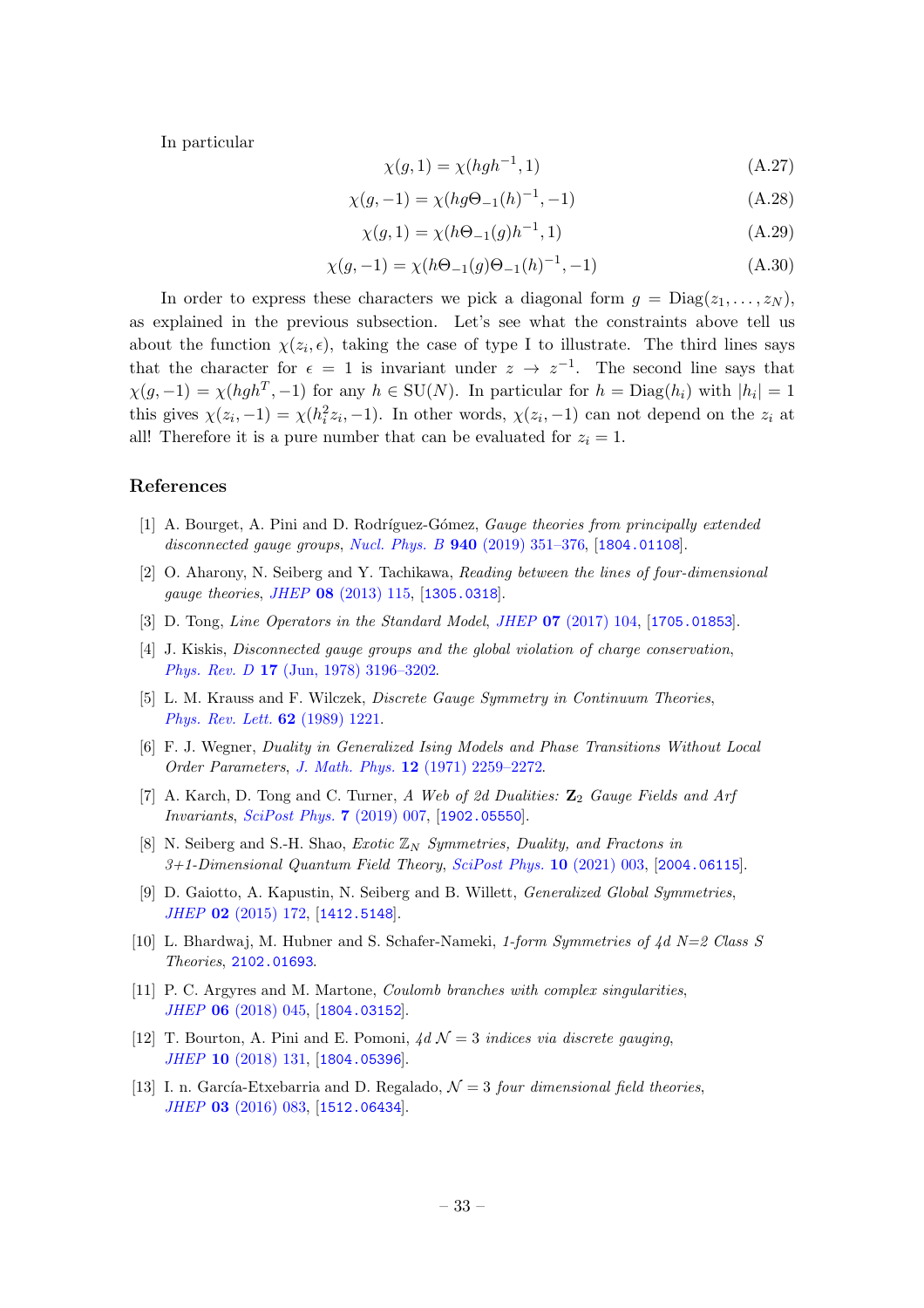- <span id="page-34-0"></span>[14] O. Aharony and Y. Tachikawa, S-folds and  $\frac{1}{d}d$  N=3 superconformal field theories, JHEP 06 [\(2016\) 044,](http://dx.doi.org/10.1007/JHEP06(2016)044) [[1602.08638](https://arxiv.org/abs/1602.08638)].
- <span id="page-34-1"></span>[15] C. Vafa, *Geometric origin of Montonen-Olive duality*, [Adv. Theor. Math. Phys.](http://dx.doi.org/10.4310/ATMP.1997.v1.n1.a6) 1 (1998) 158–166, [[hep-th/9707131](https://arxiv.org/abs/hep-th/9707131)].
- [16] Y. Tachikawa, On S-duality of 5d super Yang-Mills on  $S^1$ , JHEP 11 [\(2011\) 123,](http://dx.doi.org/10.1007/JHEP11(2011)123) [[1110.0531](https://arxiv.org/abs/1110.0531)].
- <span id="page-34-17"></span>[17] G. Zafrir, Compactifications of 5d SCFTs with a twist, JHEP 01 [\(2017\) 097,](http://dx.doi.org/10.1007/JHEP01(2017)097) [[1605.08337](https://arxiv.org/abs/1605.08337)].
- <span id="page-34-2"></span>[18] Z. Duan, K. Lee, J. Nahmgoong and X. Wang, Twisted 6d (2, 0) SCFTs on a Circle, [2103.06044](https://arxiv.org/abs/2103.06044).
- <span id="page-34-3"></span>[19] M. Bershadsky, K. A. Intriligator, S. Kachru, D. R. Morrison, V. Sadov and C. Vafa, Geometric singularities and enhanced gauge symmetries, Nucl. Phys. B 481 [\(1996\) 215–252,](http://dx.doi.org/10.1016/S0550-3213(96)90131-5) [[hep-th/9605200](https://arxiv.org/abs/hep-th/9605200)].
- <span id="page-34-4"></span>[20] C. Römelsberger, Counting chiral primaries in  $n=1$ ,  $d=4$  superconformal field theories, [Nuclear Physics B](http://dx.doi.org/https://doi.org/10.1016/j.nuclphysb.2006.03.037) 747 (2006) 329–353.
- <span id="page-34-5"></span>[21] J. Kinney, J. M. Maldacena, S. Minwalla and S. Raju, An Index for 4 dimensional super conformal theories, [Commun. Math. Phys.](http://dx.doi.org/10.1007/s00220-007-0258-7) 275 (2007) 209–254, [[hep-th/0510251](https://arxiv.org/abs/hep-th/0510251)].
- <span id="page-34-6"></span>[22] N. Mekareeya, J. Song and Y. Tachikawa, 2d TQFT structure of the superconformal indices with outer-automorphism twists, JHEP 03 [\(2013\) 171,](http://dx.doi.org/10.1007/JHEP03(2013)171) [[1212.0545](https://arxiv.org/abs/1212.0545)].
- <span id="page-34-7"></span>[23] O. Chacaltana, J. Distler and Y. Tachikawa, Gaiotto duality for the twisted  $A_{2N-1}$  series, JHEP 05 [\(2015\) 075,](http://dx.doi.org/10.1007/JHEP05(2015)075) [[1212.3952](https://arxiv.org/abs/1212.3952)].
- [24] O. Chacaltana, J. Distler and A. Trimm, Tinkertoys for the Twisted D-Series, JHEP 04 [\(2015\) 173,](http://dx.doi.org/10.1007/JHEP04(2015)173) [[1309.2299](https://arxiv.org/abs/1309.2299)].
- <span id="page-34-8"></span>[25] O. Chacaltana, J. Distler and A. Trimm, A Family of  $4D\mathcal{N}=2$  Interacting SCFTs from the Twisted  $A_{2N}$  Series, [1412.8129](https://arxiv.org/abs/1412.8129).
- <span id="page-34-9"></span>[26] M. Lemos, W. Peelaers and L. Rastelli, The superconformal index of class S theories of type D, JHEP 05 [\(2014\) 120,](http://dx.doi.org/10.1007/JHEP05(2014)120) [[1212.1271](https://arxiv.org/abs/1212.1271)].
- <span id="page-34-10"></span>[27] E. Beratto, S. Giacomelli, N. Mekareeya and M. Sacchi, 3d mirrors of the circle reduction of twisted  $A_{2N}$  theories of class S, JHEP 09 [\(2020\) 161,](http://dx.doi.org/10.1007/JHEP09(2020)161) [[2007.05019](https://arxiv.org/abs/2007.05019)].
- <span id="page-34-11"></span>[28] G. Arias-Tamargo, A. Bourget, A. Pini and D. Rodríguez-Gómez, Discrete gauge theories of charge conjugation, Nucl. Phys. B 946 [\(2019\) 114721,](http://dx.doi.org/10.1016/j.nuclphysb.2019.114721) [[1903.06662](https://arxiv.org/abs/1903.06662)].
- <span id="page-34-12"></span>[29] S. Benvenuti, B. Feng, A. Hanany and Y.-H. He, Counting BPS Operators in Gauge Theories: Quivers, Syzygies and Plethystics, JHEP 11 [\(2007\) 050,](http://dx.doi.org/10.1088/1126-6708/2007/11/050) [[hep-th/0608050](https://arxiv.org/abs/hep-th/0608050)].
- <span id="page-34-13"></span>[30] B. Feng, A. Hanany and Y.-H. He, Counting gauge invariants: The Plethystic program, JHEP 03 [\(2007\) 090,](http://dx.doi.org/10.1088/1126-6708/2007/03/090) [[hep-th/0701063](https://arxiv.org/abs/hep-th/0701063)].
- <span id="page-34-14"></span>[31] S. Cremonesi, A. Hanany and A. Zaffaroni, Monopole operators and Hilbert series of Coulomb branches of  $3d \mathcal{N} = 4$  gauge theories, JHEP 01 [\(2014\) 005,](http://dx.doi.org/10.1007/JHEP01(2014)005) [[1309.2657](https://arxiv.org/abs/1309.2657)].
- <span id="page-34-15"></span>[32] S. Cremonesi, 3d supersymmetric gauge theories and Hilbert series, Proc. Symp. Pure Math. 98 (2018) 21–48, [[1701.00641](https://arxiv.org/abs/1701.00641)].
- <span id="page-34-16"></span>[33] A. Bourget and A. Pini, Non-Connected Gauge Groups and the Plethystic Program, JHEP 10 [\(2017\) 033,](http://dx.doi.org/10.1007/JHEP10(2017)033) [[1706.03781](https://arxiv.org/abs/1706.03781)].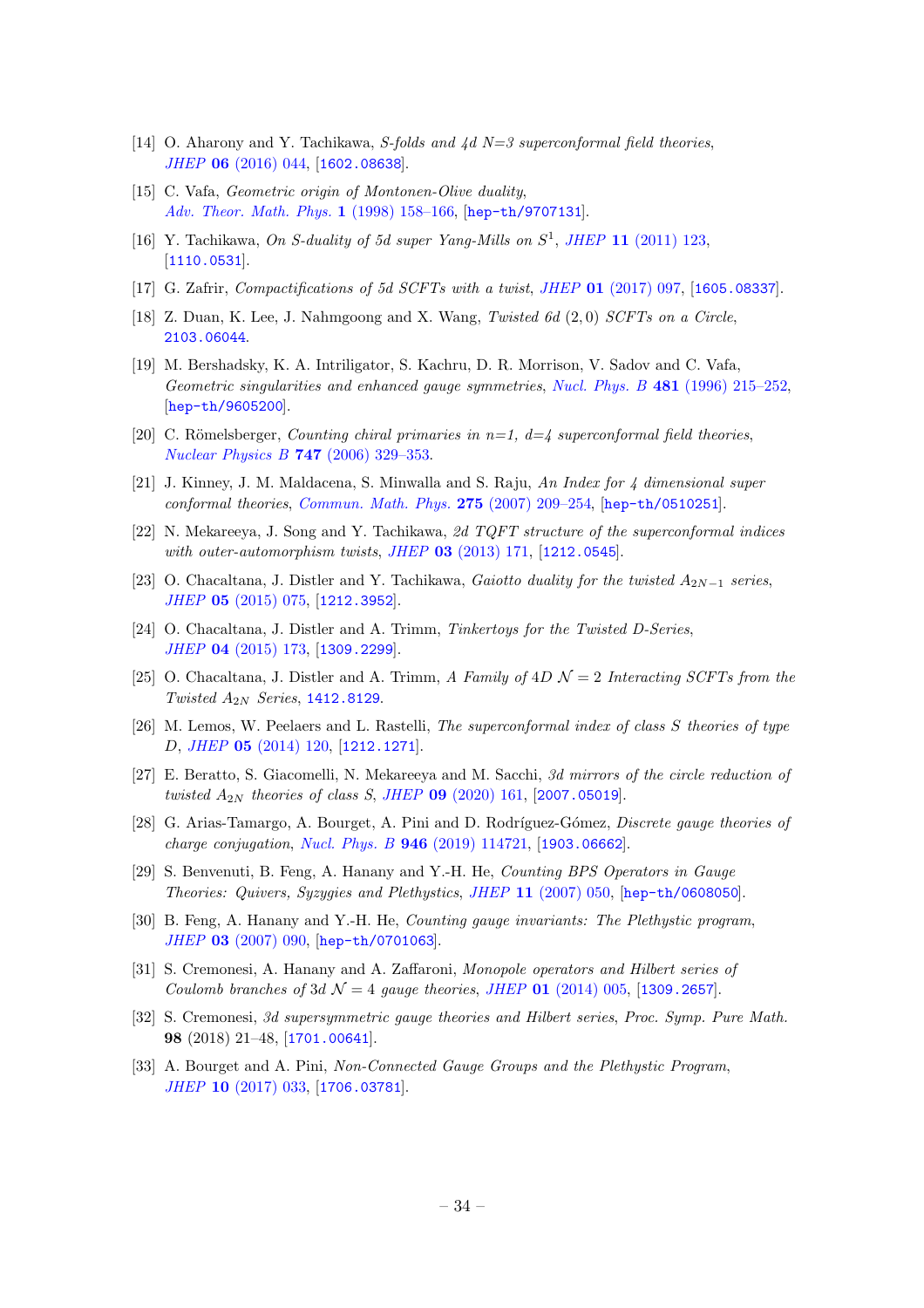- <span id="page-35-0"></span>[34] A. Bourget, S. Cabrera, J. F. Grimminger, A. Hanany, M. Sperling, A. Zajac and Z. Zhong, The Higgs mechanism  $-$  Hasse diagrams for symplectic singularities, JHEP 01 [\(2020\) 157,](http://dx.doi.org/10.1007/JHEP01(2020)157) [[1908.04245](https://arxiv.org/abs/1908.04245)].
- <span id="page-35-1"></span>[35] A. Bourget, S. Cabrera, J. F. Grimminger, A. Hanany and Z. Zhong, Brane Webs and Magnetic Quivers for SQCD, JHEP 03 [\(2020\) 176,](http://dx.doi.org/10.1007/JHEP03(2020)176) [[1909.00667](https://arxiv.org/abs/1909.00667)].
- [36] J. F. Grimminger and A. Hanany, Hasse diagrams for 3d  $\mathcal{N} = 4$  quiver gauge theories -Inversion and the full moduli space, JHEP 09 [\(2020\) 159,](http://dx.doi.org/10.1007/JHEP09(2020)159) [[2004.01675](https://arxiv.org/abs/2004.01675)].
- [37] A. Bourget, J. F. Grimminger, A. Hanany, M. Sperling and Z. Zhong, Magnetic Quivers from Brane Webs with O5 Planes, JHEP 07 [\(2020\) 204,](http://dx.doi.org/10.1007/JHEP07(2020)204) [[2004.04082](https://arxiv.org/abs/2004.04082)].
- <span id="page-35-5"></span>[38] A. Bourget, A. Hanany and D. Miketa, Quiver origami: discrete gauging and folding, JHEP 01 [\(2021\) 086,](http://dx.doi.org/10.1007/JHEP01(2021)086) [[2005.05273](https://arxiv.org/abs/2005.05273)].
- <span id="page-35-13"></span>[39] A. Bourget, J. F. Grimminger, A. Hanany, M. Sperling, G. Zafrir and Z. Zhong, Magnetic quivers for rank 1 theories, JHEP 09 [\(2020\) 189,](http://dx.doi.org/10.1007/JHEP09(2020)189) [[2006.16994](https://arxiv.org/abs/2006.16994)].
- [40] J. Eckhard, S. Schäfer-Nameki and Y.-N. Wang, Trifectas for  $T_N$  in 5d, JHEP 07 [\(2020\) 199,](http://dx.doi.org/10.1007/JHEP07(2020)199) [[2004.15007](https://arxiv.org/abs/2004.15007)].
- [41] C. Closset, S. Schafer-Nameki and Y.-N. Wang, Coulomb and Higgs Branches from Canonical Singularities: Part 0, JHEP 02 [\(2021\) 003,](http://dx.doi.org/10.1007/JHEP02(2021)003) [[2007.15600](https://arxiv.org/abs/2007.15600)].
- <span id="page-35-10"></span>[42] A. Bourget, J. F. Grimminger, A. Hanany, M. Sperling and Z. Zhong, Branes, Quivers, and the Affine Grassmannian, [2102.06190](https://arxiv.org/abs/2102.06190).
- <span id="page-35-2"></span>[43] M. Martone, Testing our understanding of SCFTs: a catalogue of rank- $2 \mathcal{N}=2$  theories in four dimensions, [2102.02443](https://arxiv.org/abs/2102.02443).
- <span id="page-35-3"></span>[44] S. Cremonesi, G. Ferlito, A. Hanany and N. Mekareeya, Instanton Operators and the Higgs Branch at Infinite Coupling, JHEP 04 [\(2017\) 042,](http://dx.doi.org/10.1007/JHEP04(2017)042) [[1505.06302](https://arxiv.org/abs/1505.06302)].
- [45] G. Ferlito, A. Hanany, N. Mekareeya and G. Zafrir, 3d Coulomb branch and 5d Higgs branch at infinite coupling, JHEP 07 [\(2018\) 061,](http://dx.doi.org/10.1007/JHEP07(2018)061) [[1712.06604](https://arxiv.org/abs/1712.06604)].
- [46] S. Cabrera and A. Hanany, Quiver Subtractions, JHEP 09 [\(2018\) 008,](http://dx.doi.org/10.1007/JHEP09(2018)008) [[1803.11205](https://arxiv.org/abs/1803.11205)].
- [47] S. Cabrera, A. Hanany and F. Yagi, Tropical Geometry and Five Dimensional Higgs Branches at Infinite Coupling, JHEP 01 [\(2019\) 068,](http://dx.doi.org/10.1007/JHEP01(2019)068) [[1810.01379](https://arxiv.org/abs/1810.01379)].
- <span id="page-35-4"></span>[48] S. Cabrera, A. Hanany and M. Sperling, *Magnetic quivers, Higgs branches, and 6d N* = (1,0) theories, JHEP 06 [\(2019\) 071,](http://dx.doi.org/10.1007/JHEP06(2019)071) [[1904.12293](https://arxiv.org/abs/1904.12293)].
- <span id="page-35-6"></span>[49] N. J. Hitchin, A. Karlhede, U. Lindström and M. Roček, *Hyperkähler metrics and* supersymmetry, Communications in Mathematical Physics 108 (1987) 535–589.
- <span id="page-35-7"></span>[50] A. Beauville, Symplectic singularities, arXiv preprint math/9903070 (1999) .
- <span id="page-35-8"></span>[51] D. Kaledin, Symplectic singularities from the poisson point of view, .
- <span id="page-35-9"></span>[52] B. Fu, A survey on symplectic singularities and symplectic resolutions, in Annales mathématiques Blaise Pascal, vol. 13, pp. 209–236, 2006.
- <span id="page-35-11"></span>[53] B. Fu, D. Juteau, P. Levy and E. Sommers, Generic singularities of nilpotent orbit closures, Advances in Mathematics 305 (2017) 1–77.
- <span id="page-35-12"></span>[54] A. Hanany and G. Zafrir, *Discrete Gauging in Six Dimensions*, *JHEP* **07** [\(2018\) 168,](http://dx.doi.org/10.1007/JHEP07(2018)168) [[1804.08857](https://arxiv.org/abs/1804.08857)].